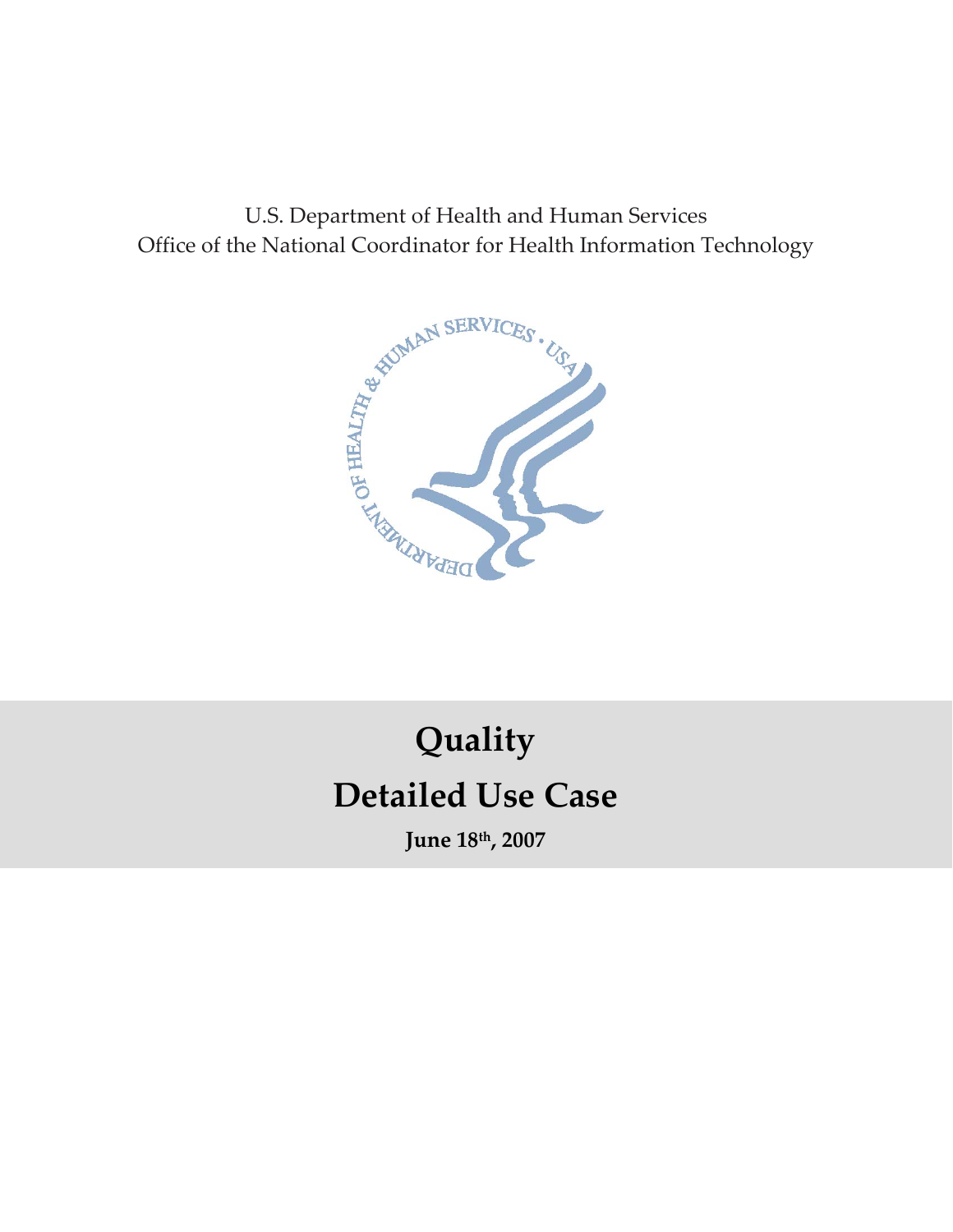

# **Table of Contents**

| 3.0 |  |  |
|-----|--|--|
| 4.0 |  |  |
| 5.0 |  |  |
|     |  |  |
|     |  |  |
|     |  |  |
| 7.0 |  |  |
| 8.0 |  |  |
|     |  |  |
|     |  |  |
|     |  |  |
|     |  |  |
|     |  |  |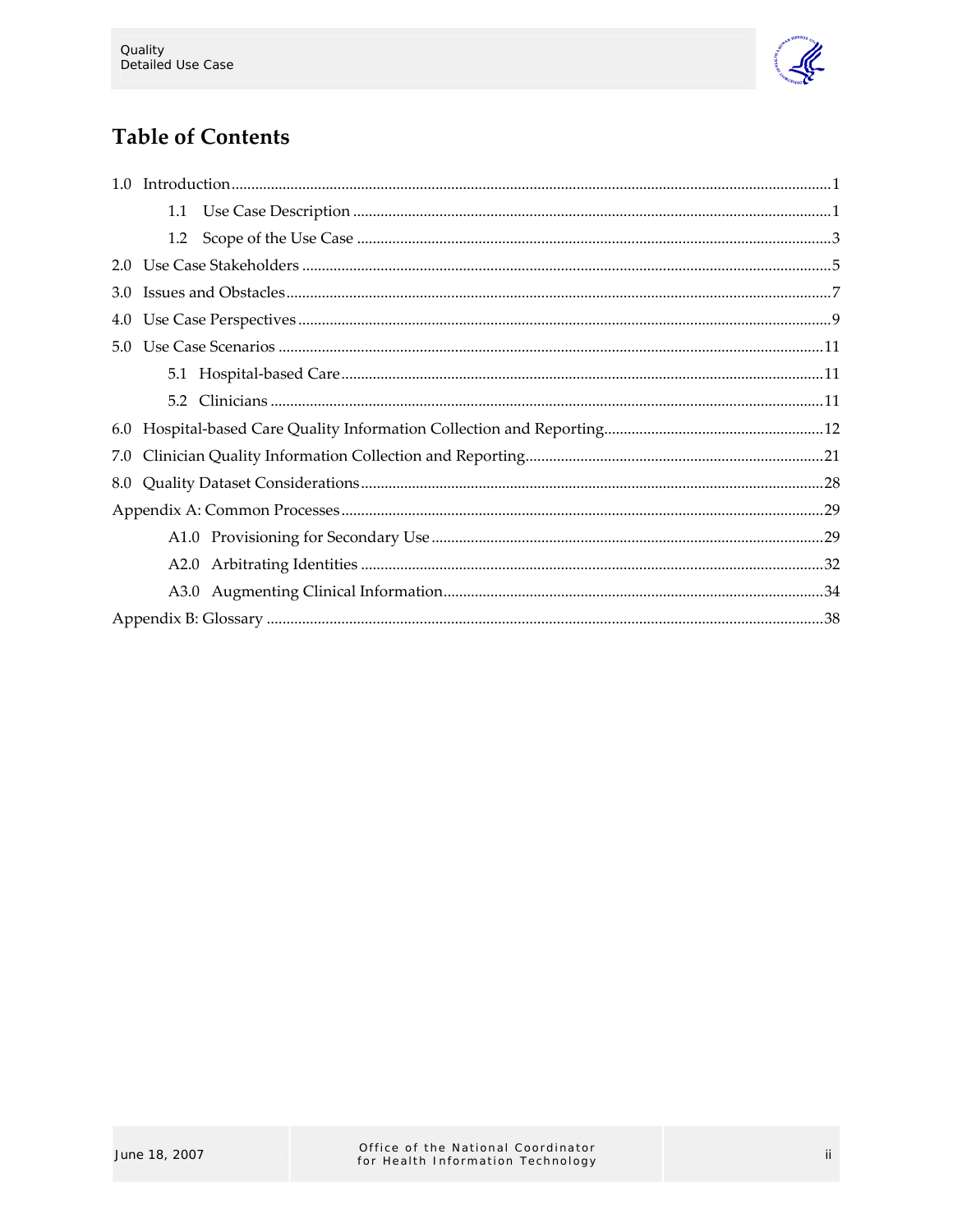

# **List of Figures**

| Figure 6-1. Hospital-based Care Quality Information Collection and Reporting Flow 12                |  |
|-----------------------------------------------------------------------------------------------------|--|
| Figure 6-2. Hospital-based Care Quality Information Collection and Reporting Scenario Flows 13      |  |
| Figure 6-3. Hospital-based Care Quality Information Collection and Reporting, Hospital-based        |  |
| Figure 6-4. Hospital-based Care Quality Information Collection and Reporting, Information Exchange  |  |
| Figure 6-5. Hospital-based Care Quality Information Collection and Reporting, Multi-hospital        |  |
|                                                                                                     |  |
| Figure 7-2. Clinician Quality Information Collection and Reporting Scenario Flows 22                |  |
| Figure 7-3. Clinician Quality Information Collection and Reporting, Clinician Events                |  |
| Figure 7-4. Clinician Quality Information Collection and Reporting, Information Exchange Events and |  |
| Figure 7-5. Clinician Quality Information Collection and Reporting, Multi-entity Measurement and    |  |
|                                                                                                     |  |
|                                                                                                     |  |
|                                                                                                     |  |
|                                                                                                     |  |
|                                                                                                     |  |
|                                                                                                     |  |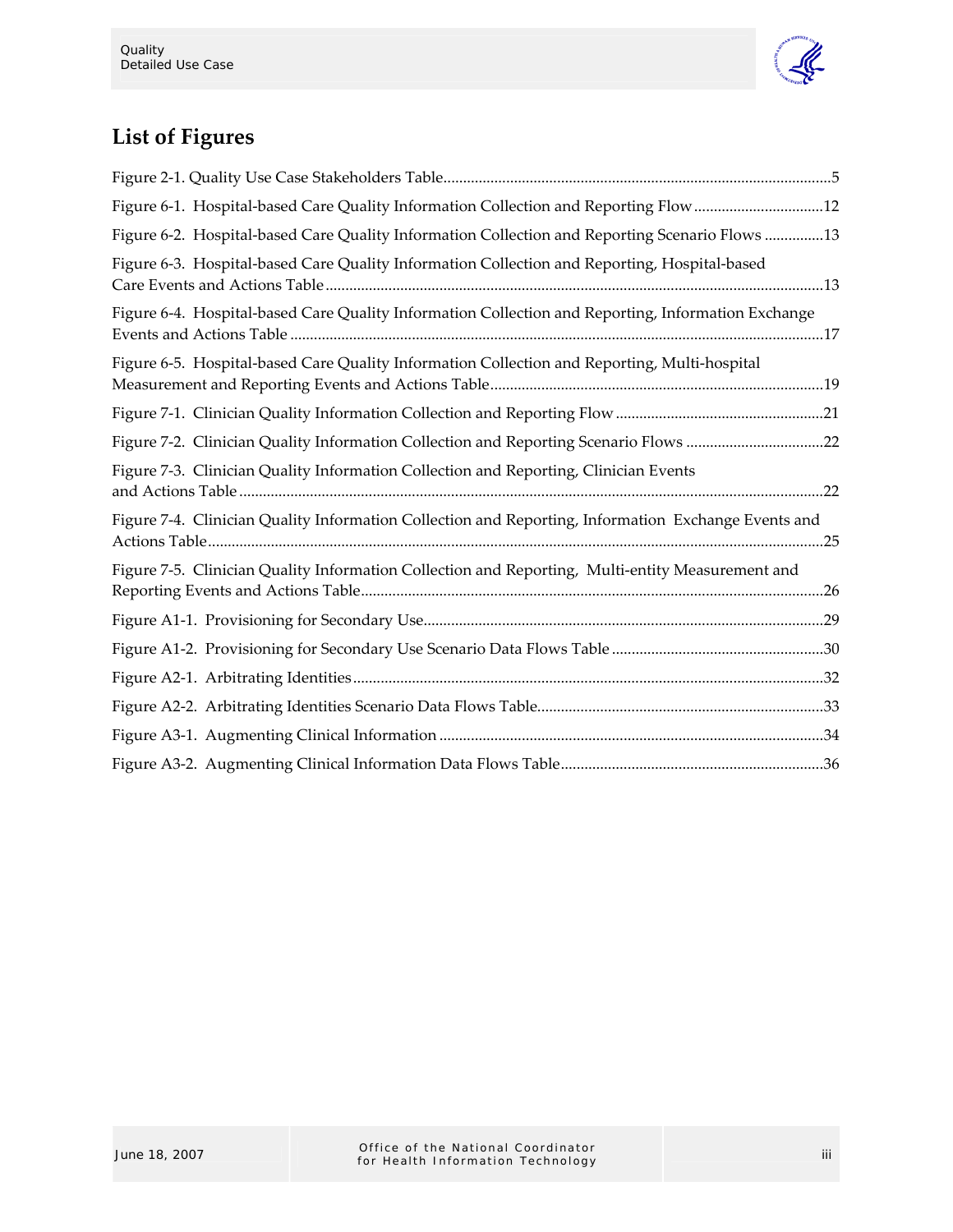

# **1.0 Introduction**

The Institute of Medicine (IOM) defines Quality as "the degree to which health services for individuals and populations increase the likelihood of desired outcomes and are consistent with current professional knowledge" (IOM, 1990). The American Health Information Community (AHIC) has identified and prioritized several health information technology (HIT) applications, or "breakthroughs," that could produce a specific tangible value to health care consumers. To address one of these breakthrough areas, the Quality Workgroup was formed and given a broad charge of making recommendations to the AHIC on how health information technology can: 1) provide the data needed for the development of quality measures, 2) automate the measurement, feedback and reporting of a comprehensive and future set of quality measures, 3) accelerate the use of clinical decision support (CDS) to improve performance on these quality measures, and 4) how performance measures should align with the capabilities and limitations for HIT.

While the Quality Workgroup works to meet its broad charge, this use case focuses on the capabilities and functionality needed to measure and report on hospital and clinician quality and the use of quality measures to support clinical decision making in an interoperable healthcare system. Currently quality measurement is often labor-intensive, and involves the reporting of disparate measures to numerous requesting organizations, resulting in information that is not consistent across reporting entities. Consumers are still seeking useful, relevant information with which to make informed choices about their healthcare. While there are organizations today that have made significant progress in reaching consensus on what to measure, the maturation of electronic health records (EHRs) and the spread of EHR adoption creates a unique opportunity to automate, where possible, the measurement, feedback and reporting of healthcare quality.

Consumers could benefit from the measurement, feedback and reporting of hospital-based healthcare quality such as the measures supported by the Hospital Quality Alliance (HQA) and of physician quality, such as the measures supported by the AQA (formerly known as the Ambulatory Quality Alliance), particularly if this information can be integrated into EHR systems within the provider's workflows. Providers may benefit from receiving near-real time feedback regarding quality measurement. Additionally, quality data across multiple providers and entities could be aggregated for the purposes of improving community health, promoting transparency in healthcare, and providing better information regarding the quality and value of healthcare services.

## **1.1 Use Case Description**

In January 2007 the AHIC approved a recommendation to develop a use case that captures the integration of data to support quality measurement, feedback and reporting into EHRs, begins to use quality measures to support clinical decision making, and allows for the aggregation of quality information across multiple providers and entities to support public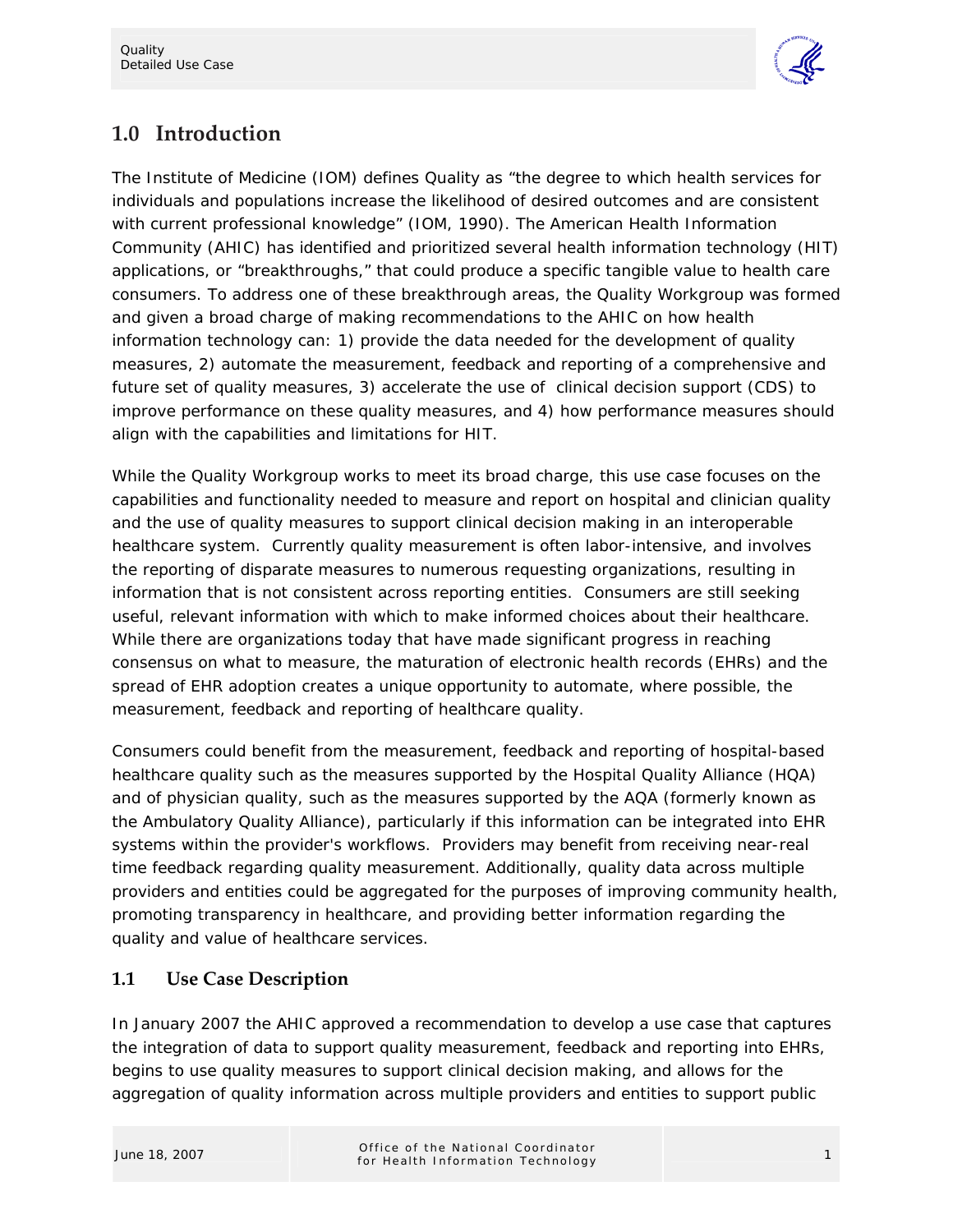

reporting of healthcare quality. The recommendation included the following AHIC prioritized needs:

- **Hospital-based quality measures (core set):** 
	- o Automate data capture and reporting of HQA measures through EHRs in support of provider workflows; and
	- o Communicate HQA measure data to external entities.
- Clinician-level measures (core set):
	- o Automate data capture and reporting of AQA measures through EHRs in support of provider workflows; and
	- o Communicate AQA quality measure data to external entities for aggregation and reporting.
- Feedback to Clinicians (self-assessment):
	- o Enable real-time or near-real time feedback to clinicians regarding specific quality indicators which are relevant for a particular patient. This may occur through event detectors in EHRs that identify significant variances in practice. In order to be meaningful, such event detectors should be based on evidence-based practice guidelines, and driven by clinical information about the patient. If coupled with automated collection of adherence, non-adherence and exclusion criteria, both delivery of high quality care and quality reporting could be enabled as part of the decision-making process; and
	- o Enable provision of tailored performance information to clinicians on quality measures for specific patient groups.
- Public Reporting:
	- o Aggregate data across multiple sources (claims data, medication data, laboratory data, etc.) to support quality measurement, promote accountability among providers, and aid consumers in making informed choices; and
	- o Communicate quality measurement data quickly and clearly in a manner that makes it useful to a wide variety of decision makers, patients, healthcare providers, payers, health plans, public health organizations, health researchers, and regulators who are involved with this process.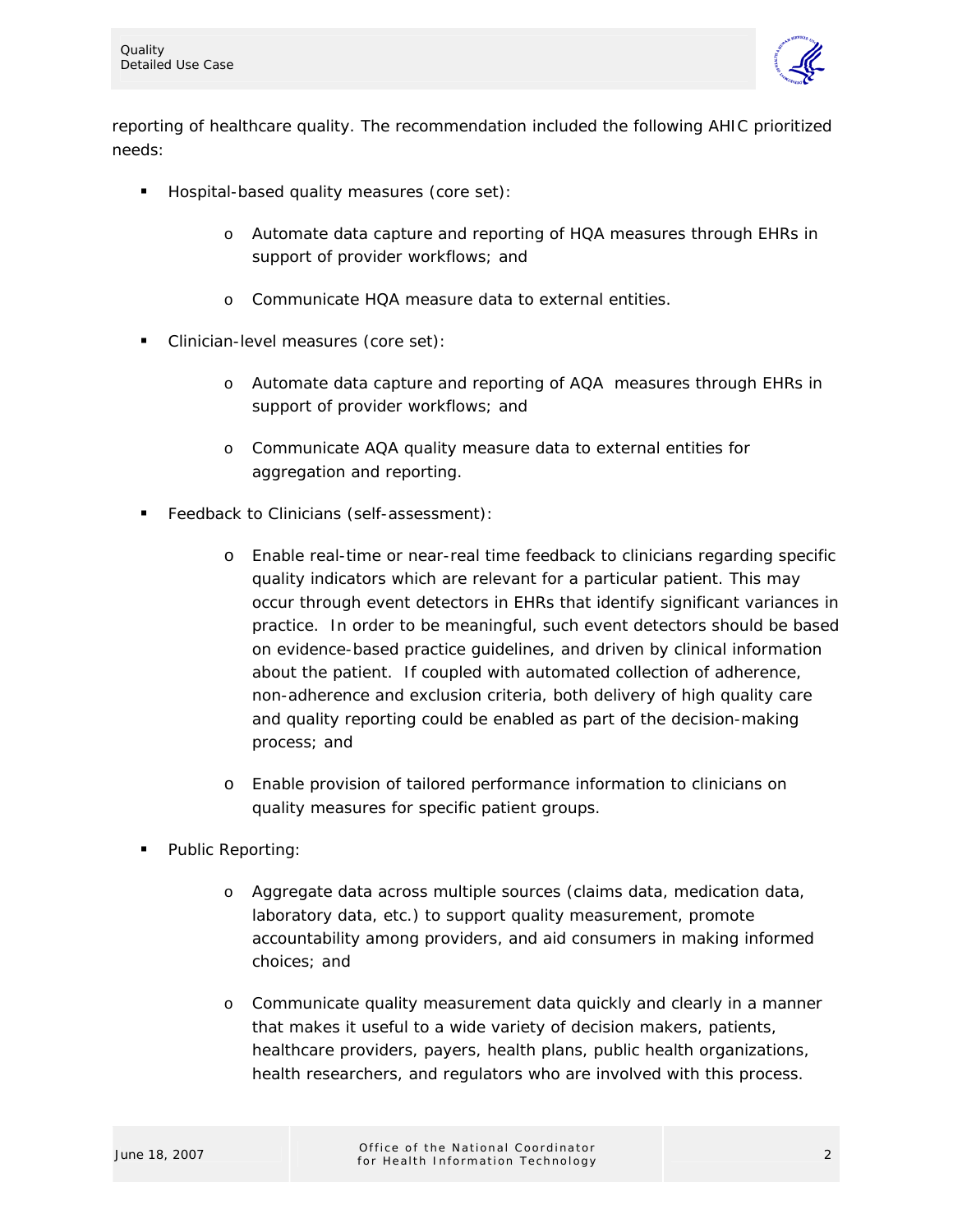

This use case has been developed by the Office of the National Coordinator for Health Information Technology (ONC), with opportunities for review and feedback by interested stakeholders within both the private and public sectors. To facilitate this process, the use case is being developed in two stages:

- **The Prototype Use Case, which describes the flows of the use case at a high level** and facilitates initial discussion with stakeholders; and
- The Detailed Use Case, which documents all of the events and actions within the use case at a detailed level.

This document is the Detailed Use Case. Comments on the draft detailed use case have been considered and incorporated where applicable into this document. Additional changes have been made to provide greater clarity and detail with respect to the flow of quality measurement data for feedback and public reporting.

#### **1.2 Scope of the Use Case**

Widespread adoption of EHRs is a goal of the national HIT agenda. To achieve this, the AHIC Quality Use Case focuses on: 1) the impact that collection of electronic health information through an EHR has on driving quality of care through better, more comprehensive clinical information at the point of care; 2) measuring and reporting quality with a minimum of burden assessed on the provider; and 3) the aggregation of health information for the purpose of public reporting of quality. This use case depicts two scenarios related to quality measurement, feedback and reporting with respect to a patient's encounter with the healthcare delivery system: quality measurement of hospital-based care and of care provided by clinicians.

This use case assumes the presence of EHRs within the health care delivery system and promotes the development of longer-term efforts.

The use case models the exchange of information between the EHR and the quality measurement, feedback and reporting systems. The use case allows for a hybrid model of data collection, where claims and or manual data collection will be required to support certain measures that are not supported through EHRs. This use case acknowledges the need to include a combination of claims and clinical (e.g., EHR) data. EHR data could be extracted for these patients to provide a richer measure set, with more automation. However, the use case acknowledges that manual review and processing will continue to be required in many contexts and settings.

This use case does not attempt to prescribe a definitive approach to the location of data aggregation. The use case does describe roles for these processes which may be fulfilled in several different settings. The use case also does not describe harmonized quality measures. Separate AHIC processes will determine the initial and subsequent quality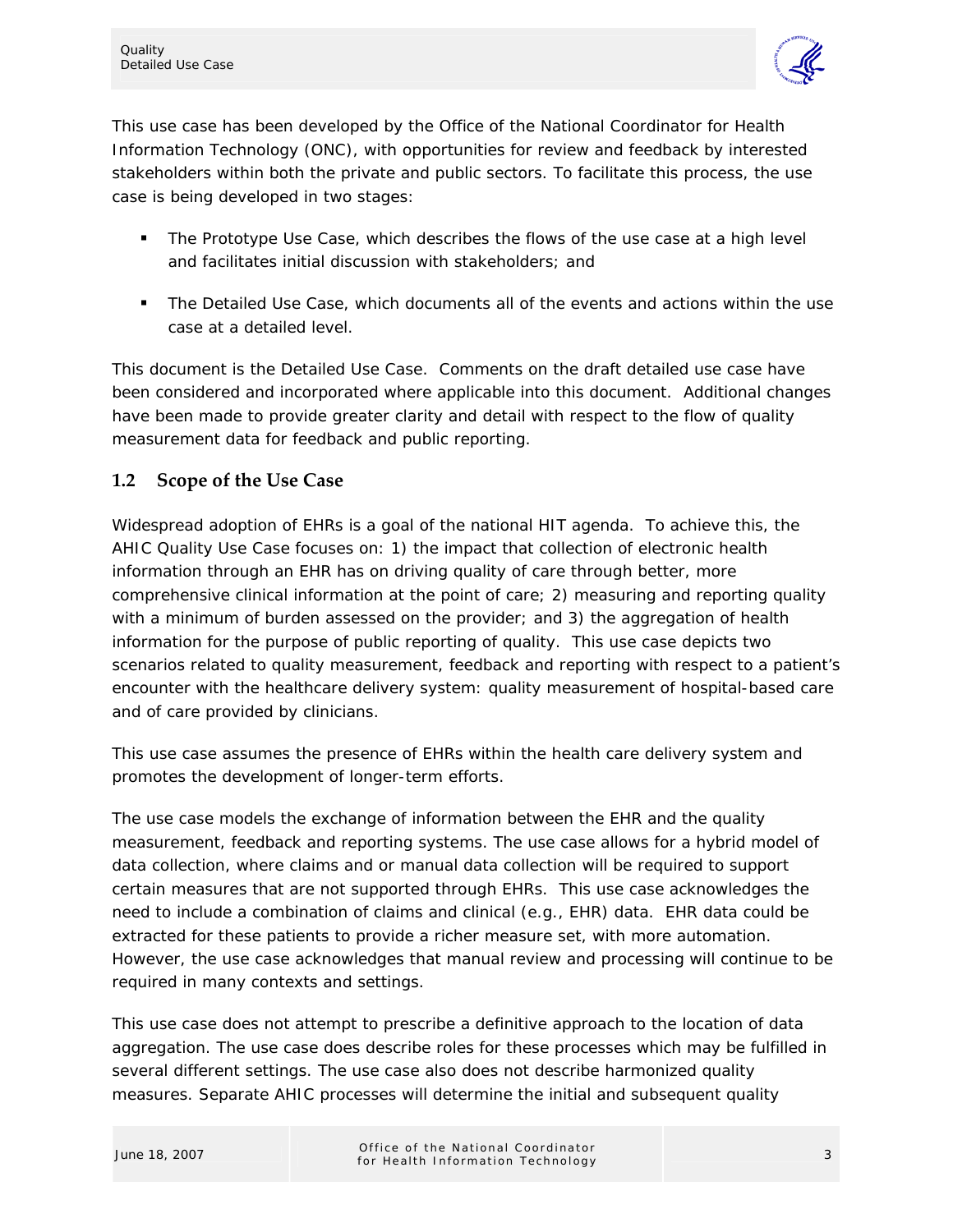

measures to be used. The data flows indicated are not intended to be comprehensive or limiting.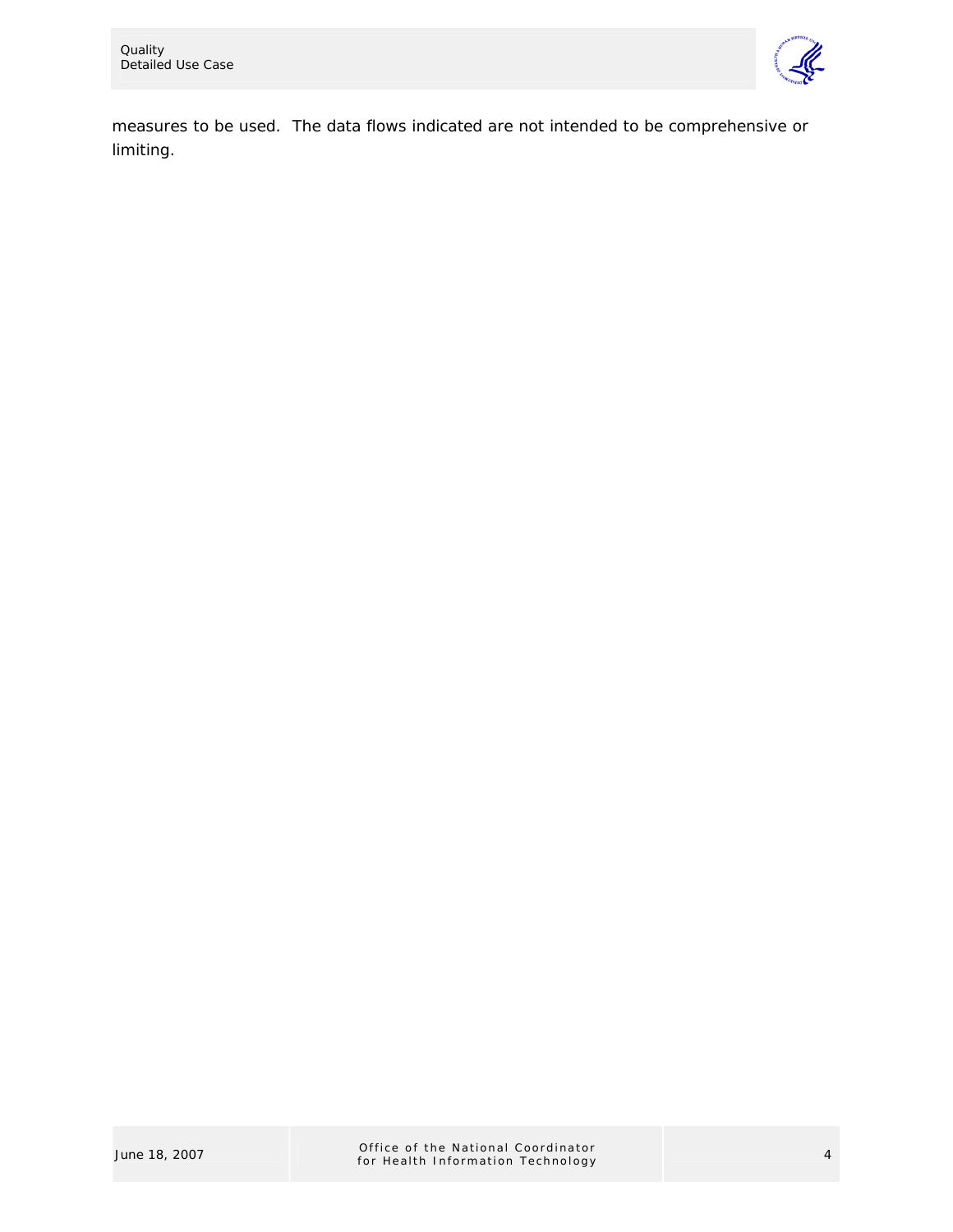

# **2.0 Use Case Stakeholders**

| <b>Stakeholder</b>                                                         | <b>Working Definition</b>                                                                                                                                                                                                                                                                                                                                                    |
|----------------------------------------------------------------------------|------------------------------------------------------------------------------------------------------------------------------------------------------------------------------------------------------------------------------------------------------------------------------------------------------------------------------------------------------------------------------|
| <b>Ancillary Entities</b>                                                  | Organizations that perform auxiliary roles in delivering healthcare services. They<br>may include diagnostic and support services such as laboratories, imaging and<br>radiology services, and pharmacies that support the delivery of healthcare<br>services. These services may be delivered through hospitals or through free-<br>standing entities.                      |
| <b>Clinicians</b>                                                          | Healthcare providers with patient care responsibilities, including physicians,<br>advanced practice nurses, physician assistants, nurses, and other credentialed<br>personnel involved in treating patients.                                                                                                                                                                 |
| <b>Consumers</b>                                                           | Members of the public who may, or may not, be actively receiving<br>healthcare services. These individuals may include: caregivers, patient<br>advocates, surrogates, family members, and other parties who may be<br>acting for, or in support of, a patient in the activities of receiving<br>healthcare.                                                                  |
| <b>Government Health Care</b><br><b>Agencies</b>                           | Agencies that have programs at the local, state or federal level that are involved<br>with the delivery and/or regulation of healthcare.                                                                                                                                                                                                                                     |
| <b>Healthcare Delivery</b><br>Organizations                                | Organizations such as hospitals and physician practices that manage the delivery<br>of care. They may also include institutional providers of healthcare such as<br>ambulatory surgical centers and public health department immunization clinics.                                                                                                                           |
| <b>Health Information</b><br>Exchange (HIE)                                | A multi-stakeholder entity that enables the movement of health-related data<br>within state, regional, or non-jurisdictional participant groups.                                                                                                                                                                                                                             |
| <b>Health Information</b><br>Management (HIM)<br>Personnel                 | Personnel who manage healthcare data and information resources, encompassing<br>services in planning, collecting, aggregating, analyzing, and disseminating<br>individual patient and aggregate clinical data                                                                                                                                                                |
| <b>Health Information</b><br><b>Technology System</b><br><b>Developers</b> | Organizations, or parts of organizations, that provide HIT solutions such as EHR<br>applications, data repositories, web services, etc.                                                                                                                                                                                                                                      |
| <b>Healthcare Payors</b>                                                   | Insurers, including health plans, self-insured employer plans, and third party<br>administrators, providing healthcare benefits to enrolled members and<br>reimbursing provider organizations. As part of this role, they provide information<br>on eligibility and coverage for individual consumers. Case management or<br>disease management may also be supported.       |
| <b>Healthcare Purchasers</b>                                               | Entities, such as employers, that purchase healthcare for the beneficiaries for<br>which they are responsible.                                                                                                                                                                                                                                                               |
| <b>Health Researchers</b>                                                  | Those performing research using healthcare information.                                                                                                                                                                                                                                                                                                                      |
| <b>Processing Entities</b>                                                 | Organizations which collect, aggregate and process healthcare information for<br>primary or secondary use. In this use case, processing entities deal with quality<br>information. Examples include but are not limited to clearinghouses, Joint<br>Commission-contracted Performance Measurement System vendors, and regional<br>health information exchange organizations. |
| <b>Public Health Agencies</b><br>(local/state/federal)                     | Federal, state, local organizations and personnel that exist to help protect and<br>improve the health of their respective constituents.                                                                                                                                                                                                                                     |

## **Figure 2-1. Quality Use Case Stakeholders Table**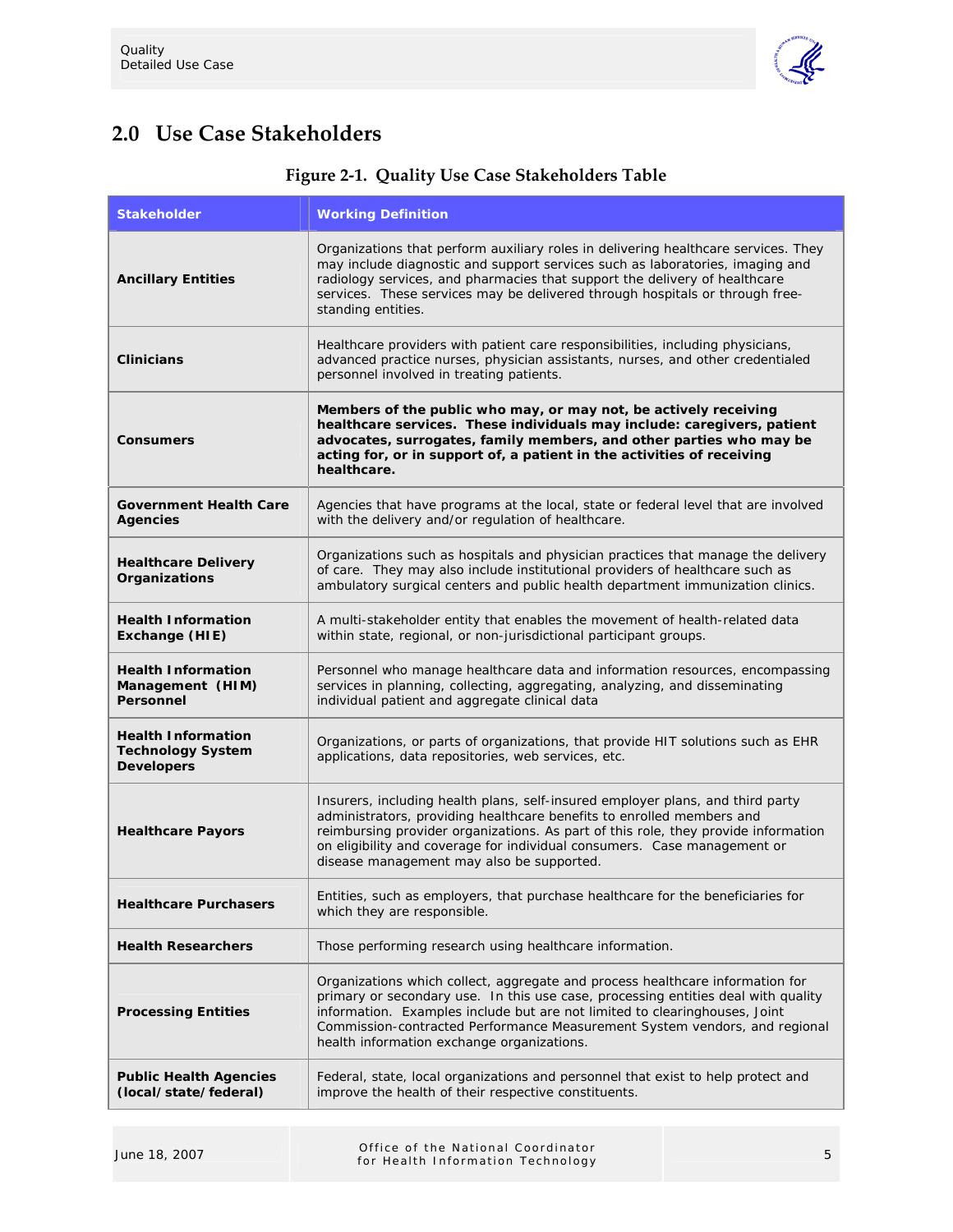

| <b>Stakeholder</b>           | <b>Working Definition</b>                                                                                                                                                                                                                                                                                                                                                                                                                                                                                                                                                                                                                                 |
|------------------------------|-----------------------------------------------------------------------------------------------------------------------------------------------------------------------------------------------------------------------------------------------------------------------------------------------------------------------------------------------------------------------------------------------------------------------------------------------------------------------------------------------------------------------------------------------------------------------------------------------------------------------------------------------------------|
| <b>Quality Organizations</b> | Public/private organizations active in the healthcare quality measurement<br>enterprise. These organizations include entities which set priorities, endorse<br>measure sets, harmonize quality measures across settings, establish quidelines<br>for collection and reporting, and support quality improvement. Examples of<br>various quality organizations include the National Quality Forum (NQF), Hospital<br>Quality Alliance (HQA), AQA, The Joint Commission, Centers for Medicare and<br>Medicaid Services (CMS), the National Committee for Quality Assurance (NCQA),<br>Quality Improvement Organizations (QIOs) and specialty medical boards. |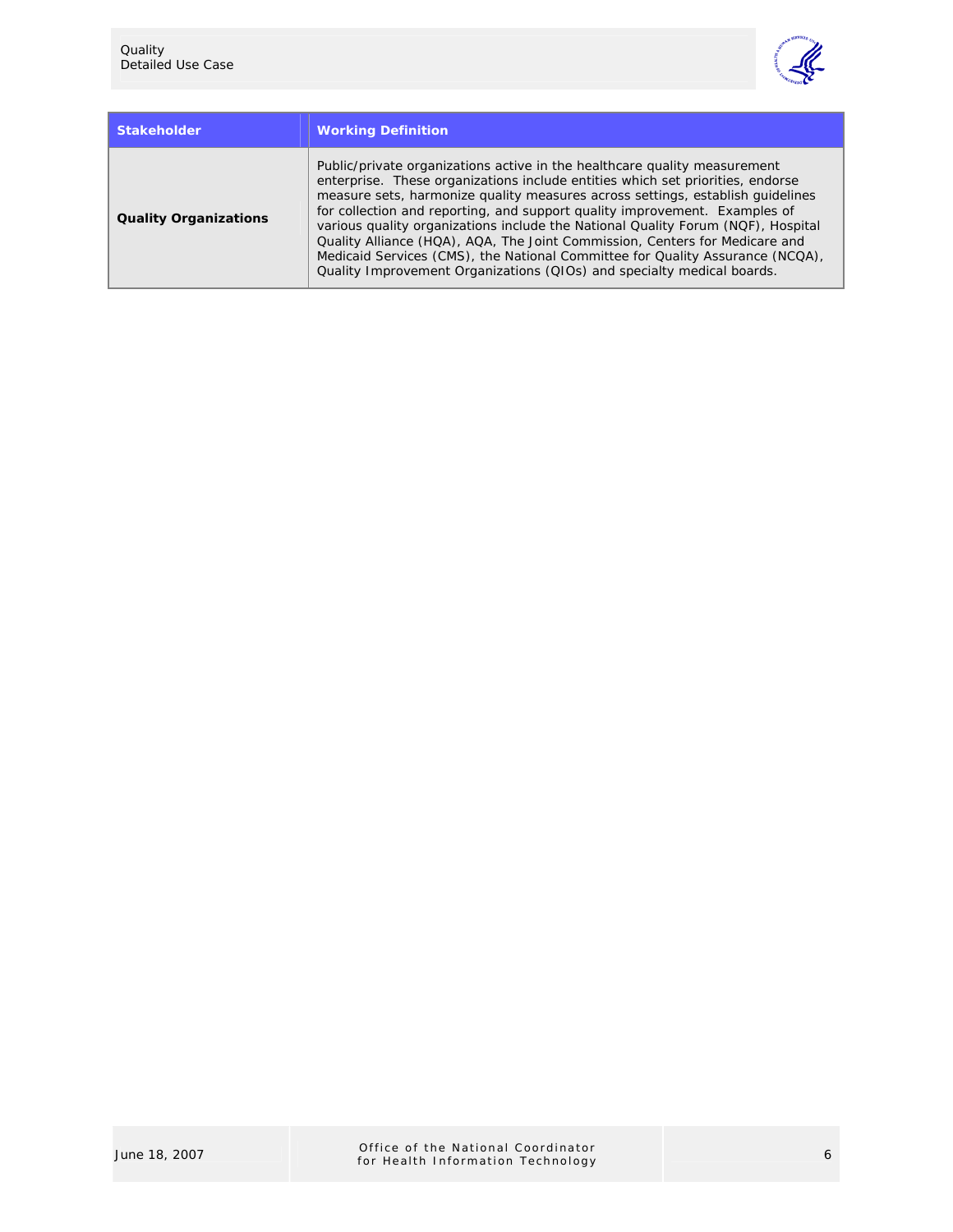

# **3.0 Issues and Obstacles**

Realizing the full benefits of HIT and its potential to enable quality measurement, feedback and reporting is dependent on overcoming a number of issues and obstacles in today's environment. Inherent in this use case is the premise that some of the issues and obstacles in today's environment will be addressed through health information technology standardization and harmonization activities, policy development, and other related initiatives.

#### **Data Interoperability and Standards**

*Lack of standardized quality measures.* The healthcare industry needs to reach consensus on a baseline group of standardized quality measures. Significant effort is now being invested by many quality organizations to reach this goal.

*Lack of standardized electronic patient information.* There is limited standardization of EHRs, and EHRs are often customized during implementation, resulting in a lack of detailed, standardized implementation specifications for collecting data pertaining to quality metrics in an EHR. Also, local practice often drives the documentation process, and as a result standardization of what is documented and where it is documented is inconsistent. Additionally, clinical documentation is often unstructured and uses non-standardized nomenclature, with no standards for many important data elements. The lack of established standards for structured clinical documentation makes it difficult to easily retrieve data from many EHR systems currently being used.

*Lack of standardized EHR functionality for quality measurement purposes.* EHR implementation specifications are not optimized for data collection to occur through electronic health records. Specifications are not currently created in a way that a vendor could universally adopt to automate quality reporting. Additionally, consistency and a level of standardization is required in the incorporation of measure specifications into EHRs, in order to ensure consistency in both the recording and output of EHR data for purposes of quality measurement.

#### **Data Ownership, Sharing, & Responsibility**

Lack of uniform operating rules and standards for the sharing, aggregation and storage of *quality data.* There are limited coordinated strategies for collecting, aggregating, analyzing and reporting healthcare quality information across both the private and public sectors. Additionally, the proliferation of multiple regional efforts to collect and report quality data is resulting in uncoordinated demands of providers for quality measurement data, increasing the burden on providers and compromising comparability of results.

*Stewardship of aggregated data.* Consensus must be established on managing and storing aggregated patient-indexed data; stewardship issues for the data must be considered and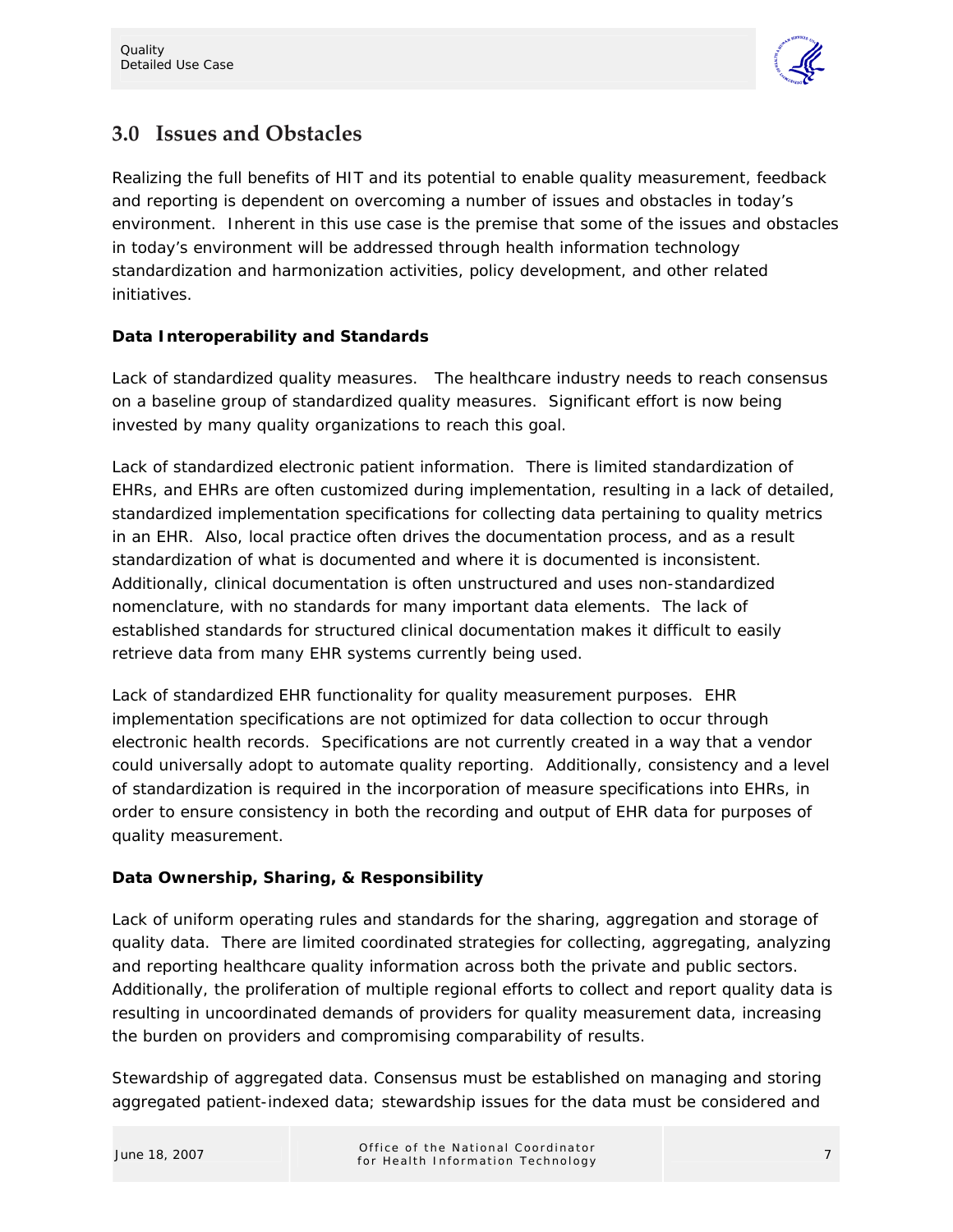

resolved. Comprehensive HIE relies heavily on resolution of a variety of data stewardship issues, such as data access – determine who should access data, establish use limitations and appropriate business rules; data aggregation – determine required characteristics of aggregators, transparency of aggregation process, ownership of aggregated data, and liability and market considerations; data analysis – establish data analysis rules and standards, indicating specific statistical techniques where appropriate; data collection – determine policies, rules and standards for collecting data from a variety of sources from public and private stakeholders; data sharing and reporting – develop guiding principals for public reporting and reporting back to stakeholders; and data validation – establish policies, rules and standards of audits to ensure validity of data.

#### **Confidentiality, Privacy and Security**

In the envisioned state of automated quality measurement and reporting, access to personal health information from EHRs needs to be accomplished in a confidential and secure manner that complies with privacy requirements and respects consumer decisions regarding access to their information. Personal health information must be appropriately secured whenever it is stored, transmitted, or disposed of by any person or entity authorized to access, collect, maintain, use and disclose that information.

#### **Limited EHR penetration**

EHRs are necessary to help automate quality reporting and clinical decision support. While adoption of EHRs have been shown to increase over time, limited penetration overall can impede automation of quality measurement and clinical decision support capabilities.

#### **Lack of integration into provider workflow**

EHRs do not always support efficient data capture and reporting or providing clinicians with non-burdensome methods of using quality data in support of patient care. The electronic capture of health quality information has not been consolidated into a provider's workflow or into the EHR workflow in such a way as to minimize clinician burden in measurement, feedback and reporting of quality.

#### **Challenges in attribution of accountability to individual clinicians**

There is a lack of consensus regarding which aspects of care should be attributed to individual physicians compared to those that may be shared within a healthcare organization, multi-specialty group or physician practice. In cases where patients require treatment from multiple providers, the ability to link a patient's quality of care to one specific provider over the course of the patient's care and treatment is difficult.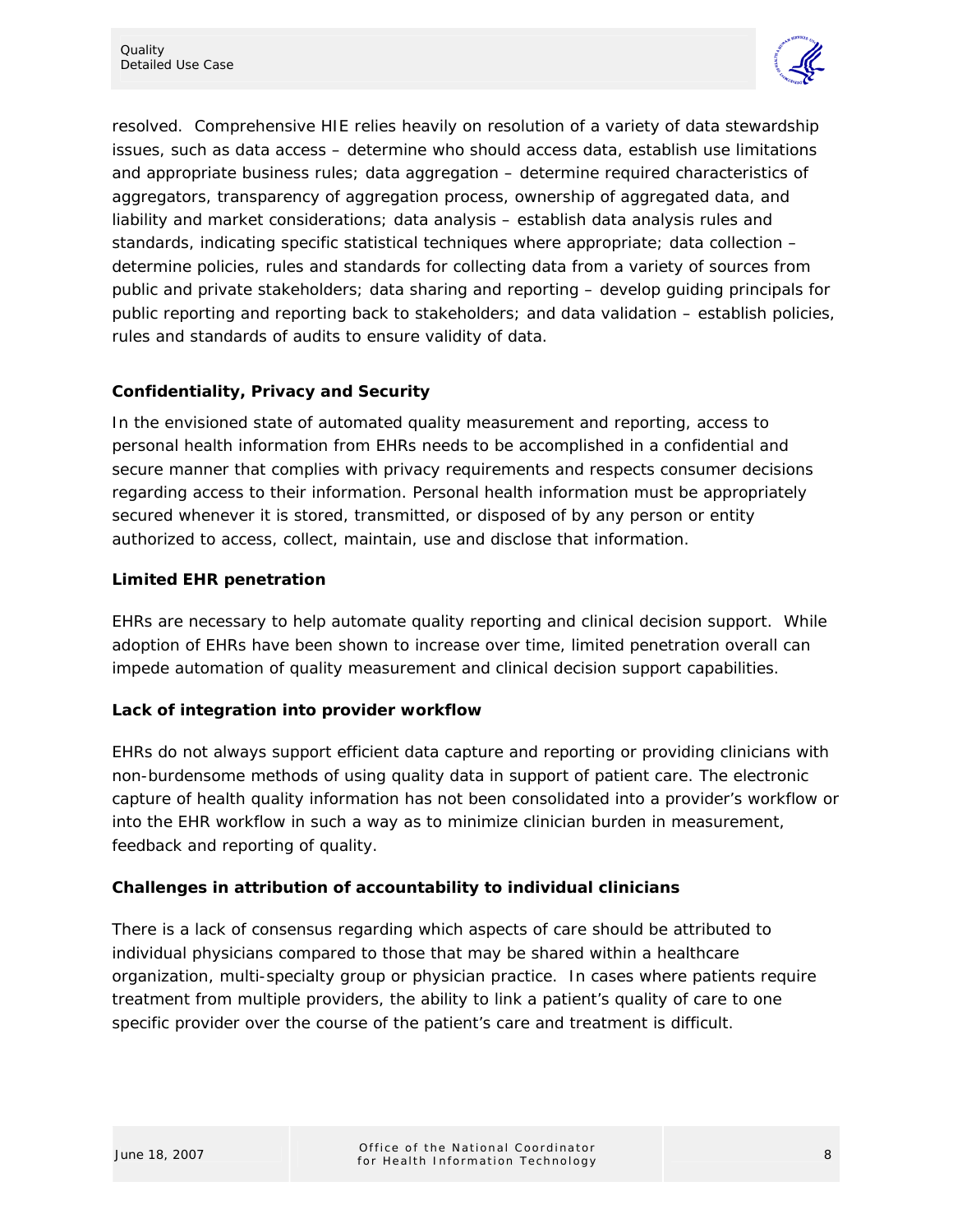

# **4.0 Use Case Perspectives**

The Quality Use Case describes the flow of quality information through an EHR system for the purpose of quality measurement, feedback and reporting, and describes several perspectives. Each perspective represents the exchange of quality information from the viewpoint of the major stakeholders involved in the measurement, feedback, and reporting of hospital and clinician quality. Quality information is collected at the point of care through an electronic health record system, and transmitted via secure data exchange at a patientlevel initially and subsequently aggregated to either hospital level or clinician level for public reporting purposes.

Each perspective represents a role consistent with a set of events and actions that occur in order to measure and report quality information. An individual organization or entity may fulfill one or more than one role, and a single role may, at times, be filled by multiple organizations. This use case describes capabilities necessary to support the information flows associated with healthcare quality measurement, feedback, and reporting.

Within the scope of the use case noted above, the following perspectives have been defined:

*Hospital-based Care* 

Hospital performance is currently evaluated by the widespread collection and reporting of nationally supported HQA measures. This perspective describes the flow of quality information necessary to calculate a hospital quality measure, where information flows through an EHR at a hospital when a patient is seen for care and treatment. Hospital quality measures are generally "system" measures, where the hospital is the entity accountable for ensuring quality care is delivered. Included in this perspective are functions that are, at times, carried out on behalf of hospitals through organizations (e.g., Performance Measurement System vendors) contracted to support the collection and analysis of patient-level quality information for both internal purposes as well as preparation for submission to external entities.

*Clinicians* 

AQA measures have been established to measure physician performance, and may expand to include other clinicians as well. AQA measures include care provided by clinicians in institutions, but are specifically designed to measure the care provided by an accountable physician. This perspective describes the flow of quality information through an EHR whenever a specific physician can be identified as accountable for ensuring adherence to best practice. The terms "clinician" and "clinician practice" are used throughout this use case to represent physicians, group practices and multi-specialty groups, as well as any other clinicians for whom quality measures are developed and implemented. This perspective focuses on how information may be captured through EHRs to facilitate the measurement, feedback and reporting of AQA measures and is not meant to address the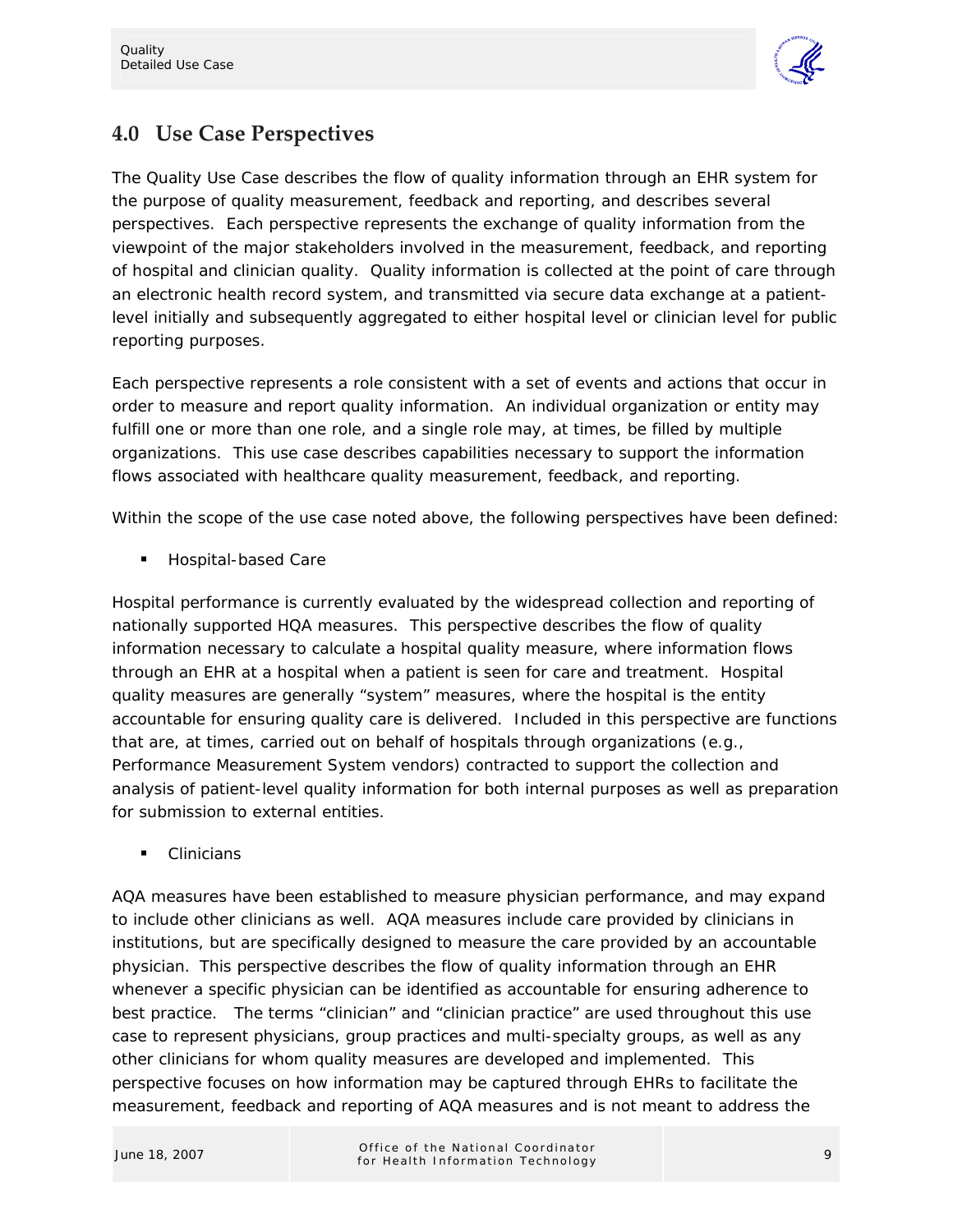

policy issues surrounding attribution of accountability for quality measures. Within this perspective, patient-level data are used to calculate clinician-level quality measurement. In many cases, information may be linked across various payors in order to have sufficient information on performance. Today, clinician measurement occurs primarily through claims data. This perspective includes the merging of claims and clinical data, to support quality measures dependant on a broader information base.

*Information Exchange* 

Quality information may be exchanged in a number of ways, and by various entities such as clearinghouses, regional health information organizations (RHIOs), etc. The information exchange may occur through direct transmission of quality information from hospitals or clinicians to a measurement and reporting entity. Alternatively, quality information may be exchanged through health information exchanges. Today various "value exchanges" such as the expansion of current AQA pilot sites are testing approaches to aggregating and exchanging health information at local and regional levels enabling the collection of longitudinal patient data and improving measurement, feedback and reporting through exchange of richer data sets. The use case acknowledges that HIE does not principally occur today in hospital quality reporting.

*Multi-hospital and Multi-entity Measurement and Reporting* 

These perspectives describe the processes included in collecting data from a number of sources and repositories, and may include matching patients across data sources and aggregating these data to better measure quality. Comparative information on many hospitals or clinicians may then be reported out for multiple purposes. The Multi-Hospital and Multi-entity Measurement and Reporting entities, such as the Joint Commission or CMS may perform all or part of these services. Health Information Service Providers are another possible example of such an entity, particularly if they play a central collection and processing role. Although information received within this perspective may be patient-level identifiable data, information flowing out will typically be aggregated, de-identified data. Organizations serving the role of Multi-hospital or Multi-entity Measurement and Reporting will be governed by appropriate data stewardship responsibilities.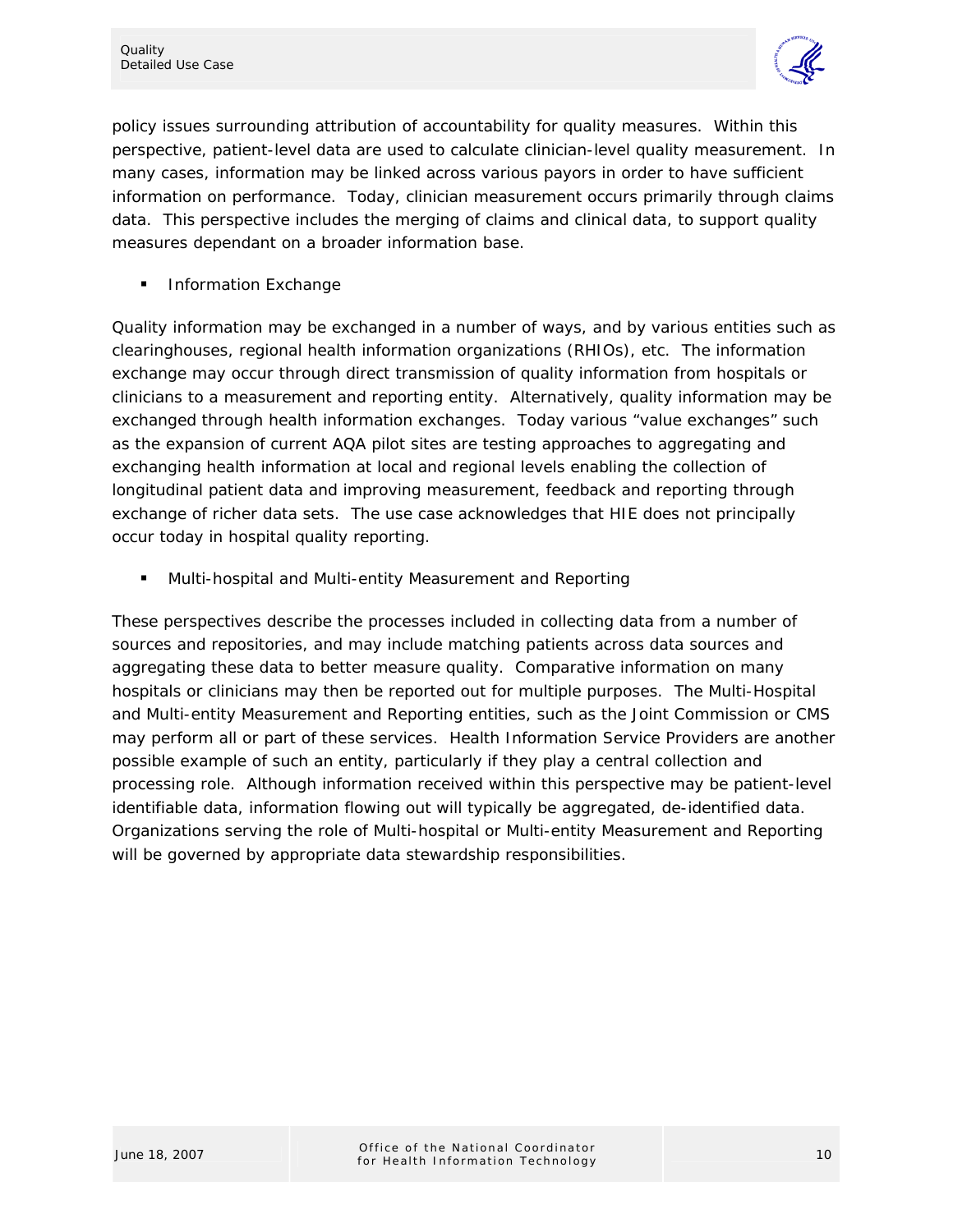

# **5.0 Use Case Scenarios**

Today, measuring quality of care is accomplished by measuring hospital performance and physician performance through HQA and AQA measures respectively. For the purpose of this use case, two scenarios are used to depict the information flows of data needed to measure and report quality of hospitals and clinicians, recognizing that AQA measures may expand beyond physicians over time (e.g., Physician Assistants, Nurse Practitioners).

## **5.1 Hospital-based Care**

This scenario covers the documentation, collection, transmission and feedback of patient information relevant to the calculation of an established quality measure, when care is provided to a patient within a hospital setting. The events and actions within this scenario relate to the measurement, feedback and reporting of quality information related to hospital performance, and may include care provided in hospital-based outpatient departments, Emergency Departments and hospital-based clinics.

## **5.2 Clinicians**

This scenario covers the documentation, collection and transmission of patient information relevant to the calculation of an established quality measure for clinician quality, where a specific clinician can be identified as responsible for ensuring adherence to best practices. Examples include measurement of clinician performance in both inpatient and outpatient settings, including but not limited to physician offices, emergency departments, or surgical settings.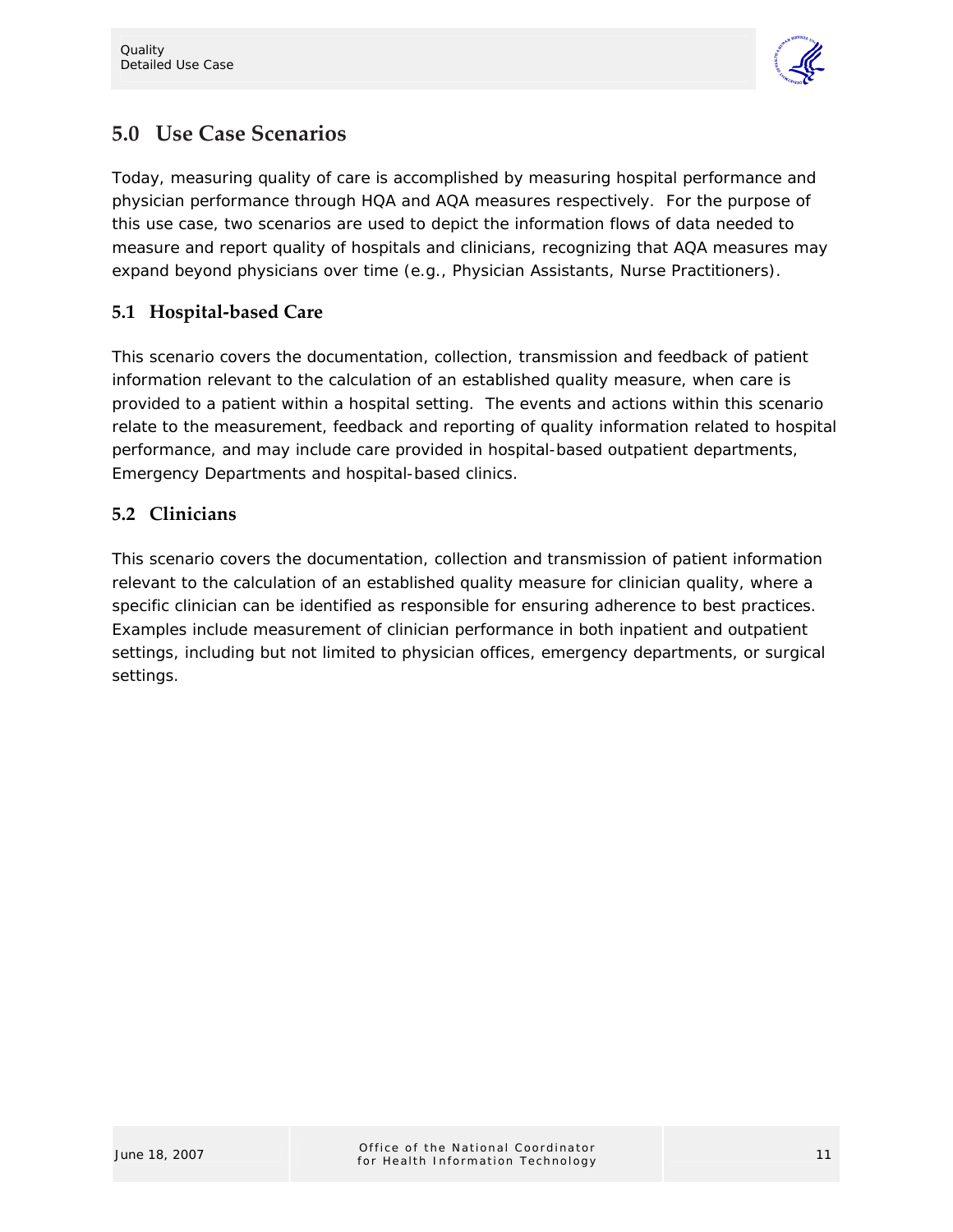

# **6.0 Hospital-based Care Quality Information Collection and Reporting**



### **Figure 6-1. Hospital-based Care Quality Information Collection and Reporting Flow**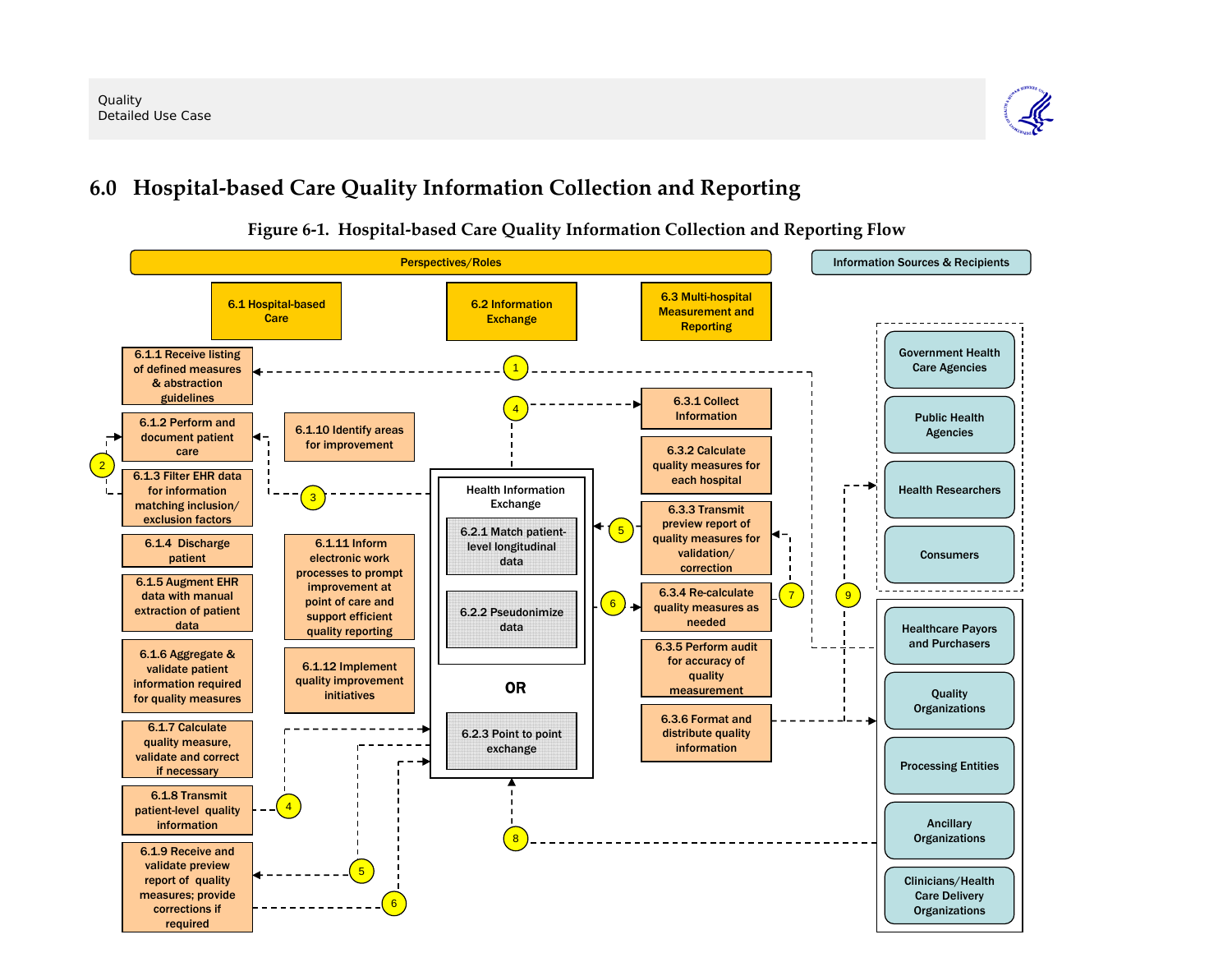

#### **Figure 6-2. Hospital-based Care Quality Information Collection and Reporting Scenario Flows**

| <b>Scenario Flows</b> |                                                                                                                                                                                                        |  |
|-----------------------|--------------------------------------------------------------------------------------------------------------------------------------------------------------------------------------------------------|--|
| $\overline{1}$        | Defined quality measurement specifications to be reported are<br>sent to hospitals.                                                                                                                    |  |
| $\boxed{2}$           | Notice is given to clinicians to support clinical decisions and<br>augment recorded data.                                                                                                              |  |
| 3                     | Longitudinal health information held in associated repositories is<br>forwarded by the HIE (patient-level - identifiable).                                                                             |  |
| $\overline{4}$        | Hospital quality data is sent either via an intermediate entity or<br>point-to-point for onward transmission to the Multi-Hospital<br>Measurement and Reporting entity (patient-level – identifiable). |  |
| $\left(5\right)$      | Preview report is sent directly for validation and/or<br>correction (aggregated hospital-level data).                                                                                                  |  |
| 6                     | Corrected quality information is sent directly to the Multi-hospital<br>Feedback and Reporting Entity (patient-level – identifiable).                                                                  |  |
| $\overline{7}$        | Corrected reports are sent for validation and/or correction<br>(aggregate hospital-level data).                                                                                                        |  |
| 8<br>9                | Claims data is collected from Payors (patient-level -<br>identifiable).<br>Distributed data is available to users (aggregate hospital-<br>level data).                                                 |  |

## **Figure 6-3. Hospital-based Care Quality Information Collection and Reporting, Hospital-based Care Events and Actions Table**

| Code    | <b>Description</b>                                                                                                                                       | <b>Comments</b>                                                                                                                                                                                                                                                                                                                                                                                            |
|---------|----------------------------------------------------------------------------------------------------------------------------------------------------------|------------------------------------------------------------------------------------------------------------------------------------------------------------------------------------------------------------------------------------------------------------------------------------------------------------------------------------------------------------------------------------------------------------|
| 6.1.1   | <b>Event:</b> Receive listing of defined measures &<br>abstraction guidelines                                                                            |                                                                                                                                                                                                                                                                                                                                                                                                            |
| 6.1.1.1 | <b>Action:</b> Hospitals receive the listing of quality<br>measures and detailed measure specifications for<br>how a quality measure will be calculated. | Detailed measure specifications that define numerator, denominator, algorithm, etc. for<br>calculation of measure are provided to the hospitals, in addition to abstraction guidelines that<br>provide standard instruction on what types of patient information should be abstracted from<br>the patient record. A generalized process is described in Appendix A 1.0: Provisioning for<br>Secondary Use. |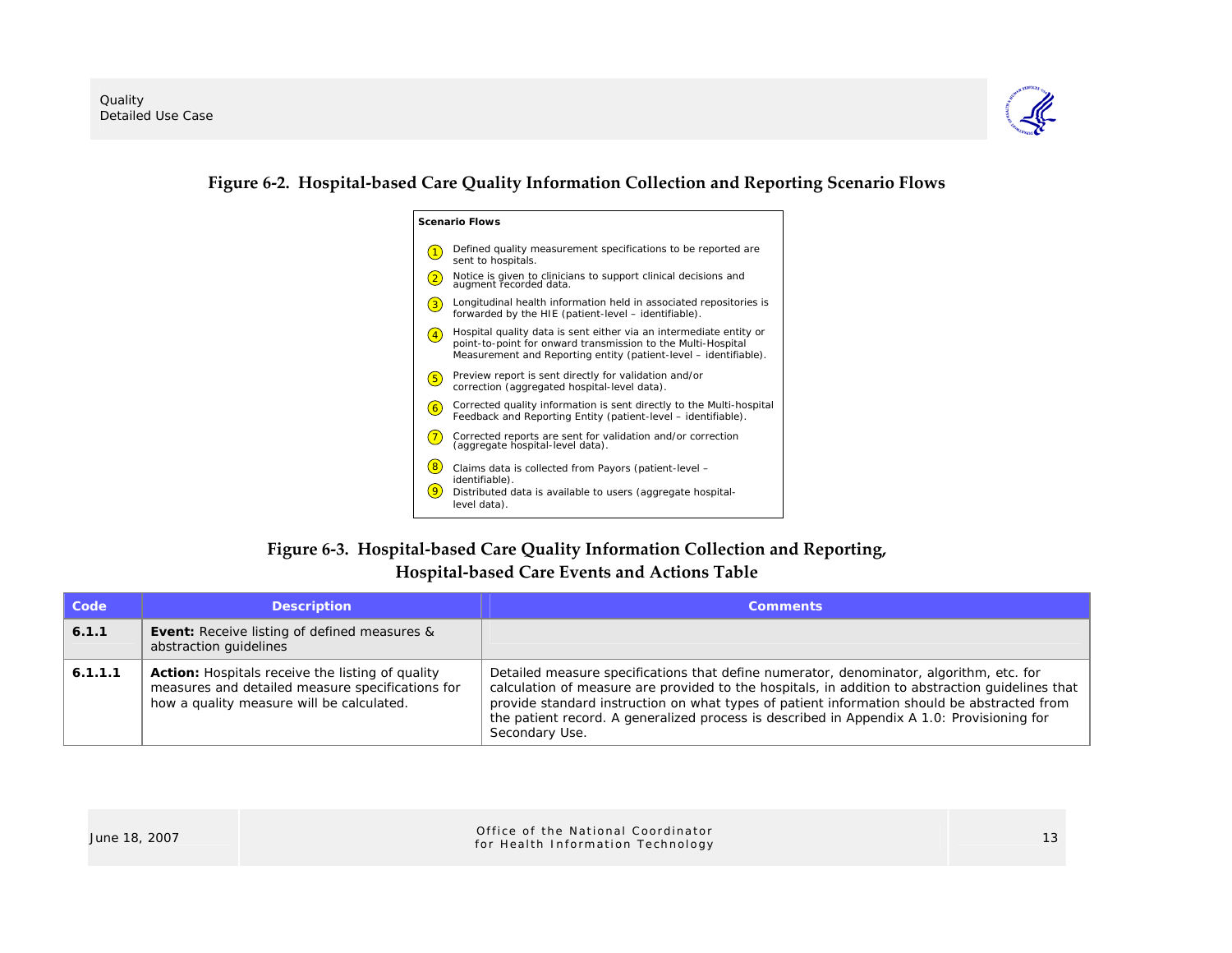

| Code    | <b>Description</b>                                                                                                                                                                                                                                                                                                                                                                                                                | <b>Comments</b>                                                                                                                                                                                                                                                                                                                                                                                                                                                                                                                                                                                                                                   |
|---------|-----------------------------------------------------------------------------------------------------------------------------------------------------------------------------------------------------------------------------------------------------------------------------------------------------------------------------------------------------------------------------------------------------------------------------------|---------------------------------------------------------------------------------------------------------------------------------------------------------------------------------------------------------------------------------------------------------------------------------------------------------------------------------------------------------------------------------------------------------------------------------------------------------------------------------------------------------------------------------------------------------------------------------------------------------------------------------------------------|
| 6.1.1.2 | Action: Hospitals identify applicable measures and<br>incorporate into EHR where possible.                                                                                                                                                                                                                                                                                                                                        | Hospitals determine which measures apply and select the measures which they will manage<br>and report.                                                                                                                                                                                                                                                                                                                                                                                                                                                                                                                                            |
|         |                                                                                                                                                                                                                                                                                                                                                                                                                                   | Standardized technical specifications for these defined quality measures are incorporated in a<br>consistent way into the EHR, in order to automate data capture and reporting of quality<br>measurement data where possible and support manual abstraction where necessary.                                                                                                                                                                                                                                                                                                                                                                      |
|         |                                                                                                                                                                                                                                                                                                                                                                                                                                   | Validation testing may be done to ensure that the data gathering process accurately meets<br>the measure specifications and technical data specifications.                                                                                                                                                                                                                                                                                                                                                                                                                                                                                        |
| 6.1.2   | Event: Perform and document patient care                                                                                                                                                                                                                                                                                                                                                                                          |                                                                                                                                                                                                                                                                                                                                                                                                                                                                                                                                                                                                                                                   |
| 6.1.2.1 | Action: Clinical personnel treat the patient's<br>injuries or illness. The patient is assessed and<br>observations are documented; appropriate<br>diagnostics and treatments are ordered and<br>completed. Clinical information is entered into the<br>patient's EHR.                                                                                                                                                             | The clinician evaluates the patient, considers a presumptive diagnosis and identifies clinical<br>problems that may drive care and treatment. Observations are documented, and relevant<br>diagnostics and treatment are ordered. To the extent possible, information entered into the<br>EHR is standardized and/or structured, and provides the level of detail needed to satisfy the<br>data requirements of relevant measure specifications. Depending on the level of clinical<br>decision support available, standardized order sets, computerized alerts and reminders, and<br>clinical quidelines may be made available to the clinician. |
| 6.1.3   | Event: Filter EHR data for information matching<br>inclusion/ exclusion factors                                                                                                                                                                                                                                                                                                                                                   |                                                                                                                                                                                                                                                                                                                                                                                                                                                                                                                                                                                                                                                   |
| 6.1.3.1 | Action: Based on the defined measure<br>specifications and associated technical<br>specifications incorporated into the EHR workflow,<br>the patients relevant for each "denominator" (a<br>case relevant to include for a particular quality<br>measure) are identified using information<br>available. If the information is present, the patient<br>is identified as eligible for the measure, based on<br>inclusion criteria. | Once a patient is deemed as possibly eligible for a quality measure, interventions and<br>processes may be evaluated to determine which established processes as defined by quality<br>measures were followed. For example, if a patient presents to the hospital with an Acute<br>Myocardial Infarction (AMI), he or she is eligible for consideration in a number of quality<br>measures applicable to care and treatment of an AMI patient.                                                                                                                                                                                                    |
| 6.1.3.2 | Action: Based on documentation entered by the<br>clinician, the data are filtered by exclusion criteria<br>for each case identified as eligible for a quality<br>measure.                                                                                                                                                                                                                                                         | For patients who are identified as eligible for a quality measure, there may be contra-<br>indications that would exclude that patient from being included for a particular quality<br>measure. For example, although administration of a beta-blocker is recommended in AMI<br>patients (and for which there is a quality measure defined to determine whether<br>recommended treatment is followed) a patient may be excluded due to presence of a contra-<br>indication, such as a history of asthma.                                                                                                                                          |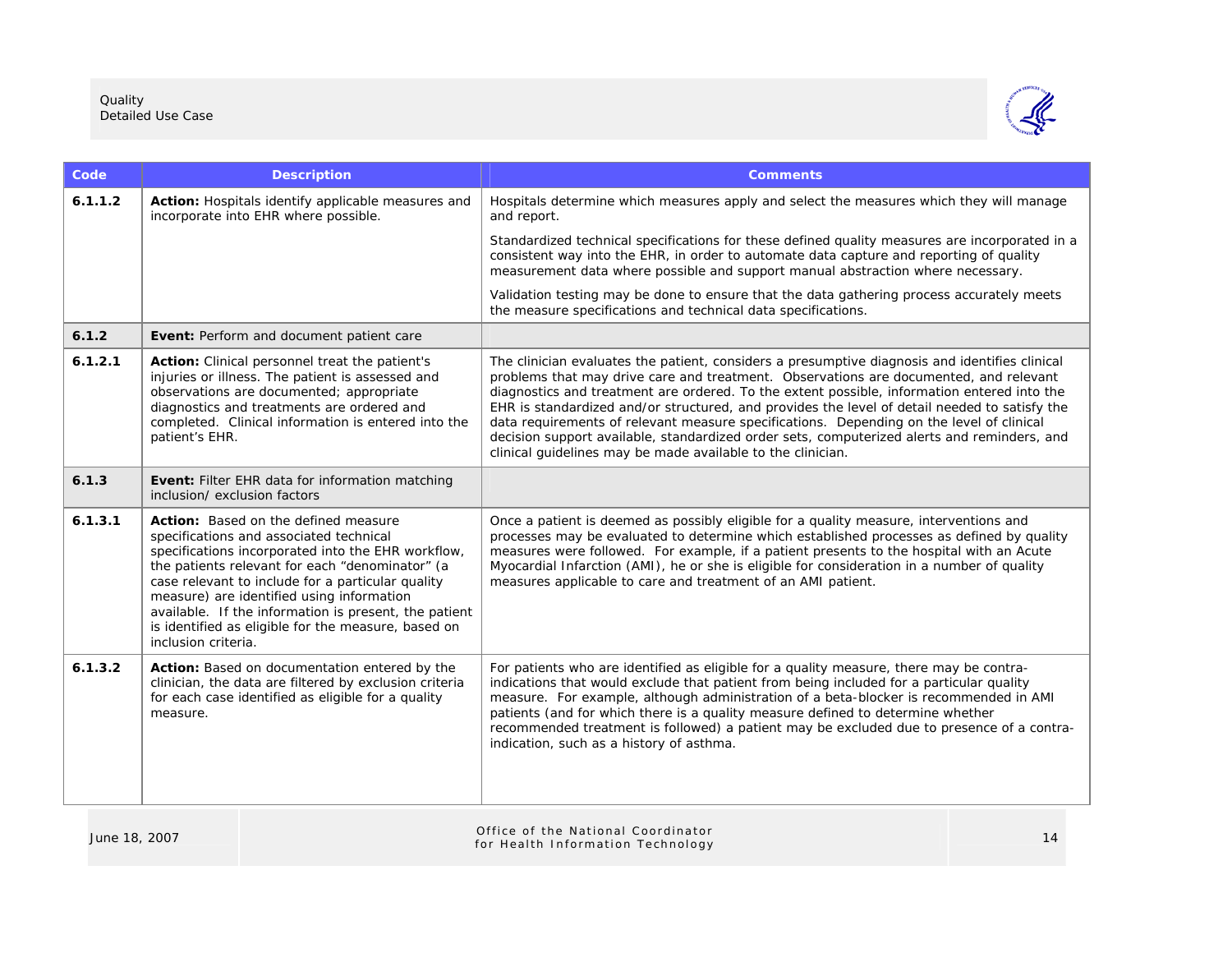

| Code    | <b>Description</b>                                                                                                                                                                                                                                                                                                   | <b>Comments</b>                                                                                                                                                                                                                                    |
|---------|----------------------------------------------------------------------------------------------------------------------------------------------------------------------------------------------------------------------------------------------------------------------------------------------------------------------|----------------------------------------------------------------------------------------------------------------------------------------------------------------------------------------------------------------------------------------------------|
| 6.1.4   | Event: Discharge patient                                                                                                                                                                                                                                                                                             |                                                                                                                                                                                                                                                    |
| 6.1.4.1 | Action: Once treatment is complete, the patient is<br>discharged. Additional data may be extracted<br>from the patient record to inform the quality<br>measure.                                                                                                                                                      | Appropriate additional information is entered into the EHR by the clinical staff, closing the<br>patient encounter. Discharge diagnosis and treatment details are available for consideration<br>in quality measurement.                           |
| 6.1.5   | <b>Event:</b> Augment EHR data with manual extraction<br>of patient data (may also occur prior to discharge)                                                                                                                                                                                                         |                                                                                                                                                                                                                                                    |
| 6.1.5.1 | Action: Information related to a quality measure<br>that is not automated through an EHR or other<br>system is manually extracted from the patient<br>record.                                                                                                                                                        | Outstanding information required to complete the specification requirements for the quality<br>measure that is not codified within an EHR, is manually extracted from the EHR or paper-<br>based records by hospital personnel.                    |
| 6.1.6   | <b>Event:</b> Aggregate and validate patient information<br>required for quality measures                                                                                                                                                                                                                            |                                                                                                                                                                                                                                                    |
| 6.1.6.1 | Action: Patient-level data matching the<br>designated parameters required for the<br>appropriate quality measure (including data<br>automatically collected through the EHR, manually<br>extracted data, and administrative data such as<br>claims information), are retrieved and put into the<br>specified format. | Many hospitals will aggregate data into a transferable record, and transmit to a contracted<br>vendor for internal quality measurement and analysis. The steps that follow may also be<br>carried out by the hospital or by such support services. |
| 6.1.6.2 | Action: The hospital validates that the information<br>aggregated is accurate.                                                                                                                                                                                                                                       | Prior to calculation of the quality measure, hospitals validate the identification of the patients<br>for inclusion and the accuracy of the data aggregated.                                                                                       |
| 6.1.7   | Event: Calculate quality measure, validate and<br>correct if necessary                                                                                                                                                                                                                                               |                                                                                                                                                                                                                                                    |
| 6.1.7.1 | Action: Based on the pre-defined measure<br>specifications, quality measures are calculated<br>using the patient-level data compiled.                                                                                                                                                                                | In order for quality measures to be calculated, inclusion and exclusion criteria as dictated by<br>the measure specification are applied, and risk adjustment is included when necessary.                                                          |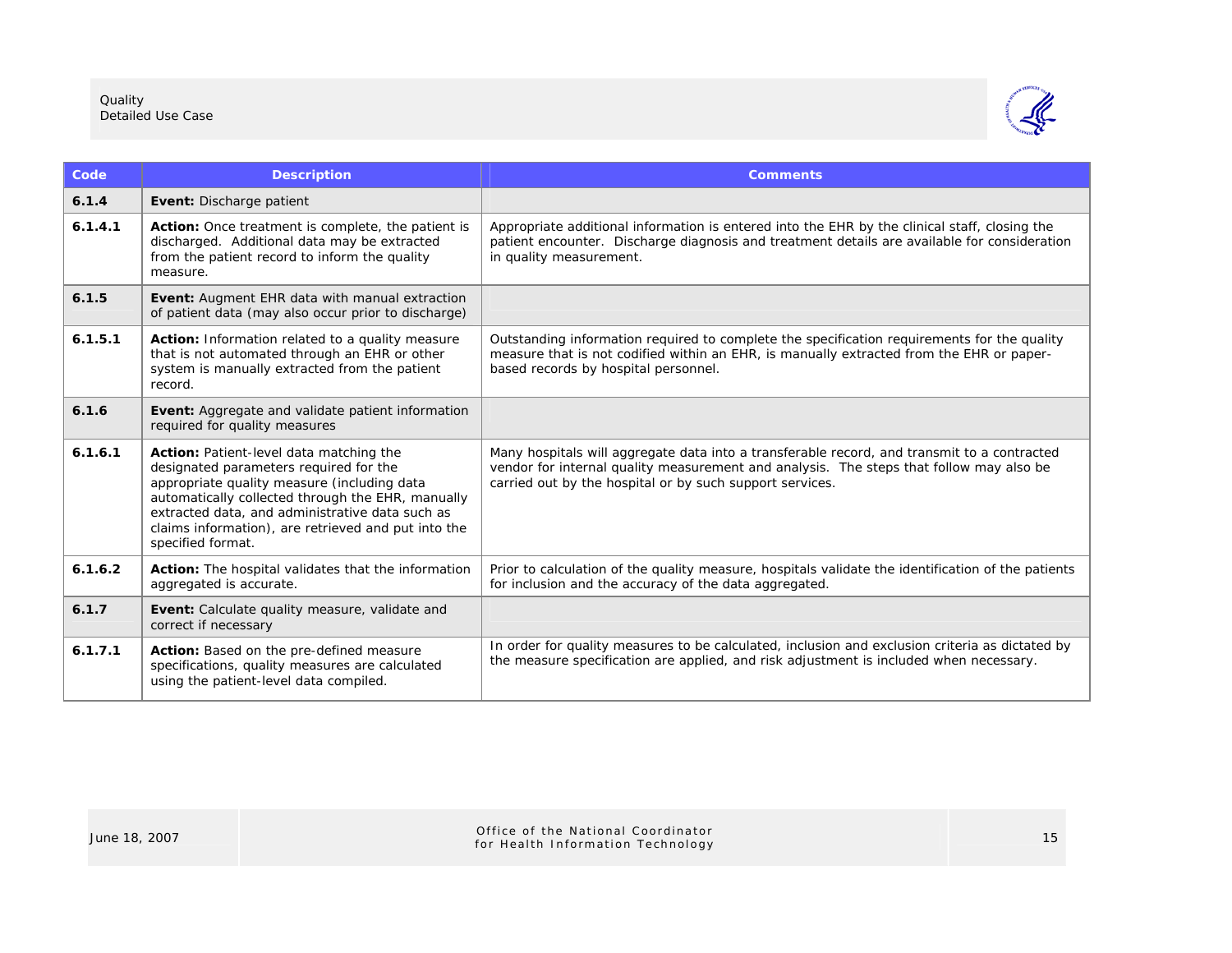

| Code     | <b>Description</b>                                                                                                                                                                                                                                                                                                                                                                          | <b>Comments</b>                                                                                                                                                                                                                                                                                                                                                                                                                                                                            |
|----------|---------------------------------------------------------------------------------------------------------------------------------------------------------------------------------------------------------------------------------------------------------------------------------------------------------------------------------------------------------------------------------------------|--------------------------------------------------------------------------------------------------------------------------------------------------------------------------------------------------------------------------------------------------------------------------------------------------------------------------------------------------------------------------------------------------------------------------------------------------------------------------------------------|
| 6.1.7.2  | Action: An initial report with detailed, patient-<br>level quality information and hospital-level quality<br>measurement (including initial hospital scores per<br>quality measure) is prepared either by the hospital<br>or its support services. The patient-level<br>information is validated by the hospital. Any<br>corrections required are made and the measure is<br>re-calculated. | The quality measure calculations are verified against the source data and specifications.                                                                                                                                                                                                                                                                                                                                                                                                  |
| 6.1.8    | Event: Transmit patient-level quality information                                                                                                                                                                                                                                                                                                                                           |                                                                                                                                                                                                                                                                                                                                                                                                                                                                                            |
| 6.1.8.1  | Action: Patient-level quality measures data are<br>transmitted either by the hospital or by the<br>hospital's support service to a Multi-hospital<br>Measurement and Reporting entity consistent with<br>all privacy restrictions and limitations and<br>transmission security standards.                                                                                                   | The quality measures data, which are patient-level data, are transmitted either via a HIE, if<br>available, or by point-to-point exchange to the Multi-hospital Measurement and Reporting<br>entity.<br>Prior to external transmission of this information, it is typically made available for review.<br>This initial "feedback" of quality measurement to hospitals allows for the initiation of quality<br>improvement practices (see 6.1.10).                                          |
| 6.1.9    | Event: Receive and validate preview report of<br>quality measures; provide corrections if required                                                                                                                                                                                                                                                                                          |                                                                                                                                                                                                                                                                                                                                                                                                                                                                                            |
| 6.1.9.1  | Action: A preview report is received from the<br>Multi-hospital Measurement and Reporting entity.<br>The report is validated by the hospital for accuracy<br>of the data.                                                                                                                                                                                                                   | The preview report includes patient-level quality information and hospital-level quality<br>measurement. It is verified to ensure that the patient-level information used to calculate the<br>quality measures is correct and matches the original information sent by the hospital.<br>Additionally, this report serves as communication to the hospital of its "hospital-level" quality<br>measurement, which may be reported by the Multi-hospital Measurement and Reporting<br>entity. |
| 6.1.9.2  | Action: If data corrections are required, they are<br>sent to the Multi-hospital Measurement and<br>Reporting entity.                                                                                                                                                                                                                                                                       |                                                                                                                                                                                                                                                                                                                                                                                                                                                                                            |
| 6.1.10   | Event: Identify areas for improvement                                                                                                                                                                                                                                                                                                                                                       |                                                                                                                                                                                                                                                                                                                                                                                                                                                                                            |
| 6.1.10.1 | Action: Hospitals review quality data and use this<br>information to guide internal quality improvement<br>activities.                                                                                                                                                                                                                                                                      | Based on the initial report of quality measurement provided in Event 6.1.7, hospitals begin<br>analyzing information to identify areas for improvement and systemic process changes that<br>support overall quality improvement.                                                                                                                                                                                                                                                           |
| 6.1.11   | Event: Inform electronic work processes to<br>prompt quality improvement at point of care and<br>support efficient quality reporting                                                                                                                                                                                                                                                        |                                                                                                                                                                                                                                                                                                                                                                                                                                                                                            |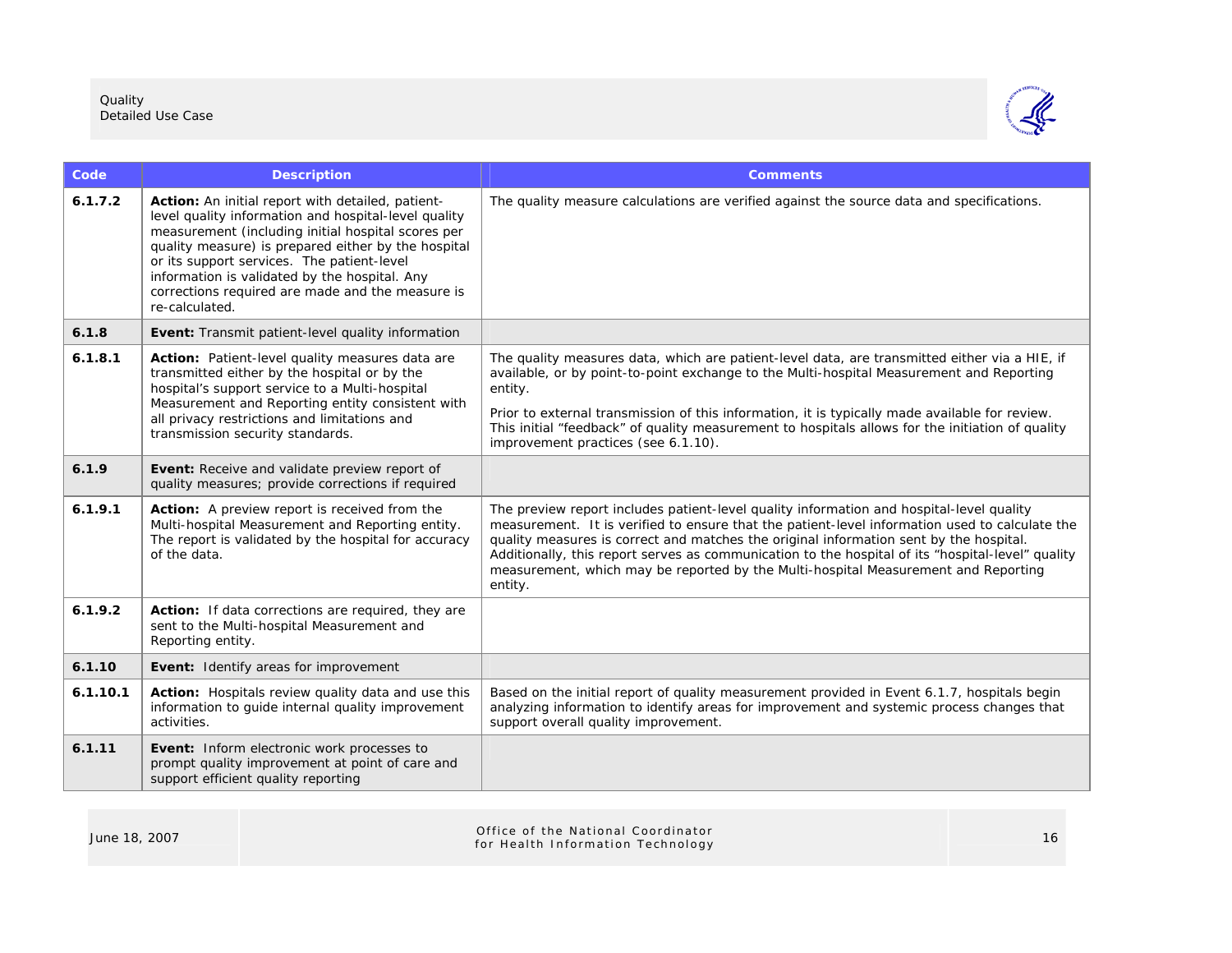

| Code     | <b>Description</b>                                                                                                                                                                                                                                                                 | <b>Comments</b>                                                                                                                                                                                                                                                                                                                                                                                                                                                 |
|----------|------------------------------------------------------------------------------------------------------------------------------------------------------------------------------------------------------------------------------------------------------------------------------------|-----------------------------------------------------------------------------------------------------------------------------------------------------------------------------------------------------------------------------------------------------------------------------------------------------------------------------------------------------------------------------------------------------------------------------------------------------------------|
| 6.1.11.1 | <b>Action:</b> Based upon analysis of quality<br>measurement information (both initial report and<br>preview report), electronic work processes may be<br>modified to provide more relevant information for<br>the treating clinician or ancillary provider (e.g.,<br>pharmacist). | Based upon the quality measurement reports, workflow and information support may be<br>refined to improve the quality of care through clinical decision support tools such as<br>availability of measure parameters, standardized order sets, computerized alerts and<br>reminders, and clinical guidelines. Such refinements may also serve to lessen the burden<br>over time of manual extraction of patient information for purposes of quality measurement. |
| 6.1.12   | Event: Implement quality improvement initiatives                                                                                                                                                                                                                                   |                                                                                                                                                                                                                                                                                                                                                                                                                                                                 |
| 6.1.12.1 | Action: Hospitals implement quality improvement<br>initiatives based on quality measurement;<br>clinicians modify practice based on feedback<br>received.                                                                                                                          | Quality measurement data are used to inform hospital and clinician quality improvement<br>initiatives. Internal patient-level quality measurement data may be used to influence the<br>management of particular conditions, or patient populations as well individual clinician<br>practices.                                                                                                                                                                   |

## **Figure 6-4. Hospital-based Care Quality Information Collection and Reporting, Information Exchange Events and Actions Table**

| Code    | <b>Description</b>                                                                                                                                                                                                            | <b>Comments</b>                                                                                                                                                                                                                                                                         |
|---------|-------------------------------------------------------------------------------------------------------------------------------------------------------------------------------------------------------------------------------|-----------------------------------------------------------------------------------------------------------------------------------------------------------------------------------------------------------------------------------------------------------------------------------------|
| 6.2.1   | Event: Match patient-level longitudinal data                                                                                                                                                                                  |                                                                                                                                                                                                                                                                                         |
| 6.2.1.1 | <b>Action:</b> Patient-level information from multiple<br>sources is matched to create a longitudinal view<br>for a specific patient.                                                                                         | Information from multiple sources including EHR data from hospitals or clinician practices,<br>and payor data from multiple payors could be logically linked to provide a longitudinal view of<br>the patient's clinical experience for quality measurement.                            |
|         |                                                                                                                                                                                                                               | Quality measures that span settings do not exist today, but are expected to evolve over time.<br>One example of such a measure is the re-admission rate for a particular condition at a<br>particular hospital – one would need data from multiple hospitals to calculate this measure. |
|         |                                                                                                                                                                                                                               | A generalized process for matching patients is described in Appendix A2.0: Arbitrating<br>Identities.                                                                                                                                                                                   |
| 6.2.2   | <b>Event:</b> As appropriate, pseudonimize or de-<br>identify the patient-level data which are being<br>readied for transmission. Pseudonimization allows<br>for data to be re-linked if requested by an<br>authorized entity |                                                                                                                                                                                                                                                                                         |
|         |                                                                                                                                                                                                                               |                                                                                                                                                                                                                                                                                         |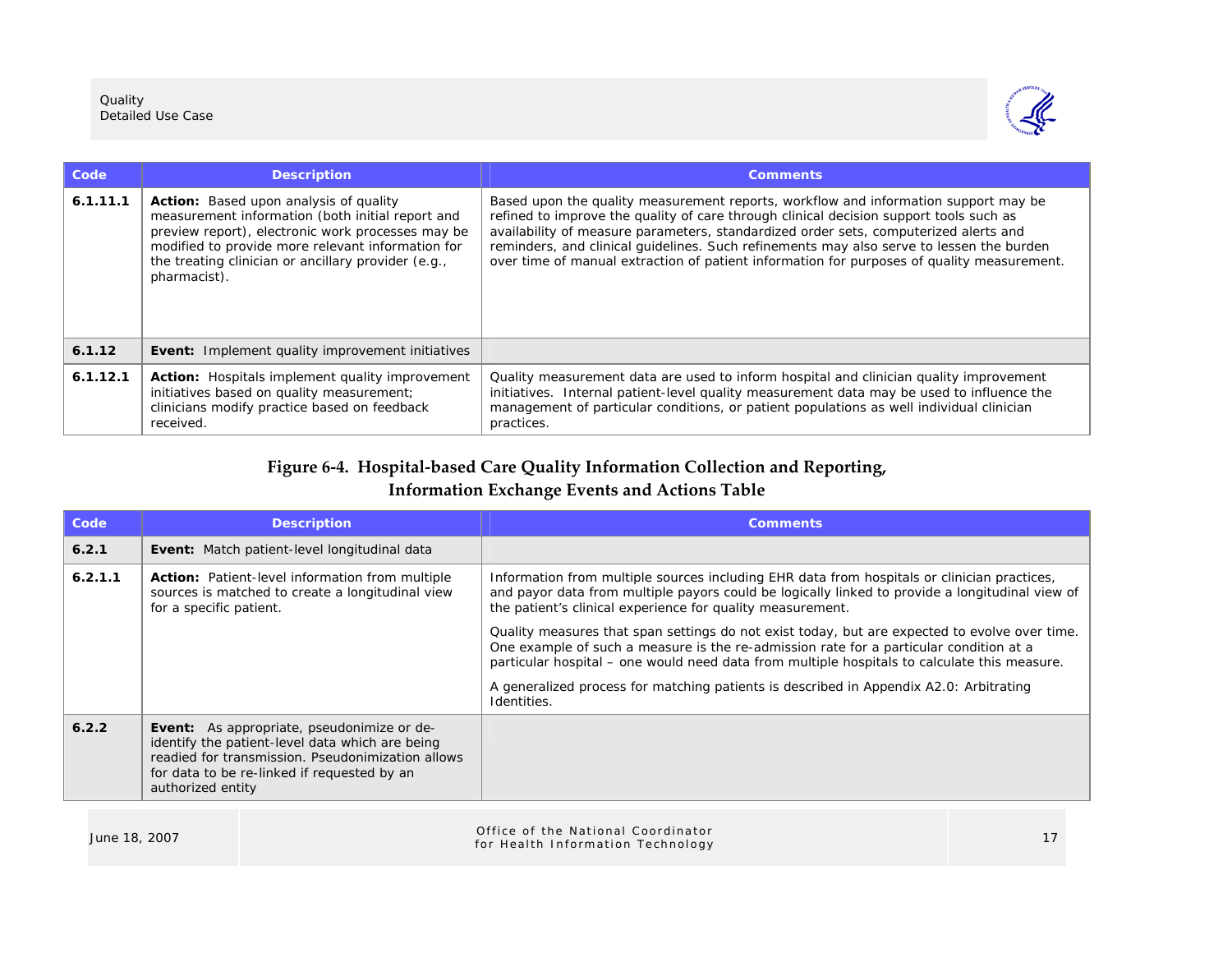

| Code    | <b>Description</b>                                                                                                                       | <b>Comments</b>                                                                                                                                           |
|---------|------------------------------------------------------------------------------------------------------------------------------------------|-----------------------------------------------------------------------------------------------------------------------------------------------------------|
| 6.2.2.1 | <b>Action:</b> Pseudonimize or de-identify patient-level<br>data.                                                                        |                                                                                                                                                           |
| 6.2.2.2 | <b>Action:</b> A randomized data linker is provided to<br>allow authorized entities the ability to re-link to the<br>individual patient. | Functionality is provided to re-link data to a specific patient for authorized entities.                                                                  |
| 6.2.2.3 | <b>Action:</b> Required data are checked to ensure full<br>compliance with privacy and security<br>requirements.                         | All data being transmitted are checked for proper de-identification or pseudonimization and<br>compliance with applicable security and privacy standards. |
| 6.2.2.4 | <b>Action:</b> Relink data as authorized by authorized<br>requesting entity                                                              |                                                                                                                                                           |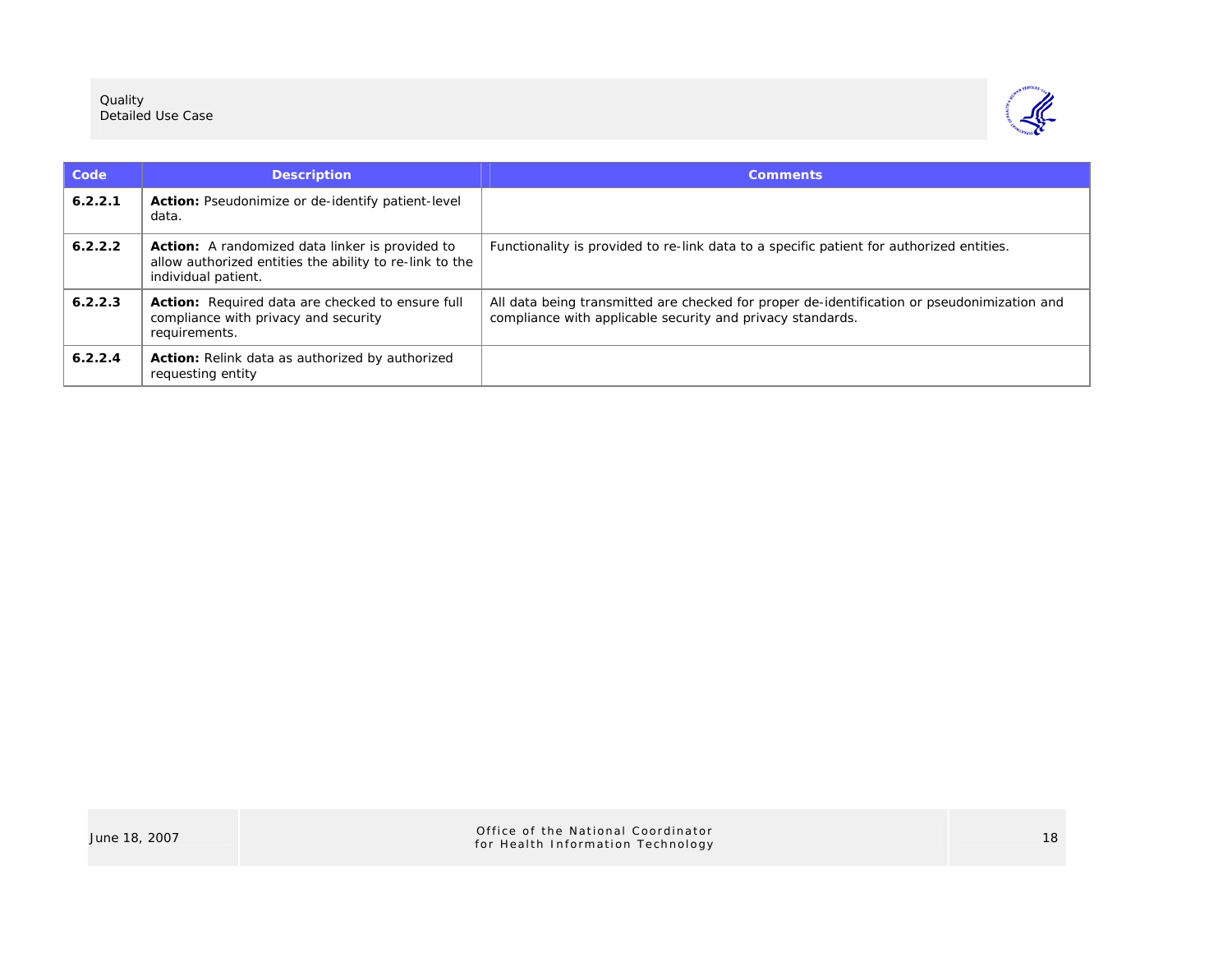

## **Figure 6-5. Hospital-based Care Quality Information Collection and Reporting, Multi-hospital Measurement and Reporting Events and Actions Table**

| Code    | <b>Description</b>                                                                                                                                                                                                       | <b>Comments</b>                                                                                                                                                                                                                                                                                                                                                                                                                                                                                                                                  |
|---------|--------------------------------------------------------------------------------------------------------------------------------------------------------------------------------------------------------------------------|--------------------------------------------------------------------------------------------------------------------------------------------------------------------------------------------------------------------------------------------------------------------------------------------------------------------------------------------------------------------------------------------------------------------------------------------------------------------------------------------------------------------------------------------------|
| 6.3.1   | Event: Collect information                                                                                                                                                                                               |                                                                                                                                                                                                                                                                                                                                                                                                                                                                                                                                                  |
| 6.3.1.1 | Action: Patient-level quality data as defined by<br>quality measure specifications are received from<br>the Hospital or from the hospital's vendor.                                                                      | Patient-level quality data may be received via HIE, if available, or by point-to-point exchange.<br>As the availability of electronic health information grows and quality measures include<br>measurement of episodes of care requiring longitudinal patient health information, quality<br>data may be received by Multi-hospital Measurement and Reporting entities after having been<br>matched to other data sources through an HIE. A generalized process for matching patients is<br>described in Appendix A 2.0: Arbitrating Identities. |
| 6.3.2   | Event: Calculate quality measures for each<br>hospital                                                                                                                                                                   |                                                                                                                                                                                                                                                                                                                                                                                                                                                                                                                                                  |
| 6.3.2.1 | Action: Based on the pre-defined measure<br>specifications, hospital-level quality measures are<br>calculated using the patient-level data submitted<br>by hospitals. A preview report is prepared for each<br>hospital. | In order for quality measures to be calculated, inclusion and exclusion criteria as dictated by<br>the measure specification are applied, and risk adjustment is included when necessary.                                                                                                                                                                                                                                                                                                                                                        |
| 6.3.3   | Event: Transmit preview report of hospital-level<br>quality measurement for validation/correction                                                                                                                        |                                                                                                                                                                                                                                                                                                                                                                                                                                                                                                                                                  |
| 6.3.3.1 | Action: Preview reports of hospital-level quality<br>measurement are sent to hospitals for data<br>validation and if necessary, data correction, prior<br>to reporting.                                                  | Preview reports of hospital-level quality measurement are sent to hospitals for data validation<br>and correction if required. Corrected patient-level quality data may be re-submitted<br>depending on the Multi-hospital Measurement and Reporting entity.                                                                                                                                                                                                                                                                                     |
| 6.3.4   | Event: Re-calculate quality measures as needed                                                                                                                                                                           |                                                                                                                                                                                                                                                                                                                                                                                                                                                                                                                                                  |
| 6.3.4.1 | Action: Revised quality information is received<br>from the hospitals. The reports may be re-<br>calculated again if necessary and sent to hospitals<br>for data validation and correction if needed.                    | Corrected data are received by the Multi-hospital Measurement and Reporting entity. The<br>quality measures are re-calculated and are sent to the hospital for data validation and if<br>needed data correction. This feedback is repeated as often as necessary within specified time<br>periods to ensure the correct data are used to calculate hospital-level quality measurements.                                                                                                                                                          |
| 6.3.5   | <b>Event:</b> Perform audit for accuracy of quality<br>measurement                                                                                                                                                       |                                                                                                                                                                                                                                                                                                                                                                                                                                                                                                                                                  |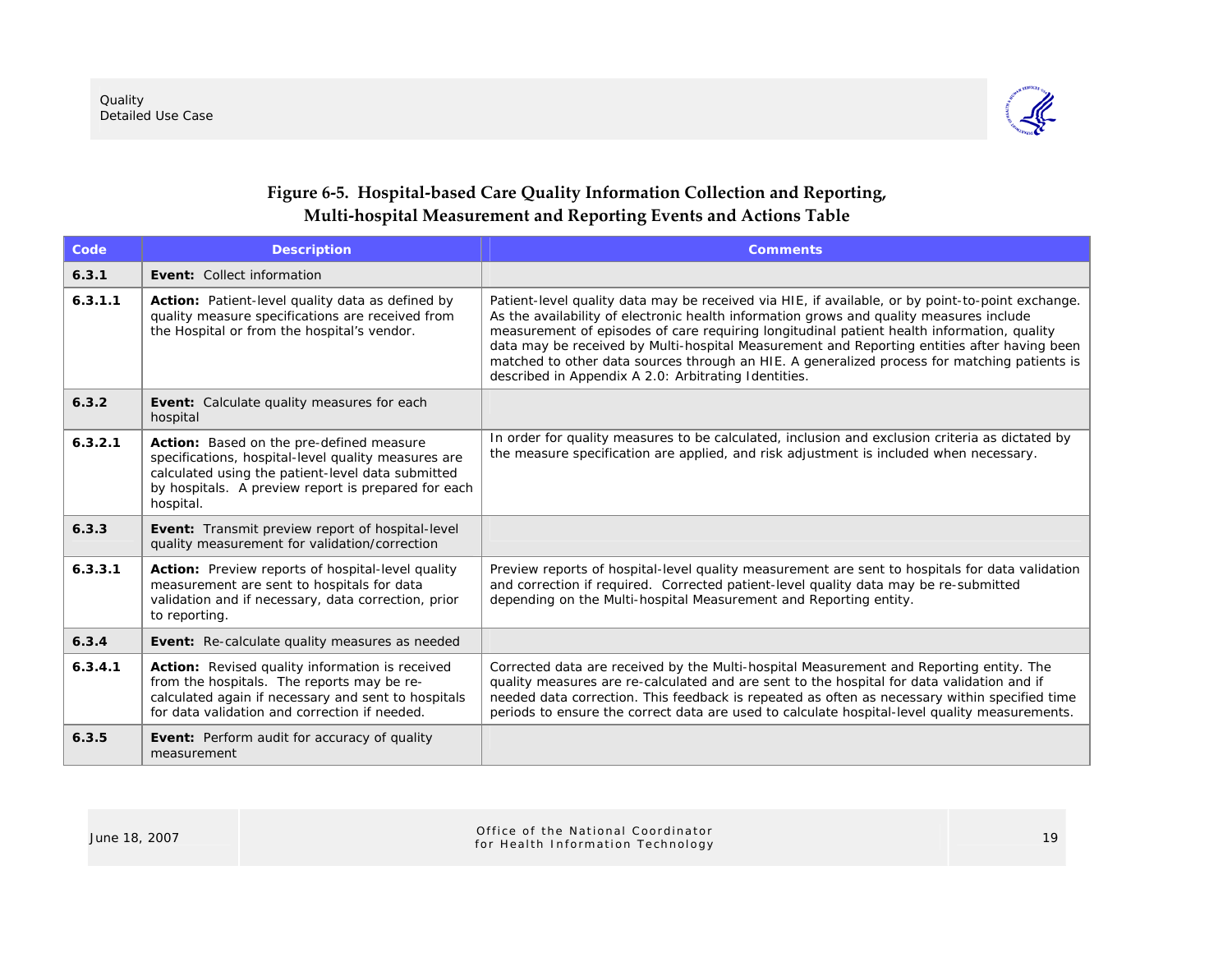

| Code    | <b>Description</b>                                                                                                                                                                                      | <b>Comments</b>                                                                                                                                                                                                                                      |
|---------|---------------------------------------------------------------------------------------------------------------------------------------------------------------------------------------------------------|------------------------------------------------------------------------------------------------------------------------------------------------------------------------------------------------------------------------------------------------------|
| 6.3.5.1 | <b>Action:</b> The Multi-hospital Measurement and<br>Reporting entity conducts routine audits to ensure<br>the integrity of the data submitted, and the<br>accuracy of the quality measurement process. | The Multi-hospital Measurement and Reporting entity selects a specified number of records<br>with its associated patient-level information, and performs an audit, to ensure the integrity<br>and accuracy of the measurement and reporting program. |
| 6.3.6   | <b>Event:</b> Format and distribute quality information                                                                                                                                                 |                                                                                                                                                                                                                                                      |
| 6.3.6.1 | <b>Action:</b> The completed hospital-level quality<br>measurement report is distributed and made<br>available to users for viewing and possibly<br>downloading.                                        | The final hospital-level quality measurement data are distributed for public access and other<br>uses. It is made available in appropriate formats to users for viewing and possibly for<br>downloading.                                             |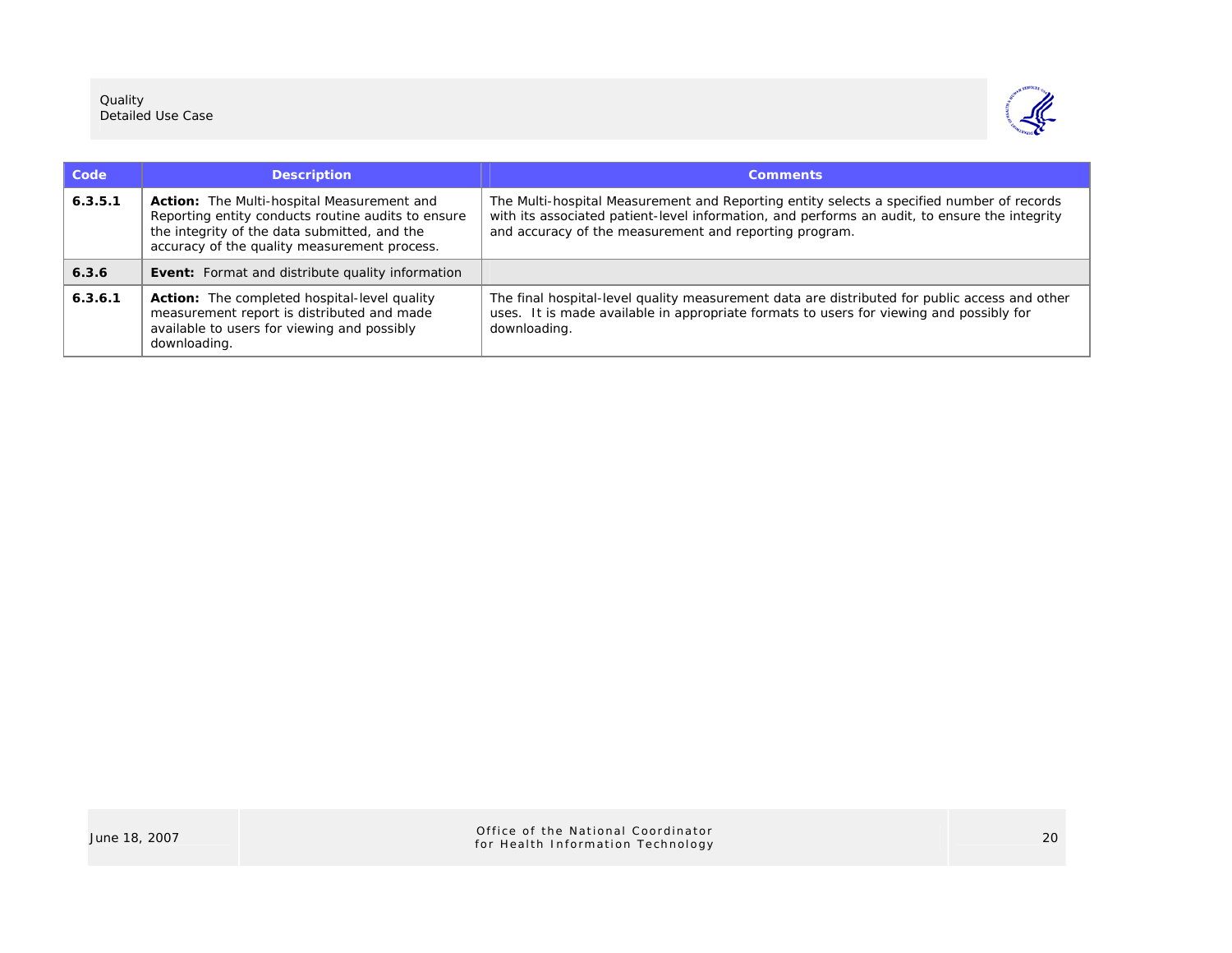# **7.0 Clinician Quality Information Collection and Reporting**



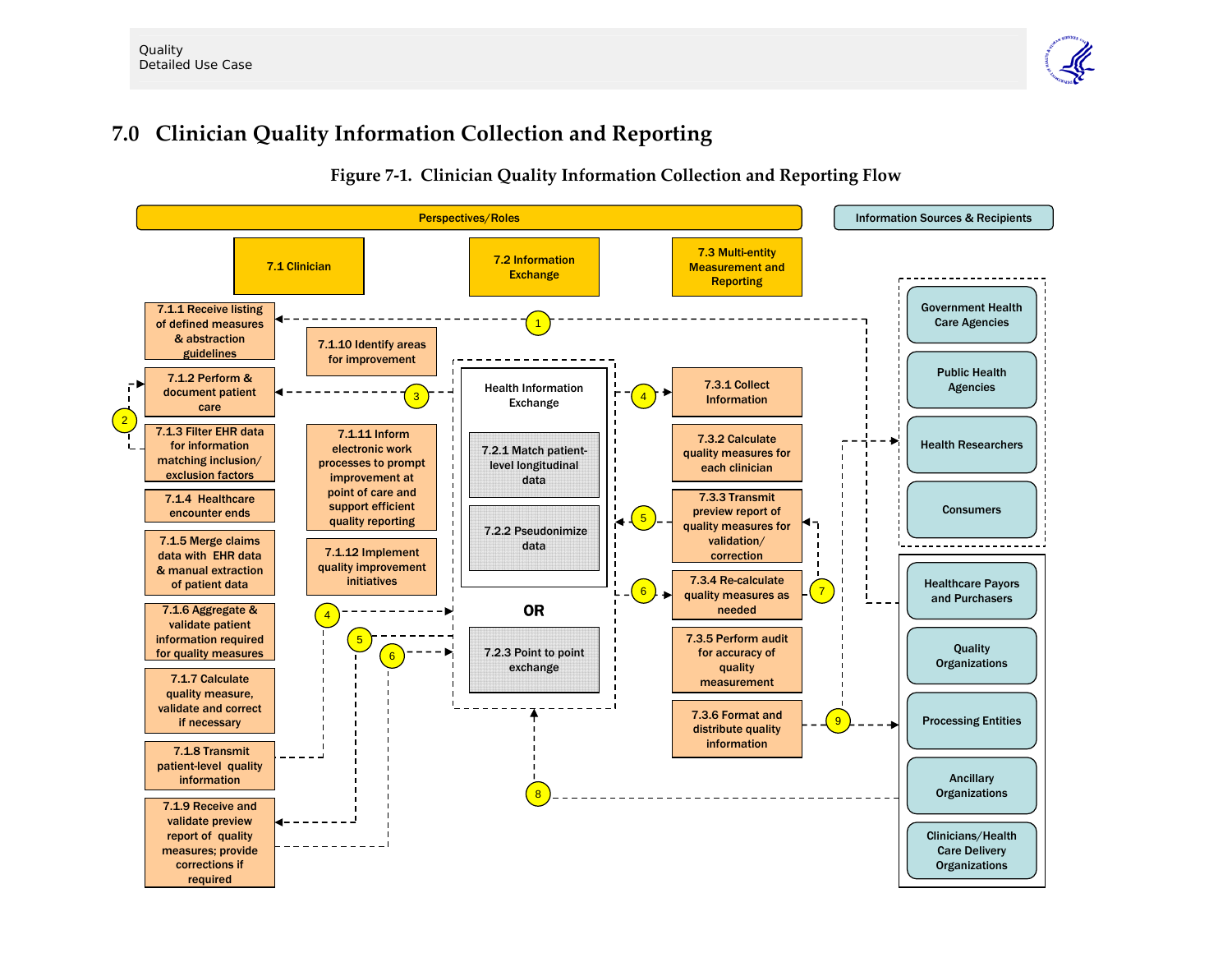

## **Figure 7-2. Clinician Quality Information Collection and Reporting Scenario Flows**

| <b>Scenario Flows</b> |                                                                                                                                                                                                    |  |
|-----------------------|----------------------------------------------------------------------------------------------------------------------------------------------------------------------------------------------------|--|
|                       | Defined quality measurement specifications to be reported are<br>sent to clinicians.                                                                                                               |  |
| $\overline{2}$        | Notice is given to clinicians to support clinical decisions and<br>augment recorded data.                                                                                                          |  |
| 3                     | Longitudinal health information held in associated repositories is<br>forwarded by the HIE (patient-level - identifiable).                                                                         |  |
|                       | Clinician quality data is sent either via an intermediate entity or<br>point-to-point for onward transmission to the Multi-entity<br>Feedback and Reporting entity (patient-level – identifiable). |  |
| $5^{\circ}$           | Preview report is sent directly for validation and/or correction<br>(aggregated clinician-level data).                                                                                             |  |
| $\overline{6}$        | Corrected quality information is sent directly to the Multi-entity<br>Feedback and Reporting Entity (patient-level - identifiable).                                                                |  |
| $\overline{7}$        | Corrected reports are sent for validation and/or correction<br>(aggregate clinician-level data).                                                                                                   |  |
|                       | Claims data is collected from Payors (patient-level – identifiable).                                                                                                                               |  |
|                       | Distributed data is available to users (aggregate clinician-level<br>data).                                                                                                                        |  |

## **Figure 7-3. Clinician Quality Information Collection and Reporting, Clinician Events and Actions Table**

| Code    | <b>Description</b>                                                                                                                                                        | <b>Comments</b>                                                                                                                                                                                                                                                                                                                                                                                                                                                                                        |
|---------|---------------------------------------------------------------------------------------------------------------------------------------------------------------------------|--------------------------------------------------------------------------------------------------------------------------------------------------------------------------------------------------------------------------------------------------------------------------------------------------------------------------------------------------------------------------------------------------------------------------------------------------------------------------------------------------------|
| 7.1.1   | <b>Event:</b> Receive listing of defined measures &<br>abstraction quidelines                                                                                             |                                                                                                                                                                                                                                                                                                                                                                                                                                                                                                        |
| 7.1.1.1 | <b>Action:</b> Clinician organizations receive the listing<br>of quality measures and detailed measure<br>specifications for how a quality measure will be<br>calculated. | Detailed measure specifications that define numerator, denominator, algorithm, etc. for<br>calculation of measure are provided, in addition to abstraction quidelines that provide<br>standard instruction on what types of patient information should be abstracted from the<br>patient record. A generalized process is described in Appendix A 1.0: Provisioning for<br>Secondary Use.                                                                                                              |
| 7.1.1.2 | <b>Action:</b> Clinician organizations identify the<br>measures which apply to their patient population.                                                                  | Clinicians determine which measures apply to their population and select the measures which<br>they will manage and report.<br>Standardized technical specifications for these defined quality measures are incorporated into<br>the EHR, in order to automate data capture and reporting of quality measurement data where<br>possible.<br>Validation testing may be done to ensure that the data gathering process accurately meets<br>the measure specifications and technical data specifications. |

| June 18, 2007 | Office of the National Coordinator<br>for Health Information Technology | າາ |
|---------------|-------------------------------------------------------------------------|----|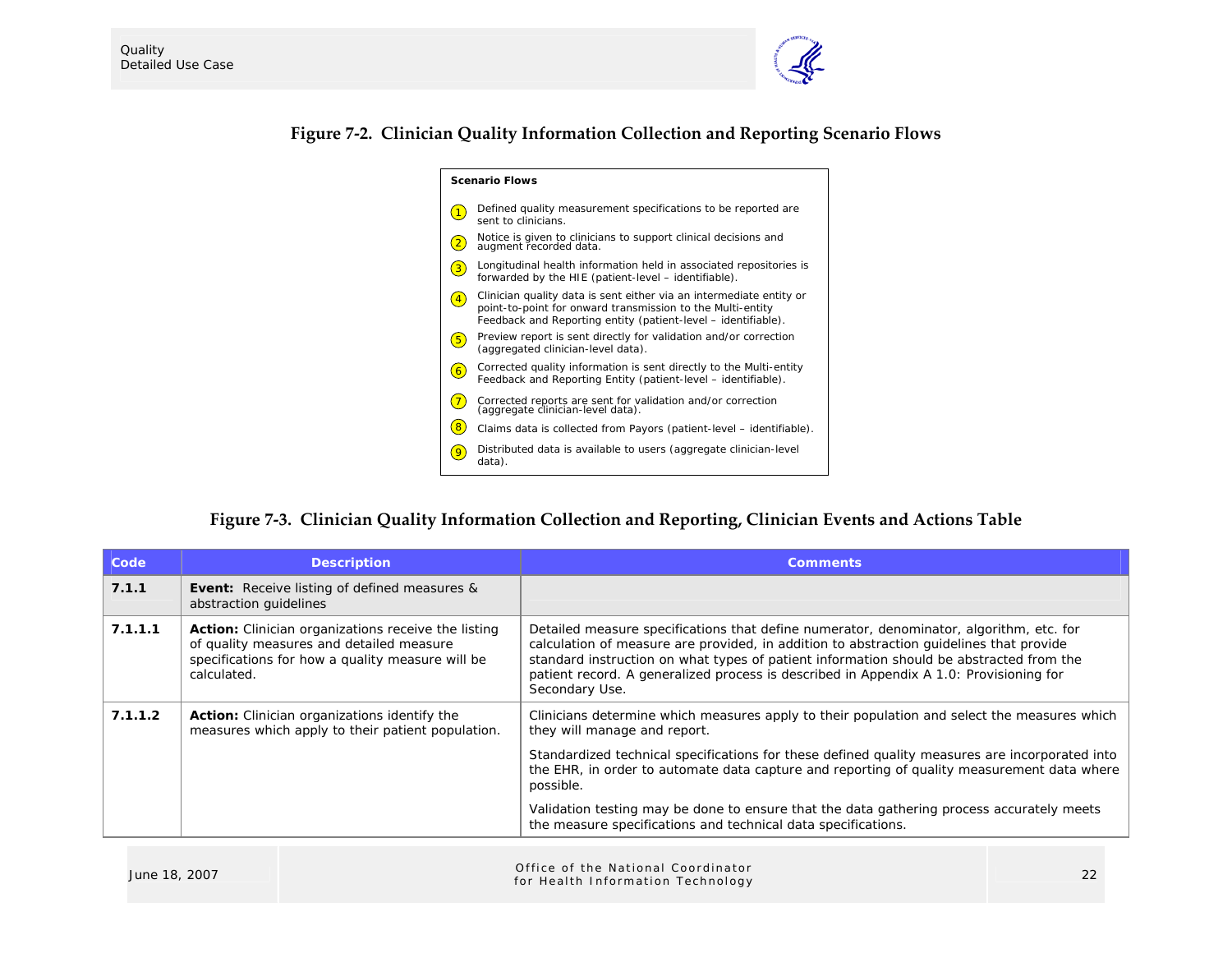

| Code    | <b>Description</b>                                                                                                                                                                                                                                                                                                                                                                                                                      | <b>Comments</b>                                                                                                                                                                                                                                                                                                                                                                                                                                                                                                                                                                                                                             |
|---------|-----------------------------------------------------------------------------------------------------------------------------------------------------------------------------------------------------------------------------------------------------------------------------------------------------------------------------------------------------------------------------------------------------------------------------------------|---------------------------------------------------------------------------------------------------------------------------------------------------------------------------------------------------------------------------------------------------------------------------------------------------------------------------------------------------------------------------------------------------------------------------------------------------------------------------------------------------------------------------------------------------------------------------------------------------------------------------------------------|
| 7.1.2   | Event: Perform and document patient care                                                                                                                                                                                                                                                                                                                                                                                                |                                                                                                                                                                                                                                                                                                                                                                                                                                                                                                                                                                                                                                             |
| 7.1.2.1 | <b>Action:</b> Clinical personnel treat the patient's<br>injuries or illness, or provide wellness/preventive<br>care. The patient is assessed and observations are<br>documented; appropriate diagnostics and<br>treatments are ordered and completed. Clinical<br>information is entered into the patient's EHR.                                                                                                                       | The clinician evaluates the patient, considers a presumptive diagnosis and identifies clinical<br>problems that may drive care and treatment. Observations are documented, and relevant<br>diagnostics and treatment are ordered. To the extent possible, information entered into the<br>EHR is structured, and provides the level of detail needed to satisfy the data requirements of<br>relevant measure specifications. Depending on the level of clinical decision support available,<br>standardized order sets, computerized alerts and reminders, and clinical guidelines may be<br>made available to the clinician.               |
| 7.1.3   | Event: Filter EHR data for information matching<br>inclusion/ exclusion factors                                                                                                                                                                                                                                                                                                                                                         |                                                                                                                                                                                                                                                                                                                                                                                                                                                                                                                                                                                                                                             |
| 7.1.3.1 | Action: Based on the defined measure<br>specifications and potential technical specifications<br>incorporated into the EHR workflow, patients<br>relevant for each "denominator" (a case relevant<br>to include for a particular quality measure) are<br>identified using the clinical information entered. If<br>the information is present, the patient is identified<br>as eligible for the measure, based on inclusion<br>criteria. | Once a patient is deemed eligible for a quality measure, they are evaluated for interventions<br>and processes to determine defined by the quality measures. For example, if a patient<br>presents with a history of Diabetes Mellitus, he or she is eligible for consideration in a number<br>of quality measures applicable to care and treatment of a diabetic patient.                                                                                                                                                                                                                                                                  |
| 7.1.3.2 | Action: Based on documentation entered by the<br>clinician, data are filtered for exclusion criteria for<br>each case identified as eligible for a quality<br>measure.                                                                                                                                                                                                                                                                  | For patients who are identified as eligible for a quality measure, there may be contra-<br>indications that would exclude that patient from being included for a particular quality<br>measure. For example, although administration of a beta-blocker is recommended in AMI<br>patients (and for which there is a quality measure defined to determine whether<br>recommended treatment is followed) a patient may be excluded due to presence of a contra-<br>indication, such as a history of asthma.                                                                                                                                    |
| 7.1.4   | <b>Event:</b> Healthcare encounter ends                                                                                                                                                                                                                                                                                                                                                                                                 |                                                                                                                                                                                                                                                                                                                                                                                                                                                                                                                                                                                                                                             |
| 7.1.4.1 | <b>Action:</b> The clinician concludes the healthcare<br>encounter. Additional data may be extracted from<br>the patient record to inform the quality measure.                                                                                                                                                                                                                                                                          | The appropriate information is entered into the electronic health record by the clinical staff,<br>closing the patient encounter. Additional information such as diagnosis, procedures, and test<br>results may be available for quality measure determination.                                                                                                                                                                                                                                                                                                                                                                             |
| 7.1.5   | Event: Merge administrative data with EHR data<br>and manual extraction of patient data                                                                                                                                                                                                                                                                                                                                                 |                                                                                                                                                                                                                                                                                                                                                                                                                                                                                                                                                                                                                                             |
| 7.1.5.1 | Action: Administrative data such as data used to<br>generate claims are merged with clinical<br>information from an EHR. Information related to a<br>quality measure that is not automated through an<br>EHR is manually extracted from the patient record.                                                                                                                                                                             | Many of the current AQA measures are derived from administrative data used to generate<br>claims. In addition to automated clinical information from EHRs, outstanding information<br>required to complete the specification requirements for a quality measure may be manually<br>extracted from the EHR or paper-based records by support staff. The information is entered<br>into a report template. A generalized process for matching patients is described in Appendix<br>A2.0: Arbitrating Identities. A generalized process for augmenting clinical information is<br>described in Appendix A3.0: Augmenting Clinical Information. |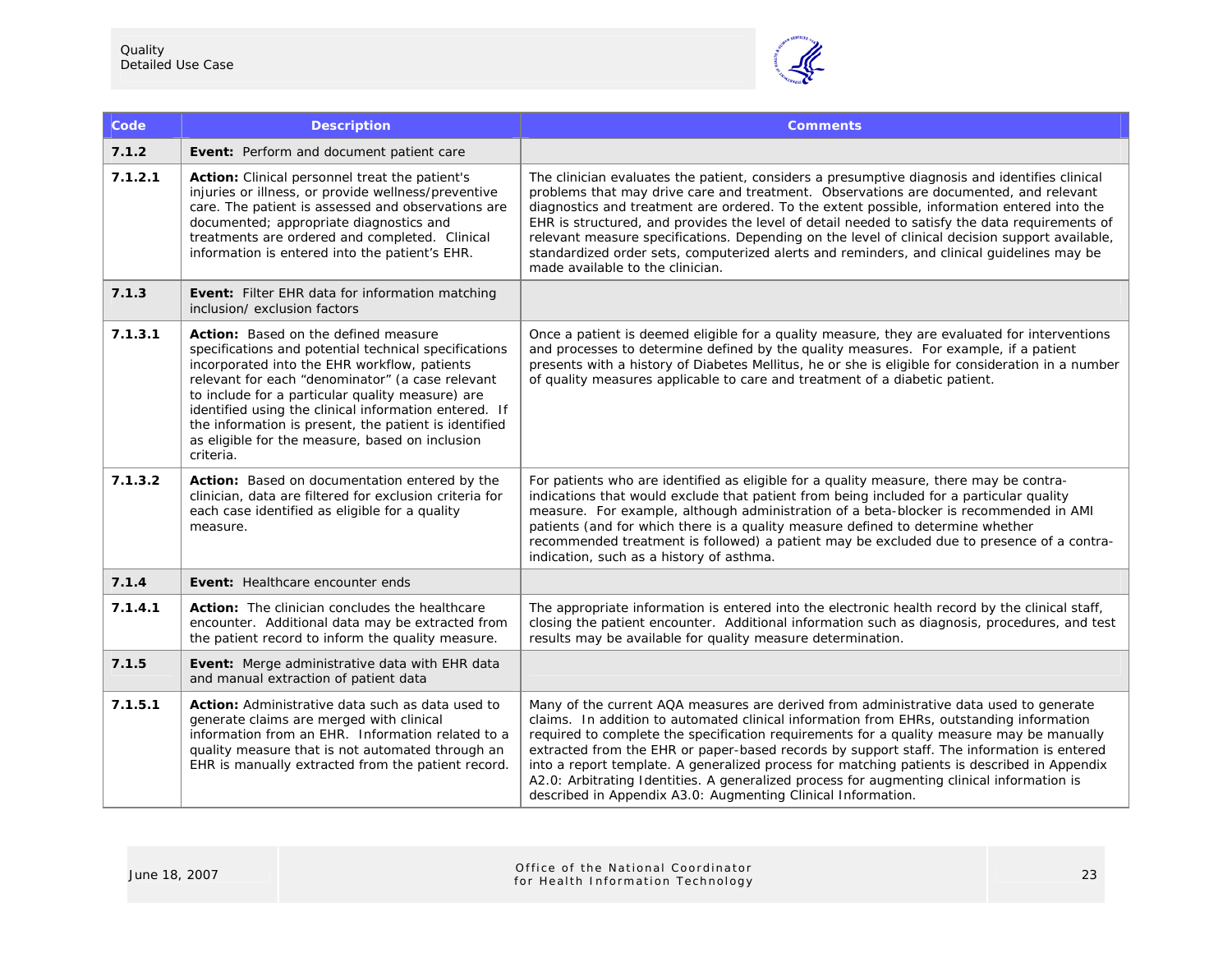

| Code    | <b>Description</b>                                                                                                                                                                                                                                                                                   | <b>Comments</b>                                                                                                                                                                                                                                                                                                                                                                                                                                                                                                                                                                                                         |
|---------|------------------------------------------------------------------------------------------------------------------------------------------------------------------------------------------------------------------------------------------------------------------------------------------------------|-------------------------------------------------------------------------------------------------------------------------------------------------------------------------------------------------------------------------------------------------------------------------------------------------------------------------------------------------------------------------------------------------------------------------------------------------------------------------------------------------------------------------------------------------------------------------------------------------------------------------|
| 7.1.6   | Event: Aggregate and validate patient information<br>required for quality measures                                                                                                                                                                                                                   |                                                                                                                                                                                                                                                                                                                                                                                                                                                                                                                                                                                                                         |
| 7.1.6.1 | Action: Clinician's personnel retrieve patient-level<br>data matching the designated parameters required<br>for the appropriate quality measure (including data<br>automatically collected through claims data, the<br>EHR, and manually extracted data), and prepare it<br>in the specified format. | Designated support staff aggregate data into a transferable record, and use it for internal<br>quality measurement and analysis. The steps that follow may be carried out by the clinician<br>organization or by a contracted vendor, or may be skipped in its entirety and clinicians may<br>transmit quality data directly to the Multi-entity Measurement and Reporting entity, or to a<br>payor through a claim that would subsequently be transmitted to the Multi-entity<br>Measurement and Reporting entity.                                                                                                     |
| 7.1.6.2 | Action: Clinician's personnel validate that the<br>information aggregated is accurate.                                                                                                                                                                                                               | Prior to calculation of the quality measure, designated staff validate the identification of the<br>patients for inclusion and the accuracy of the data aggregated.                                                                                                                                                                                                                                                                                                                                                                                                                                                     |
| 7.1.7   | Event: Calculate quality measure, validate and<br>correct if necessary                                                                                                                                                                                                                               |                                                                                                                                                                                                                                                                                                                                                                                                                                                                                                                                                                                                                         |
| 7.1.7.1 | Action: Based on the pre-defined measure<br>specifications, quality measures are calculated<br>using the compiled patient-level data.                                                                                                                                                                |                                                                                                                                                                                                                                                                                                                                                                                                                                                                                                                                                                                                                         |
| 7.1.7.2 | Action: An initial report with detailed, patient-<br>level quality information and clinician-level quality<br>measurement (including initial clinician scores per<br>quality measure) is prepared. The patient-level<br>information is validated by the clinician<br>organization.                   | The quality measure calculations are verified against the source data and specifications. Any<br>corrections required are made and the measure is re-calculated.                                                                                                                                                                                                                                                                                                                                                                                                                                                        |
| 7.1.8   | Event: Transmit patient-level quality information                                                                                                                                                                                                                                                    |                                                                                                                                                                                                                                                                                                                                                                                                                                                                                                                                                                                                                         |
| 7.1.8.1 | Action: Patient-level data are transmitted to a<br>Multi-entity Measurement and Reporting entity<br>consistent with all privacy restrictions and<br>limitations and transmission security standards.                                                                                                 | The calculated quality measures, which are patient-level data, are transmitted either via a<br>HIE, if available, or by point-to-point exchange to the Multi-entity Measurement and<br>Reporting entity. In some cases, claims data may be submitted through payors, as is the<br>case today with 30-day mortality measures which are submitted to CMS by various payors.<br>Prior to external transmission of this information, it is typically made available for review.<br>This initial "feedback" of quality measurement to clinicians allows for the initiation of quality<br>improvement practices (see 7.1.10). |
| 7.1.9   | Event: Receive and validate preview report of<br>quality measures; provide corrections if required                                                                                                                                                                                                   |                                                                                                                                                                                                                                                                                                                                                                                                                                                                                                                                                                                                                         |
| 7.1.9.1 | Action: A preview report is received from Multi-<br>entity Measurement and Reporting entity. The<br>report is validated by the clinician organization for<br>accuracy of the data.                                                                                                                   | The preview report includes patient-level quality information and clinician-level quality<br>measurement. It is verified to ensure that the patient-level information used to calculate the<br>quality measures is correct and matches the original information sent by the clinician.<br>Additionally, this report serves as communication to the clinician organization of the<br>"clinician-level" quality measurement, which may be reported for public use by the Multi-<br>entity Measurement and Reporting entity.                                                                                               |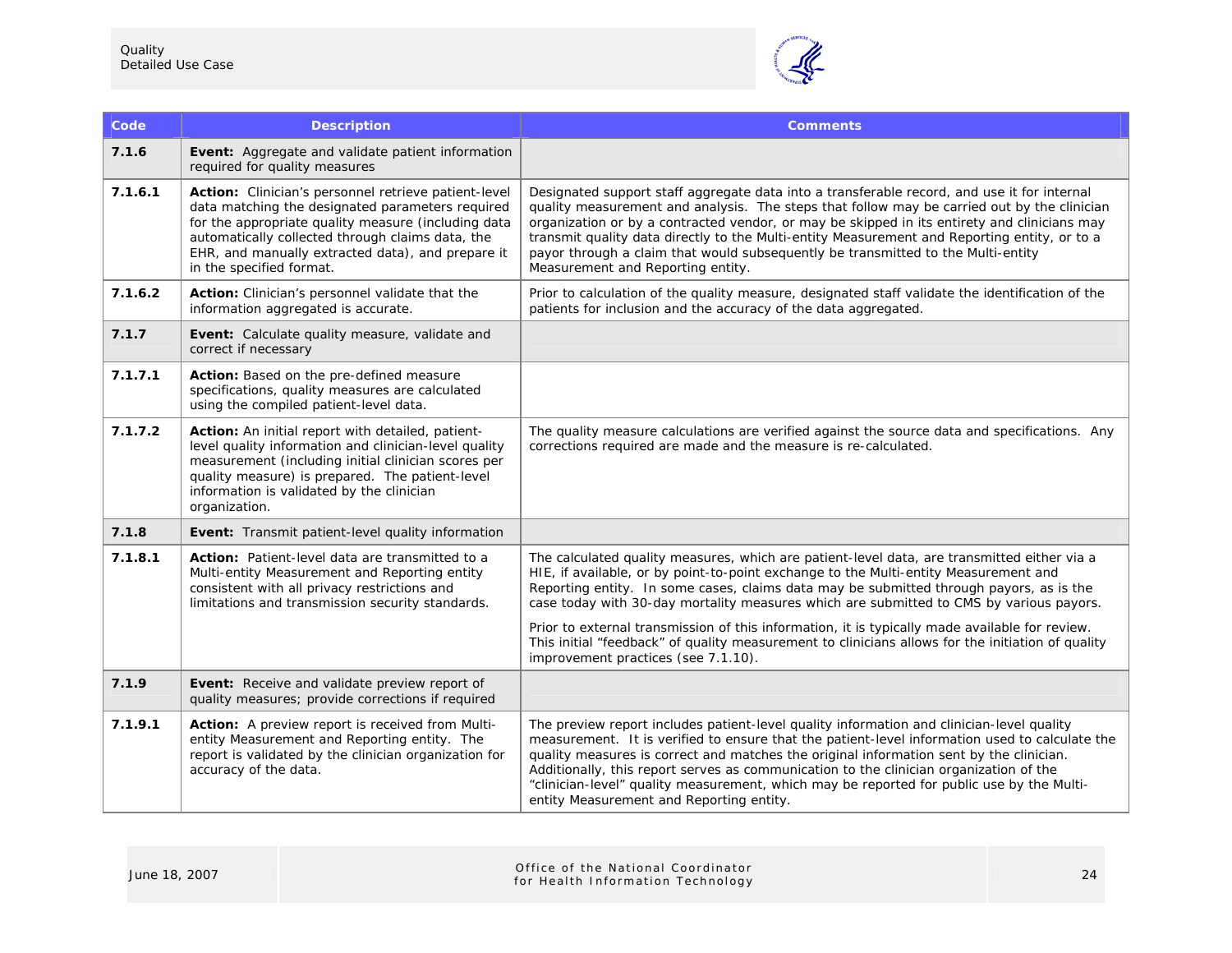

| Code     | <b>Description</b>                                                                                                                                                                                                                                                                    | <b>Comments</b>                                                                                                                                                                                                                                                                                                                                                                                                                                                                                           |
|----------|---------------------------------------------------------------------------------------------------------------------------------------------------------------------------------------------------------------------------------------------------------------------------------------|-----------------------------------------------------------------------------------------------------------------------------------------------------------------------------------------------------------------------------------------------------------------------------------------------------------------------------------------------------------------------------------------------------------------------------------------------------------------------------------------------------------|
| 7.1.9.2  | Action: If data corrections are required, they are<br>sent to the Multi-entity Measurement and<br>Reporting entity.                                                                                                                                                                   |                                                                                                                                                                                                                                                                                                                                                                                                                                                                                                           |
| 7.1.10   | <b>Event:</b> Identify areas for improvement                                                                                                                                                                                                                                          |                                                                                                                                                                                                                                                                                                                                                                                                                                                                                                           |
| 7.1.10.1 | Action: Clinician organizations review quality data<br>and use this information to guide internal quality<br>improvement activities.                                                                                                                                                  | Based on the initial report of quality measurement provided in Event 7.1.6 if available, the<br>clinician organization begins analyzing information to identify areas for improvement and<br>systemic process changes that support overall quality improvement.                                                                                                                                                                                                                                           |
| 7.1.11   | Event: Inform electronically supported clinical<br>processes to prompt quality improvement at point<br>of care and support efficient quality reporting                                                                                                                                |                                                                                                                                                                                                                                                                                                                                                                                                                                                                                                           |
| 7.1.11.1 | Action: Based upon analysis of quality<br>measurement information (both initial report from<br>internal measurement activities and preview report<br>of public reporting activities), processes may be<br>refined to provide more relevant information for<br>the treating clinician. | Based upon the quality measurement reports, processes and systems may be refined to<br>improve integration with the clinical workflow and to improve the quality of care delivered at<br>the point of care, through clinical decision support tools such as standardized order sets,<br>computerized alerts and reminders, and clinical guidelines. Such refinements may also serve<br>to lessen the burden over time of manual extraction of patient information for purposes of<br>quality measurement. |
| 7.1.12   | <b>Event:</b> Implement quality improvement initiatives                                                                                                                                                                                                                               |                                                                                                                                                                                                                                                                                                                                                                                                                                                                                                           |
| 7.1.12.1 | <b>Action:</b> Clinicians modify practice based on<br>feedback received.                                                                                                                                                                                                              | Quality measurement data are used to inform clinician quality improvement initiatives.<br>Internal patient-level quality measurement data may be used to conduct focused reviews in<br>management of particular conditions, or patient populations as well as reviews of individual<br>clinician practices.                                                                                                                                                                                               |

## **Figure 7-4. Clinician Quality Information Collection and Reporting, Information Exchange Events and Actions Table**

| Code    | <b>Description</b>                                                                                                                                                                                                            | <b>Comments</b>                                                                                                                                                                                                                                                                                                                                                       |
|---------|-------------------------------------------------------------------------------------------------------------------------------------------------------------------------------------------------------------------------------|-----------------------------------------------------------------------------------------------------------------------------------------------------------------------------------------------------------------------------------------------------------------------------------------------------------------------------------------------------------------------|
| 7.2.1   | <b>Event:</b> Match patient-level longitudinal data                                                                                                                                                                           |                                                                                                                                                                                                                                                                                                                                                                       |
| 7.2.1.1 | <b>Action:</b> Patient-level information from multiple<br>sources is matched to create a longitudinal view<br>for a specific patient.                                                                                         | Information from multiple sources including EHR data from hospitals or clinician practices,<br>and payor data from multiple payors could be logically linked to provide a longitudinal view of<br>the patient's clinical experience for quality measurement.<br>A generalized process for matching patients is described in Appendix A2.0: Arbitrating<br>Identities. |
| 7.2.2   | <b>Event:</b> As appropriate, pseudonimize or de-<br>identify the patient-level data which are being<br>readied for transmission. Pseudonimization allows<br>for data to be re-linked if requested by an<br>authorized entity |                                                                                                                                                                                                                                                                                                                                                                       |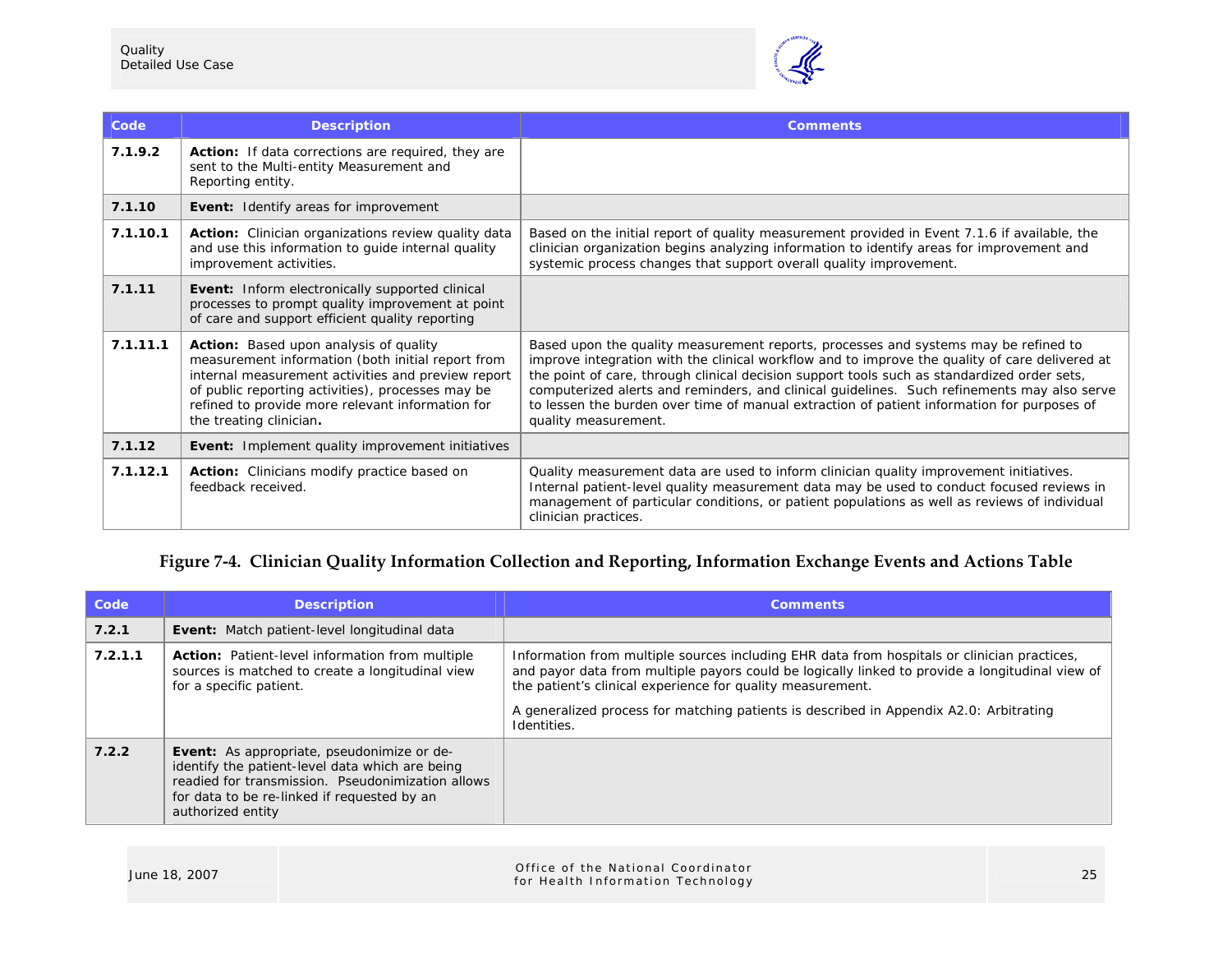

| Code    | <b>Description</b>                                                                                                                         | <b>Comments</b>                                                                                                                     |
|---------|--------------------------------------------------------------------------------------------------------------------------------------------|-------------------------------------------------------------------------------------------------------------------------------------|
| 7.2.2.1 | <b>Action:</b> Pseudonimize or de-identify patient-level<br>data.                                                                          |                                                                                                                                     |
| 7.2.2.2 | <b>Action:</b> A randomized data linker is provided to<br>allow authorized entities the ability to re-link with<br>the individual patient. | Functionality is provided to re-link data to a specific patient for authorized entities engaged in<br>quality measurement.          |
| 7.2.2.3 | <b>Action:</b> Required data are checked to ensure full<br>compliance with privacy and security<br>requirements.                           | All data being transmitted is checked for proper pseudonimization and compliance with<br>applicable security and privacy standards. |
| 7.2.2.4 | <b>Action:</b> Relink data as authorized by authorized<br>requesting entity                                                                |                                                                                                                                     |

## **Figure 7-5. Clinician Quality Information Collection and Reporting, Multi-entity Measurement and Reporting Events and Actions Table**

| Code    | <b>Description</b>                                                                                                                                                                                                          | <b>Comments</b>                                                                                                                                                                                                                                                                                                                                                                                                                                                                                                                                                      |
|---------|-----------------------------------------------------------------------------------------------------------------------------------------------------------------------------------------------------------------------------|----------------------------------------------------------------------------------------------------------------------------------------------------------------------------------------------------------------------------------------------------------------------------------------------------------------------------------------------------------------------------------------------------------------------------------------------------------------------------------------------------------------------------------------------------------------------|
| 7.3.1   | <b>Event: Collect information</b>                                                                                                                                                                                           |                                                                                                                                                                                                                                                                                                                                                                                                                                                                                                                                                                      |
| 7.3.1.1 | Action: Patient-level quality data as defined by<br>measure specifications are received from the<br>clinician or from contracted vendor.                                                                                    | Patient-level quality data may be received via HIE, if available, or by point-to-point<br>exchange. As the availability of electronic health information grows over time, and as quality<br>measures expand to include measurement of episodes of care requiring longitudinal patient<br>health information, quality data may be received by Multi-entity Measurement and Reporting<br>entities after having been matched to other data sources through a HIE. A generalized<br>process for matching patients is described in Appendix A2.0: Arbitrating Identities. |
| 7.3.2   | <b>Event:</b> Calculate quality measures for each<br>clinician                                                                                                                                                              |                                                                                                                                                                                                                                                                                                                                                                                                                                                                                                                                                                      |
| 7.2.3.1 | Action: Based on the pre-defined measure<br>specifications, clinician-level quality measures are<br>calculated using the patient-level data submitted<br>by clinicians. A preview report is prepared for<br>each clinician. |                                                                                                                                                                                                                                                                                                                                                                                                                                                                                                                                                                      |
| 7.3.3   | <b>Event:</b> Transmit preview report of clinician-level<br>quality measurement for validation/correction                                                                                                                   |                                                                                                                                                                                                                                                                                                                                                                                                                                                                                                                                                                      |
| 7.3.3.1 | Action: Preview reports are sent to clinicians for<br>data validation and if necessary, data correction,<br>prior to public reporting.                                                                                      | Preview reports of clinician-level quality measurement are sent to clinicians for data<br>validation and correction if required. Corrected patient-level quality data may be re-<br>submitted depending on the Multi-entity Measurement and Reporting entity.                                                                                                                                                                                                                                                                                                        |
| 7.3.4   | Event: Re-calculate quality measures as needed                                                                                                                                                                              |                                                                                                                                                                                                                                                                                                                                                                                                                                                                                                                                                                      |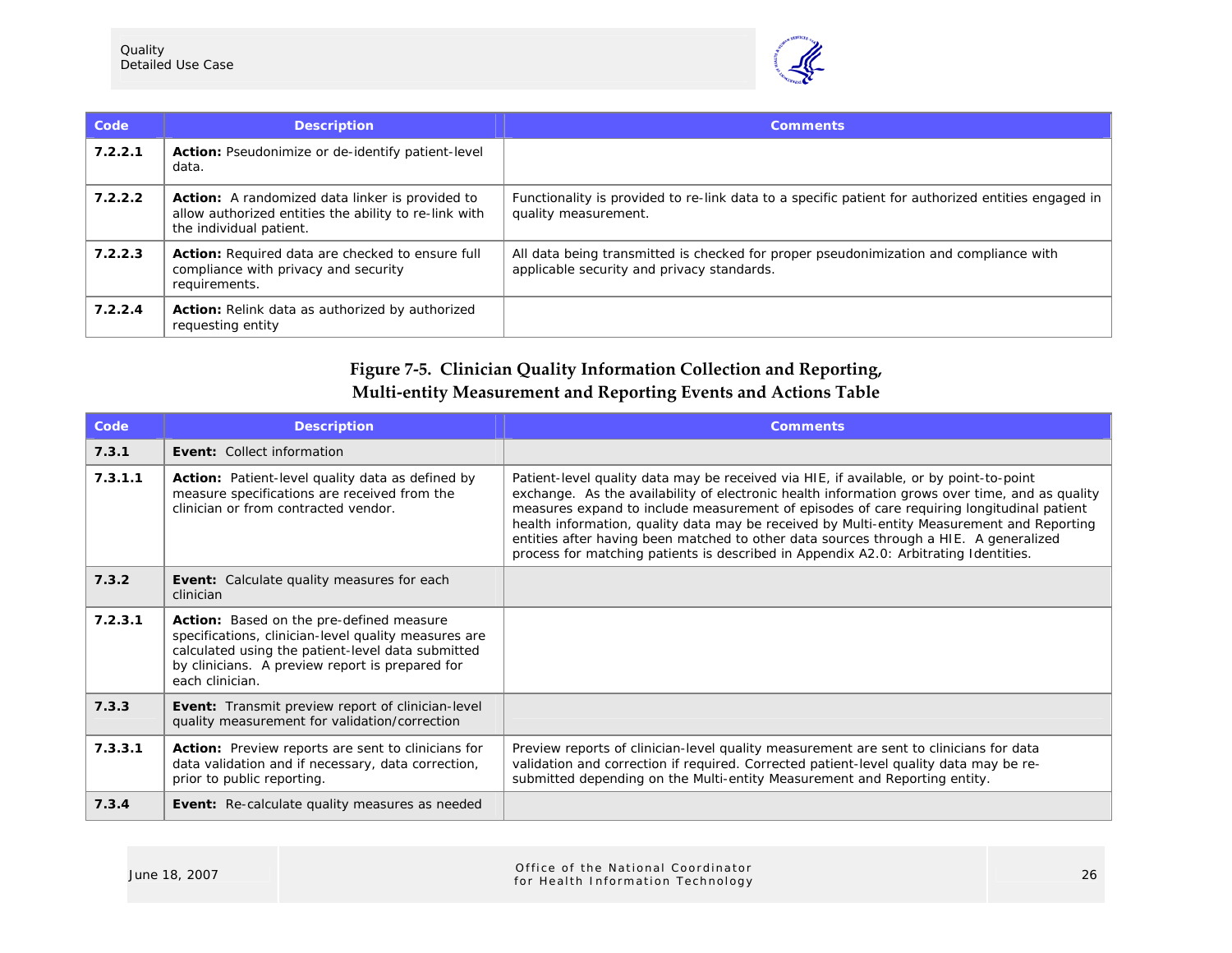

| Code    | <b>Description</b>                                                                                                                                                                                      | <b>Comments</b>                                                                                                                                                                                                                                                                                                                                                                                                      |
|---------|---------------------------------------------------------------------------------------------------------------------------------------------------------------------------------------------------------|----------------------------------------------------------------------------------------------------------------------------------------------------------------------------------------------------------------------------------------------------------------------------------------------------------------------------------------------------------------------------------------------------------------------|
| 7.3.4.1 | Action: Revised quality information is received<br>from the clinicians. The reports may be re-<br>calculated again if necessary and sent to clinicians<br>for data validation and correction if needed. | Corrected data are received by the Multi-entity Measurement and Reporting entity. The<br>quality measures are re-calculated and are sent to the clinician for data validation and if<br>needed data correction. This feedback is repeated as often as necessary within specified time<br>periods to ensure the correct data are used to calculate clinician-level quality measurements<br>prior to public reporting. |
| 7.3.5   | <b>Event:</b> Perform audit for accuracy of quality<br>measurement                                                                                                                                      |                                                                                                                                                                                                                                                                                                                                                                                                                      |
| 7.3.5.1 | Action: The Multi-entity Measurement and<br>Reporting entity conducts routine audits to ensure<br>the integrity of the data submitted, and the<br>accuracy of the quality measurement process.          | The Multi-entity Measurement and Reporting entity selects a specified number of records with<br>its associated patient-level information, and performs an audit, to ensure the integrity and<br>accuracy of the measurement and reporting program.                                                                                                                                                                   |
| 7.3.6   | <b>Event:</b> Format and distribute quality information                                                                                                                                                 |                                                                                                                                                                                                                                                                                                                                                                                                                      |
| 7.3.6.1 | <b>Action:</b> The completed clinician-level quality<br>measurement report is distributed and made<br>available to users for viewing and possibly<br>downloading.                                       | The final clinician-level quality measurement data are distributed for public access and other<br>uses. It is made available in appropriate formats to users for viewing and possibly for<br>downloading.                                                                                                                                                                                                            |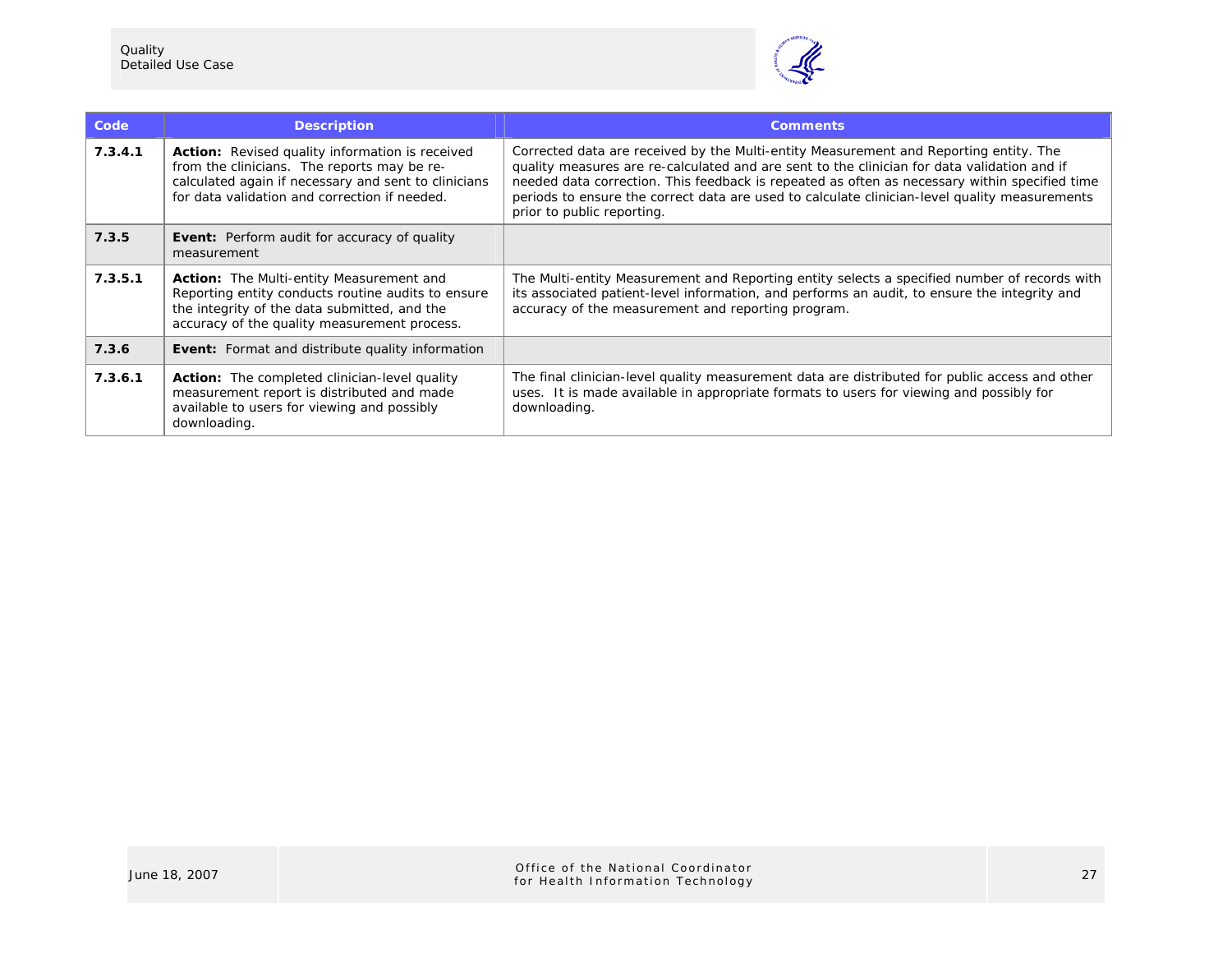

## **8.0 Quality Dataset Considerations**

At this time 21 HQA measures and 109 AQA measures have been defined, each requiring various types of data elements. To date, there is no established "data set" of elements associated with these quality measures. In order to accelerate the automation of quality reporting through the use of EHRs, the Quality Alliance Steering Committee (QASC) is in the process of convening an expert panel to identify a set of common data elements that may be standardized for automated reporting of a prioritized subset of HQA and AQA measures. According to recommendations brought forth by the Quality Work Group and accepted by AHIC in March 2007, the QASC is expected to prioritize a set of measures and identify a set of common data elements by June 2007.

This use case is predicated on the identification of a set of common data elements by the QASC. The set of common data elements derived from the prioritization of a subset of quality measures is a starting point and does not represent a complete list.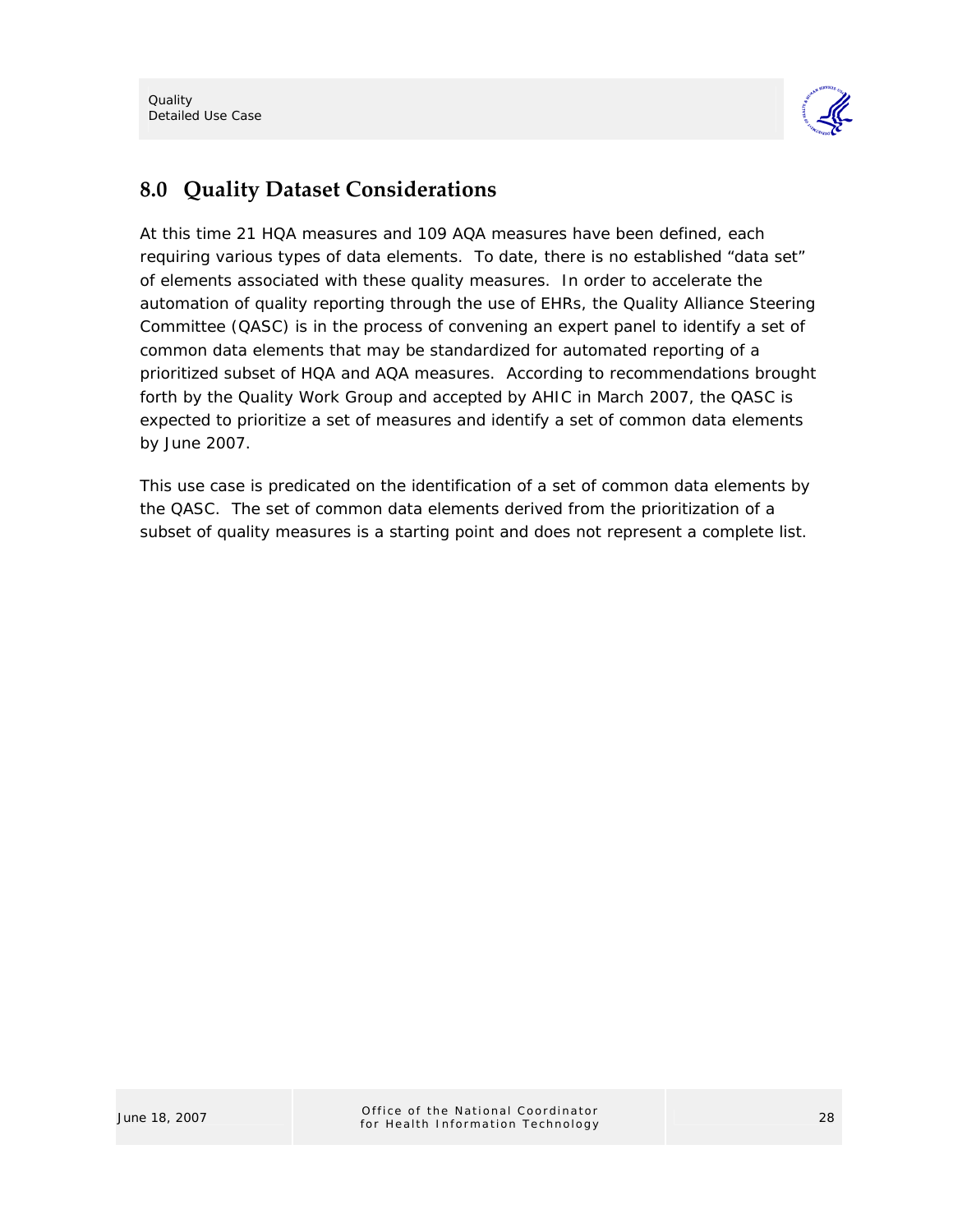

# **Appendix A: Common Processes**

### **A1.0 Provisioning for Secondary Use**





*Concept* - Secondary use systems could communicate reporting needs to provider systems in a form that could be used to configure those systems to gather and report needed information. The focus would be to electronically describe the data needs, terminologies, algorithms, etc. in a way which could be readily used in the target systems to report the needed information.

*Generalized information flow* - A target system may contain data which is of interest to users of a requesting system. The requesting system communicates the request for data in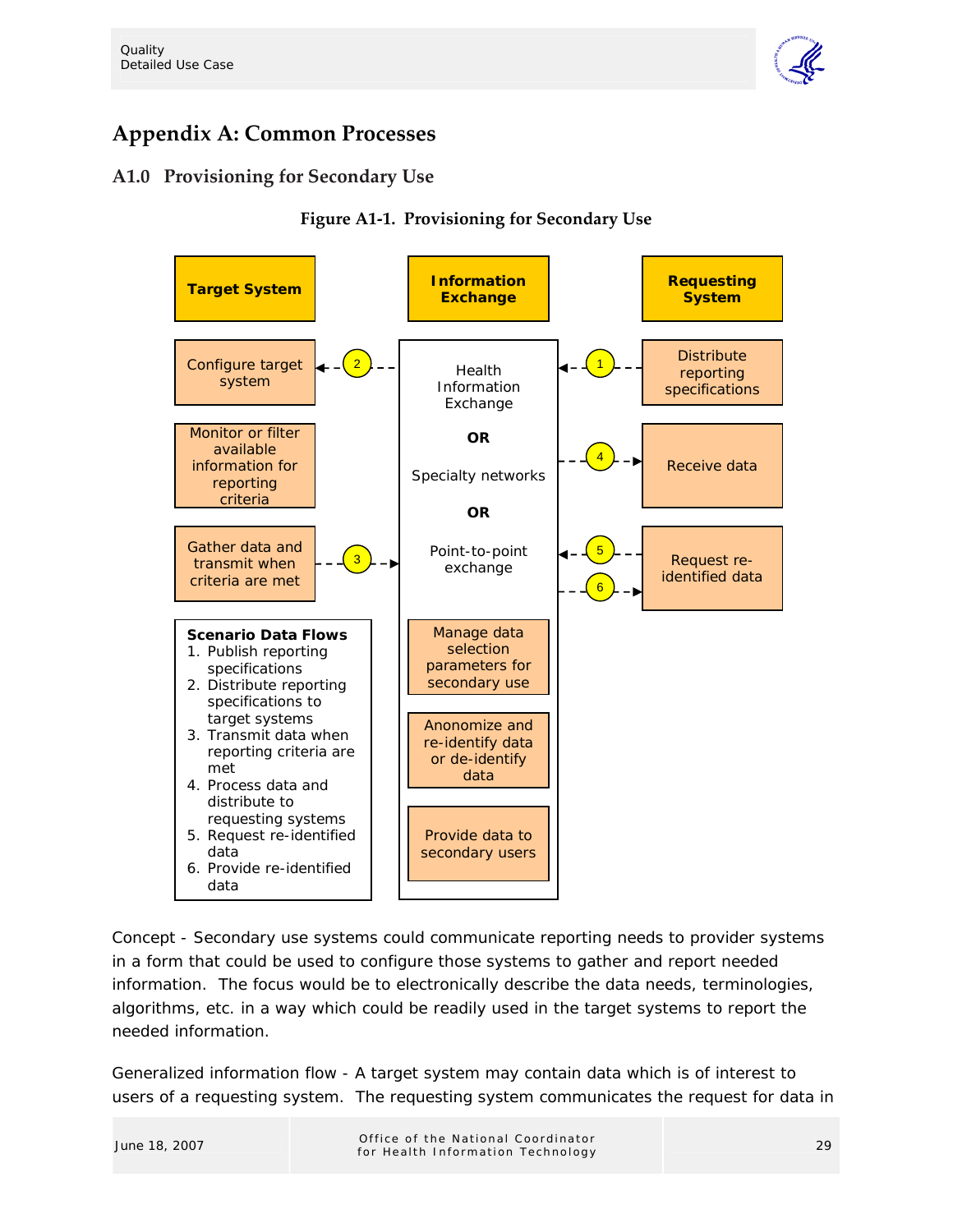

the form of reporting specifications to the target system. The target system implements the reporting specifications and monitors for the presence of data which meet the reporting criteria. This monitoring process persists in the target system until the request is withdrawn or expires. When the reporting criteria are met, the target system gathers the requested data, formats it according to the specifications, and transmits the data to the requesting system.

While this flow describes interaction between a single target system and single requesting system, it is likely that there will be multiple target systems which need to receive the request for data, and multiple requesting systems which need to receive the data.

This information flow describes a push model for delivering data from the target system to the requesting system. However, it may also be possible for the requesting system to initiate an ad-hoc query to the target systems to retrieve data of interest.

#### *Examples*

- Public health case reporting;
- **Quality measure reporting;**
- Response management queries; and
- **Adverse event surveillance.**

#### *Related flows which could be called by this flow*

**Augment clinical information** 

| <b>Flow</b>  | <b>Description</b>                  | <b>Comments</b>                                                                                                                                                                                                                                                                                                                                                                                                                       |  |
|--------------|-------------------------------------|---------------------------------------------------------------------------------------------------------------------------------------------------------------------------------------------------------------------------------------------------------------------------------------------------------------------------------------------------------------------------------------------------------------------------------------|--|
| $\mathbf{1}$ | Publish reporting<br>specifications | Entities wishing to receive data from a target system distribute the reporting<br>requirements and specifications in interoperable electronic form. Specifications<br>could include:                                                                                                                                                                                                                                                  |  |
|              |                                     | Filtering or triggering criteria describing specific data or temporal<br>conditions which, when met, would initiate the data gathering and<br>reporting process in the target system. Criteria could be based on the<br>presence of specific data value(s), could be time-based, or be based on<br>other algorithms;                                                                                                                  |  |
|              |                                     | Data reporting specifications including data sets and specific taxonomies<br>or vocabularies to be used by the target system when reporting. This<br>may also include conditional data requirements, which only need to be<br>reported when additional criteria are met by data in the target system<br>(e.g., if a particular combination of data values are present in the target<br>system, gather the following additional data); |  |
|              |                                     | Specifications for data formatting, messaging, privacy and security<br>requirements, etc.; and                                                                                                                                                                                                                                                                                                                                        |  |
|              |                                     | Routing and distribution specifications including identifying information for<br>all systems which should receive the data.                                                                                                                                                                                                                                                                                                           |  |
| 2            | Distribute reporting                | Information exchange mechanisms distribute the reporting specifications to the                                                                                                                                                                                                                                                                                                                                                        |  |

**Figure A1-2. Provisioning for Secondary Use Scenario Data Flows Table**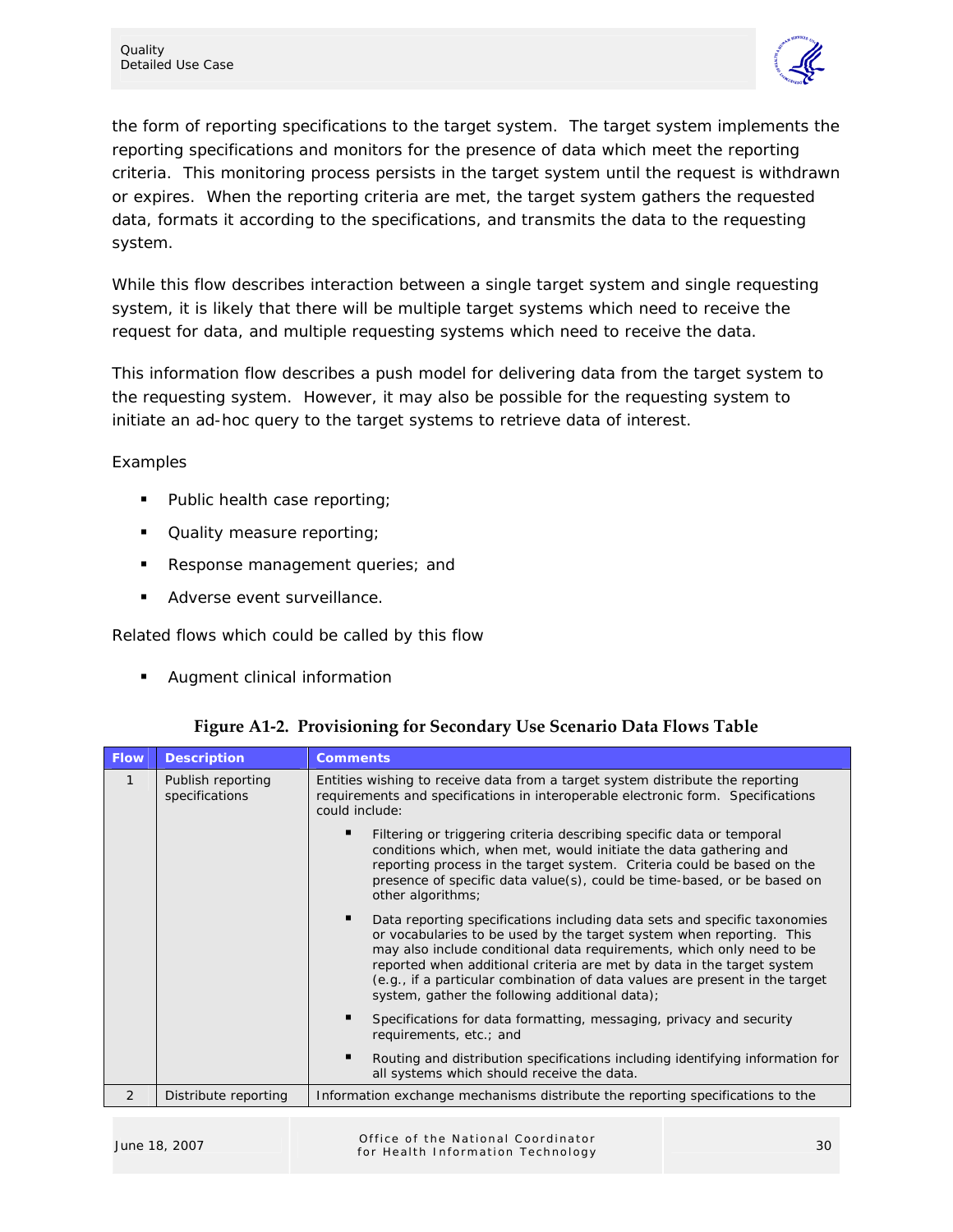

| <b>Flow</b>                                             | <b>Description</b>                           | <b>Comments</b>                                                                                                                                                                                                                                                                                                                                                                                                     |  |
|---------------------------------------------------------|----------------------------------------------|---------------------------------------------------------------------------------------------------------------------------------------------------------------------------------------------------------------------------------------------------------------------------------------------------------------------------------------------------------------------------------------------------------------------|--|
|                                                         | specifications to<br>target systems          | target systems. This could be accomplished by point-to-point exchanges, specialty<br>networks, or health information exchanges.                                                                                                                                                                                                                                                                                     |  |
|                                                         |                                              | $\blacksquare$<br>Point-to-point exchange – could include direct (push) transmission of the<br>reporting specifications from the requesting system to the target system<br>or delivery upon a request initiated by the target system (pull).                                                                                                                                                                        |  |
|                                                         |                                              | п<br>Specialty networks – may exist which manage the routing of data<br>requests and reports among specific groups of entities. These networks<br>may also provide additional capabilities.                                                                                                                                                                                                                         |  |
|                                                         |                                              | $\blacksquare$<br>Health information exchange – may have the capability to manage the<br>distribution of data selection parameters on behalf of target and<br>requesting systems. This could include determining which connected<br>systems should receive the reporting specifications based on the target<br>system capabilities identified in HIE registries and routing the<br>specifications to those systems. |  |
| 3                                                       | Transmit data when<br>reporting criteria are | Based on the reporting specifications, target systems are configured to monitor or<br>filter available data, and initiate a report when the reporting criteria are met.                                                                                                                                                                                                                                             |  |
|                                                         | met                                          | When the reporting criteria are met, the target system gathers the required data<br>and assembles it in the format required, utilizing the taxonomies and vocabularies<br>defined in the reporting specifications.                                                                                                                                                                                                  |  |
|                                                         |                                              | The target system transmits the data using point-to-point, specialty networks, or<br>health information exchange capabilities.                                                                                                                                                                                                                                                                                      |  |
| Process data and<br>4<br>distribute to<br>available to: |                                              | If the data are distributed via health information exchange, capabilities may be                                                                                                                                                                                                                                                                                                                                    |  |
|                                                         | requesting systems                           | $\blacksquare$<br>Anonymize and re-identify data or de-identify data based on the reporting<br>specifications; and                                                                                                                                                                                                                                                                                                  |  |
|                                                         |                                              | ٠<br>Distribute the data to multiple receiving systems based on the distribution<br>specifications in the reporting requirements and the receiving system<br>capabilities identified in the HIE registries.                                                                                                                                                                                                         |  |
| 5                                                       | Request re-identified<br>data                | The requesting system may have an authorized need to re-identify data received in<br>flow #4. The requesting system sends a request for re-identification to the<br>information exchange to re-identify the data.                                                                                                                                                                                                   |  |
| 6                                                       | Provide re-identified<br>data                | After confirming that the requesting system has been authorized to receive re-<br>identified data, the information exchange provides the re-identified data to the<br>requesting system.                                                                                                                                                                                                                            |  |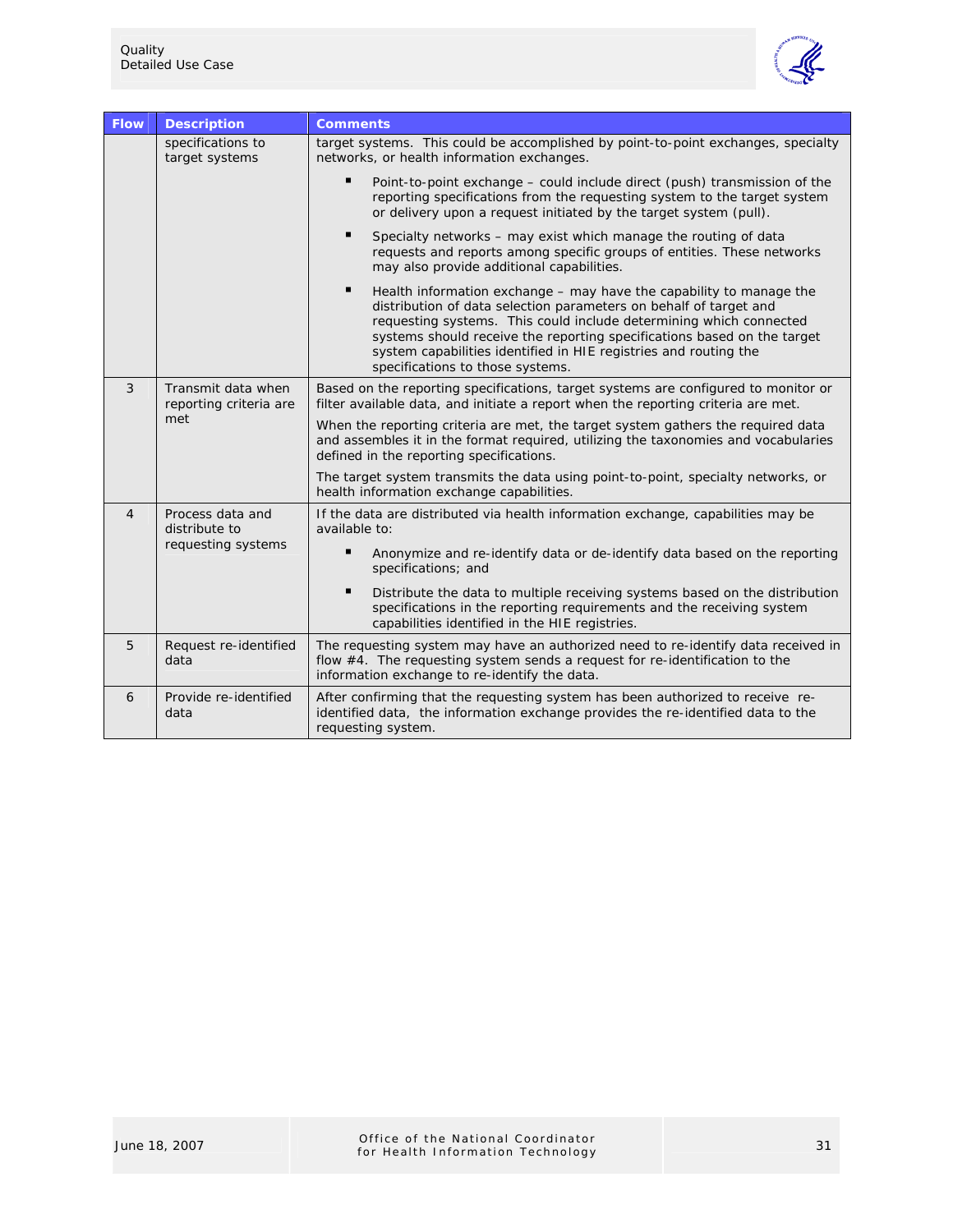

## **A2.0 Arbitrating Identities**



#### **Figure A2-1. Arbitrating Identities**

*Concept* - Systems involved in exchanging patient-specific information need mechanisms to reconcile person identity between nodes (e.g., between health information exchanges) without a universal identifier.

*Generalized information flow* – The requesting node has a need to determine if the responding node has information about a specific individual (a "subject", such as a provider or patient). The requesting node sends subject identifiers to the responding node. The responding node determines whether it can:

- Match the provided identifiers to a subject known to the responding node;
- **If Identify a match that has some conflicting information such as an old address; and**
- Not match to any subject known by the responding node.

Identity arbitration represents the reconciliation of identify information between two nodes to ensure that data are correctly associated with the right subject. The responding node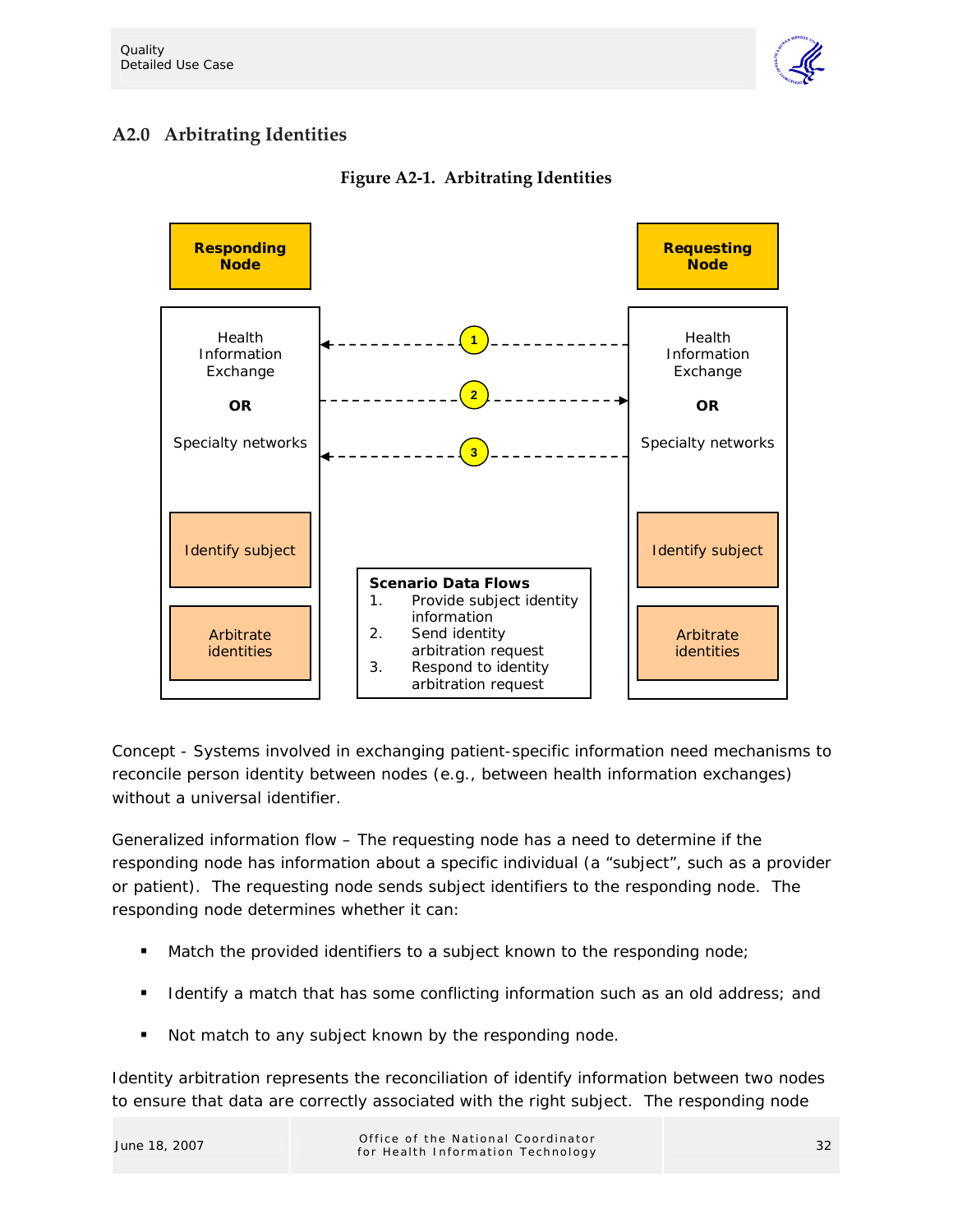

identifies a match, or in some circumstances, replies with information about a match which might not exactly correspond to all the information provided by the requesting node. The requesting node evaluates the information provided for the candidate subjects and determines whether there should be a link to the subject of interest. If the requesting node determines that there should be a link, it transmits information about the link to the responding node. Processes to maintain the linkage may also be operational between nodes (e.g., if one of the nodes becomes aware of changes to the information which was used to create the match).

Identity arbitration occurs between two nodes in a network when data must be transacted between those nodes. This process does not imply that all identities are reconciled between nodes, only that they are reconciled on an as needed basis.

#### *Examples*

- HIE to HIE interactions;
- CDO HIE interactions; and
- PHR HIE interactions.

| <b>Flow</b>  | <b>Description</b>                         | <b>Comments</b>                                                                                                                                                                                                                                                                                                                                             |
|--------------|--------------------------------------------|-------------------------------------------------------------------------------------------------------------------------------------------------------------------------------------------------------------------------------------------------------------------------------------------------------------------------------------------------------------|
| $\mathbf{1}$ | Provide subject identity<br>information    | The requesting system sends information describing the subject of interest to the<br>responding node.                                                                                                                                                                                                                                                       |
| 2            | Send identity arbitration<br>request       | Using the information provided by the requesting node, the responding node<br>carries out a process to match the subject of interest to those known to the<br>responding node.                                                                                                                                                                              |
|              |                                            | If the responding node determines that there is a match, it replies as such.<br>In appropriate cases, if the responding node determines that it has a match that<br>does not completely correspond to the provided information (such as an old<br>address), the responding node sends information on the match and any conflicts to<br>the requesting node. |
|              |                                            | If the responding node determines that it cannot match the subject of interest, it<br>responds accordingly.                                                                                                                                                                                                                                                 |
| 3            | Respond to identity<br>arbitration request | The requesting node assesses the match information provided by the responding<br>node and determines whether there should be a link with the subject of interest.<br>If the requesting node determines that there should be a link, it communicates to<br>the responding node, which also maintains the linkage between nodes.                              |

#### **Figure A2-2. Arbitrating Identities Scenario Data Flows Table**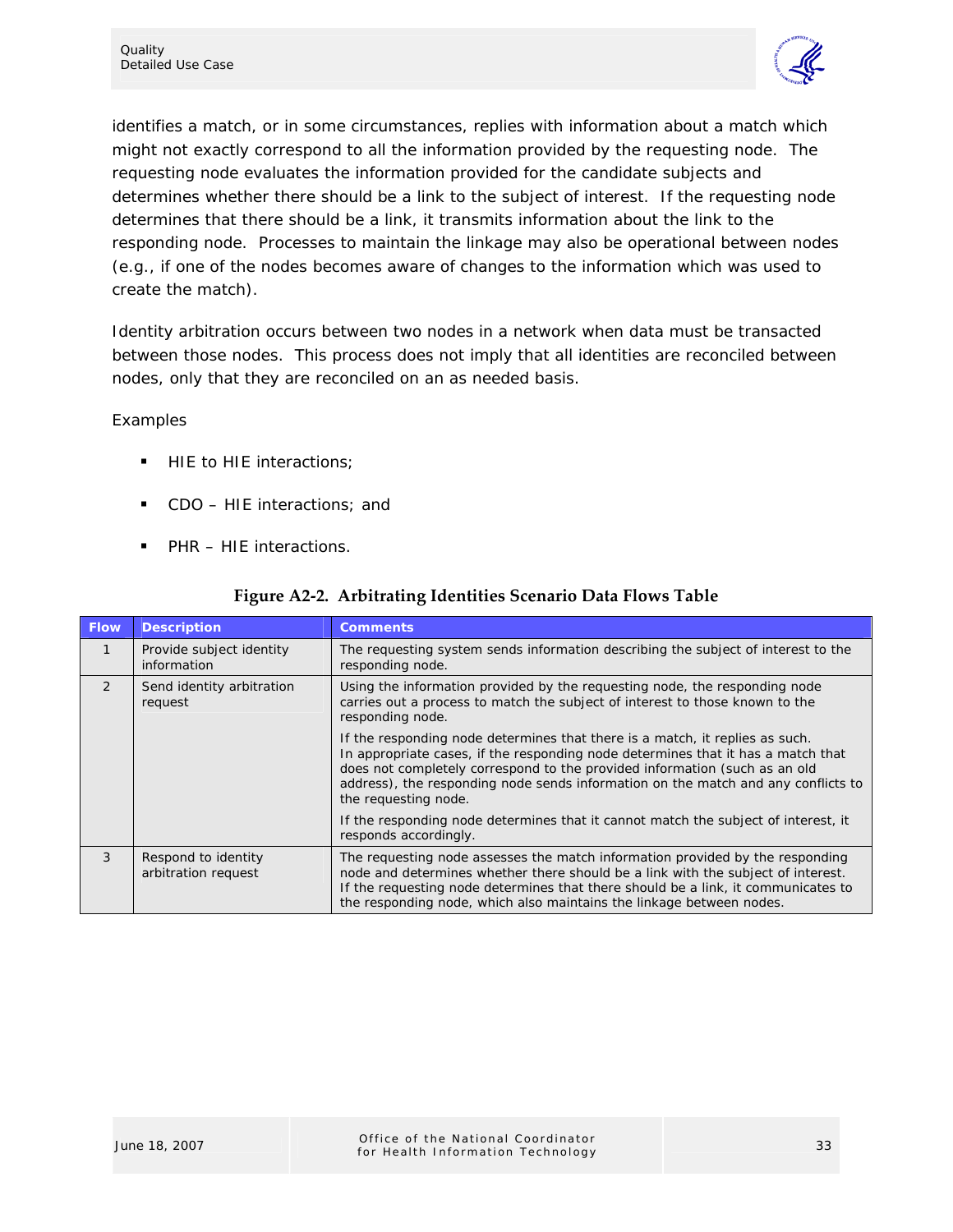

## **A3.0 Augmenting Clinical Information**



#### **Figure A3-1. Augmenting Clinical Information**

*Concept* - Target systems may not contain all of the information needed to support secondary use reporting, so target systems may need to be configured to prompt the appropriate user to provide additional information. In some instances the mechanism to collect this additional information could be provided through the provisioning for secondary use process.

*Generalized information flow* - A target system may not contain all of the data which are of interest to users of a requesting system. The requesting system communicates the request for data in the form of standardized questions, question sets (forms), response vocabularies and data collection specifications to the target system. The target system instantiates the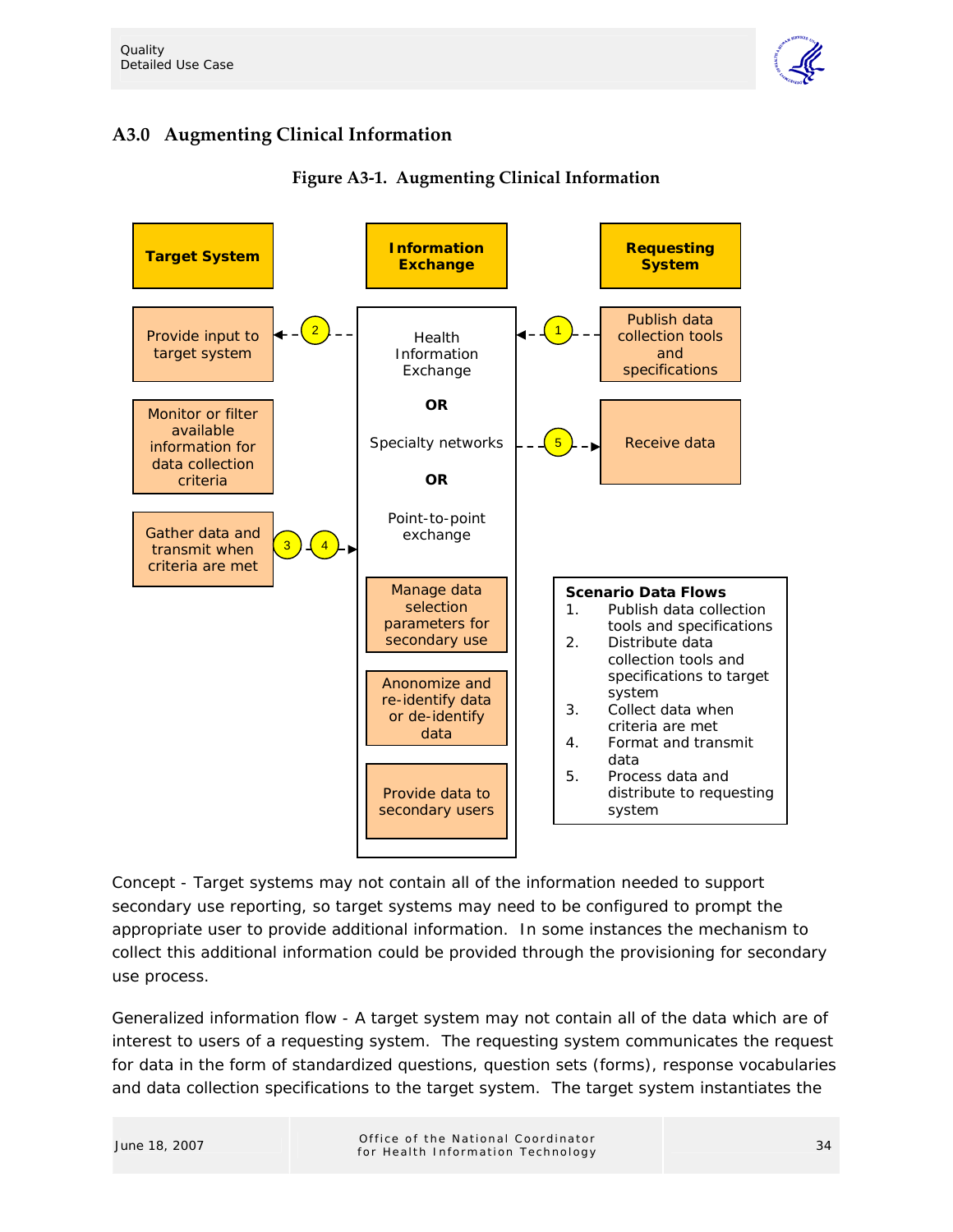

data collection specifications and monitors for the presence of data which meet the data collection criteria. This monitoring process persists in the target system until the request is withdrawn or expires. When the data collection criteria are met, the target system prompts the appropriate user to provide the requested data, formats it according to the specifications and transmits the data to the requesting system. This same process could be used to update or modify a previously published data collection request.

While this flow describes interaction between a single target system and single requesting system, it is likely that there will be multiple target systems which need to receive the request for data, and multiple requesting systems which need to receive the data from the target systems.

This information flow describes a push model for delivering data from the target system to the requesting system. However, it may also be possible for the requesting system to initiate an ad-hoc query for augmented information to the target systems to retrieve data of interest.

#### *Examples*

- Quality measure reporting
- Public health case reporting
- Response management queries

#### *Related flows which could call this flow*

Provisioning for Secondary Use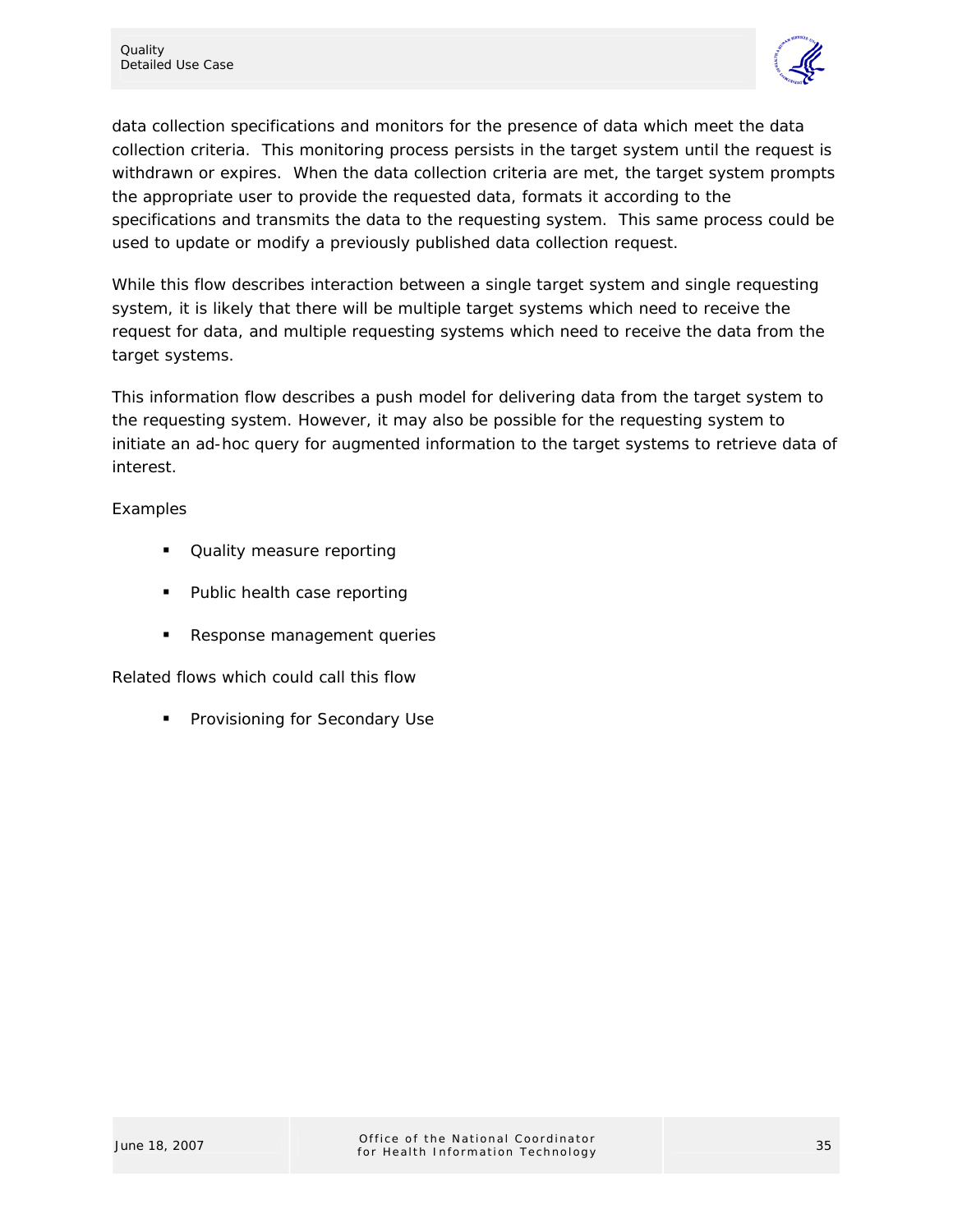

| <b>Flow</b>    | <b>Description</b>                                                          | <b>Comments</b>                                                                                                                                                                                                                                                                                                                                                                                                                                              |
|----------------|-----------------------------------------------------------------------------|--------------------------------------------------------------------------------------------------------------------------------------------------------------------------------------------------------------------------------------------------------------------------------------------------------------------------------------------------------------------------------------------------------------------------------------------------------------|
| $\mathbf{1}$   | Publish data collection tools and<br>specifications                         | Entities wishing to receive data from a target system distribute the<br>data collection specifications in interoperable electronic form.<br>Specifications could include:                                                                                                                                                                                                                                                                                    |
|                |                                                                             | Filtering or triggering criteria describing specific data or temporal<br>conditions which, when met, would initiate the data gathering and<br>reporting process in the target system. Criteria could be based on<br>the presence of specific data value(s), could be time-based, or be<br>based on other algorithms;                                                                                                                                         |
|                |                                                                             | п<br>Data reporting tools and specifications including standardized<br>questions, question sets (forms), and response vocabularies to be<br>used by the target system users when reporting;                                                                                                                                                                                                                                                                  |
|                |                                                                             | This may also include conditional data requirements, which only<br>need to be reported when additional criteria are met by data in<br>the target system (e.g. if a particular combination of data values<br>are present in the target system, gather the following additional<br>data);                                                                                                                                                                      |
|                |                                                                             | п<br>Specifications for data formatting, messaging, privacy and<br>security requirements, etc.; and                                                                                                                                                                                                                                                                                                                                                          |
|                |                                                                             | п<br>Routing and distribution specifications including identifying<br>information for all systems which should receive the data.                                                                                                                                                                                                                                                                                                                             |
| 2              | Distribute data collection tools<br>and specifications to target<br>systems | Information exchange mechanisms distribute the data collection tools<br>and specifications to the target systems. This could be accomplished<br>by point-to-point exchanges, specialty networks or health information<br>exchanges.                                                                                                                                                                                                                          |
|                |                                                                             | п<br>Point-to-point exchange - could include direct (push) transmission<br>of the data collection tools and specifications from the requesting<br>system to the target system or delivery upon a request initiated<br>by the target system (pull).                                                                                                                                                                                                           |
|                |                                                                             | $\blacksquare$<br>Specialty networks - may exist which manage the routing of data<br>requests and reports among specific groups of entities. These<br>networks may also provide additional capabilities.                                                                                                                                                                                                                                                     |
|                |                                                                             | Health information exchange -may have the capability to manage<br>the distribution of data collection tools and specifications on behalf<br>of target and requesting systems. This could include determining<br>which connected systems should receive the data collection tools<br>and specifications based on the target system capabilities<br>identified in HIE registries and routing the data collection tools<br>and specifications to those systems. |
| 3              | Collect data                                                                | Based on the data collection specifications, target systems are<br>configured to monitor or filter available data and initiate data collection<br>activities when the reporting criteria are met.                                                                                                                                                                                                                                                            |
|                |                                                                             | When the reporting criteria are met, the target system prompts a user<br>to provide the requested data according to the standardized questions<br>and response possibilities provided. The standardized question sets<br>(forms) may implement in the target system workflow and or queued<br>to be completed by support personnel.                                                                                                                          |
| $\overline{4}$ | Transmit data when reporting<br>criteria are met                            | After the user has provided the data, the target system assembles it in<br>the format required utilizing vocabularies defined in the data collection<br>specifications and appropriate data from the target system and<br>augmented data. At times data normalization or mapping may need to<br>be performed in order to conform to the data reporting specifications.                                                                                       |

|  | Figure A3-2. Augmenting Clinical Information Data Flows Table |  |  |  |  |
|--|---------------------------------------------------------------|--|--|--|--|
|--|---------------------------------------------------------------|--|--|--|--|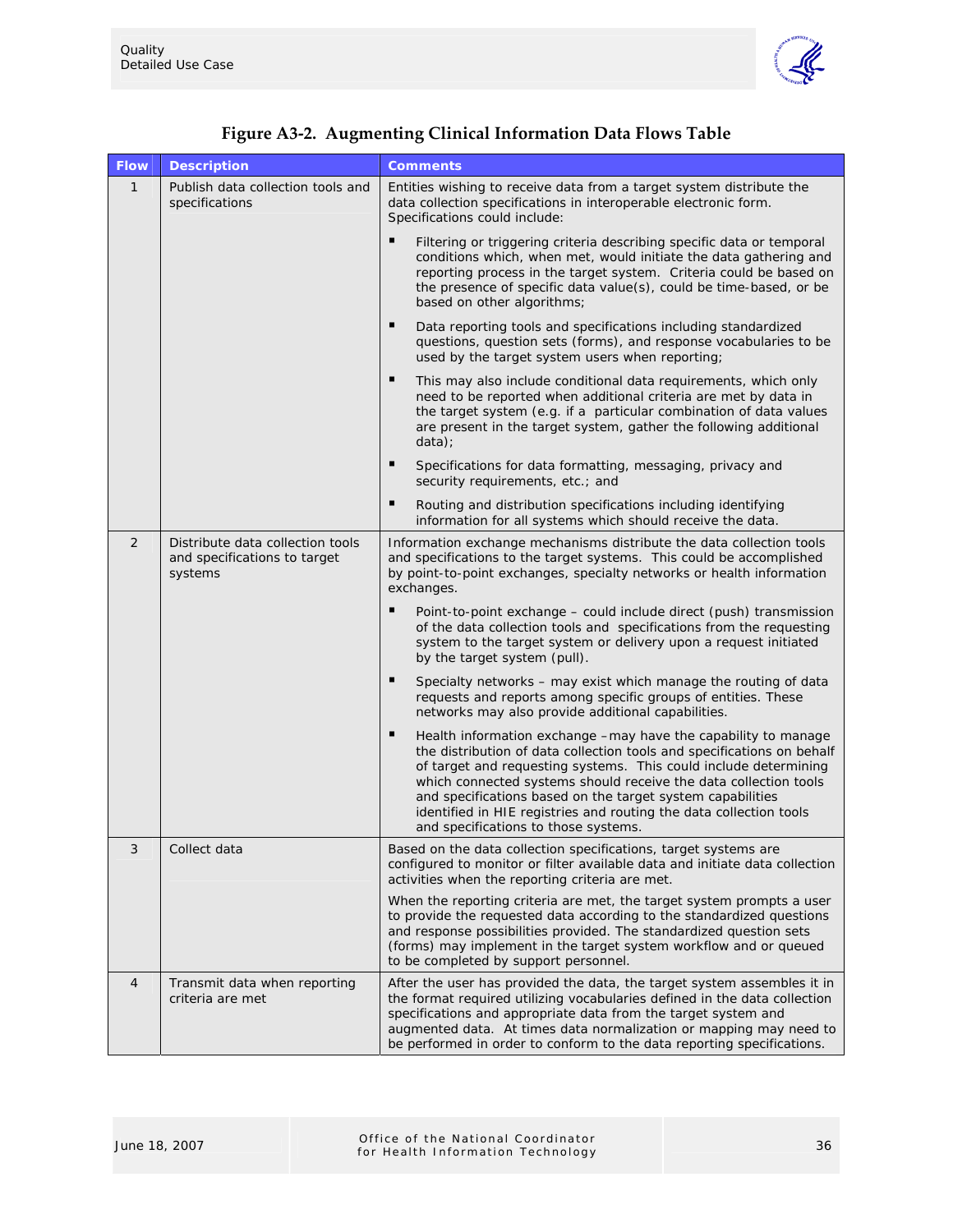

| <b>Flow</b> | <b>Description</b>                                   | <b>Comments</b>                                                                                                                                                                                        |
|-------------|------------------------------------------------------|--------------------------------------------------------------------------------------------------------------------------------------------------------------------------------------------------------|
| 5           | Process data and distribute to<br>requesting systems | If the data are distributed via health information exchange, capabilities<br>may be available to:                                                                                                      |
|             |                                                      | Anonymize and re-identify data or de-identify data based on the<br>data collection specifications; and                                                                                                 |
|             |                                                      | Distribute the data to multiple receiving systems based on the<br>distribution specifications in the reporting requirements and the<br>receiving system capabilities identified in the HIE registries. |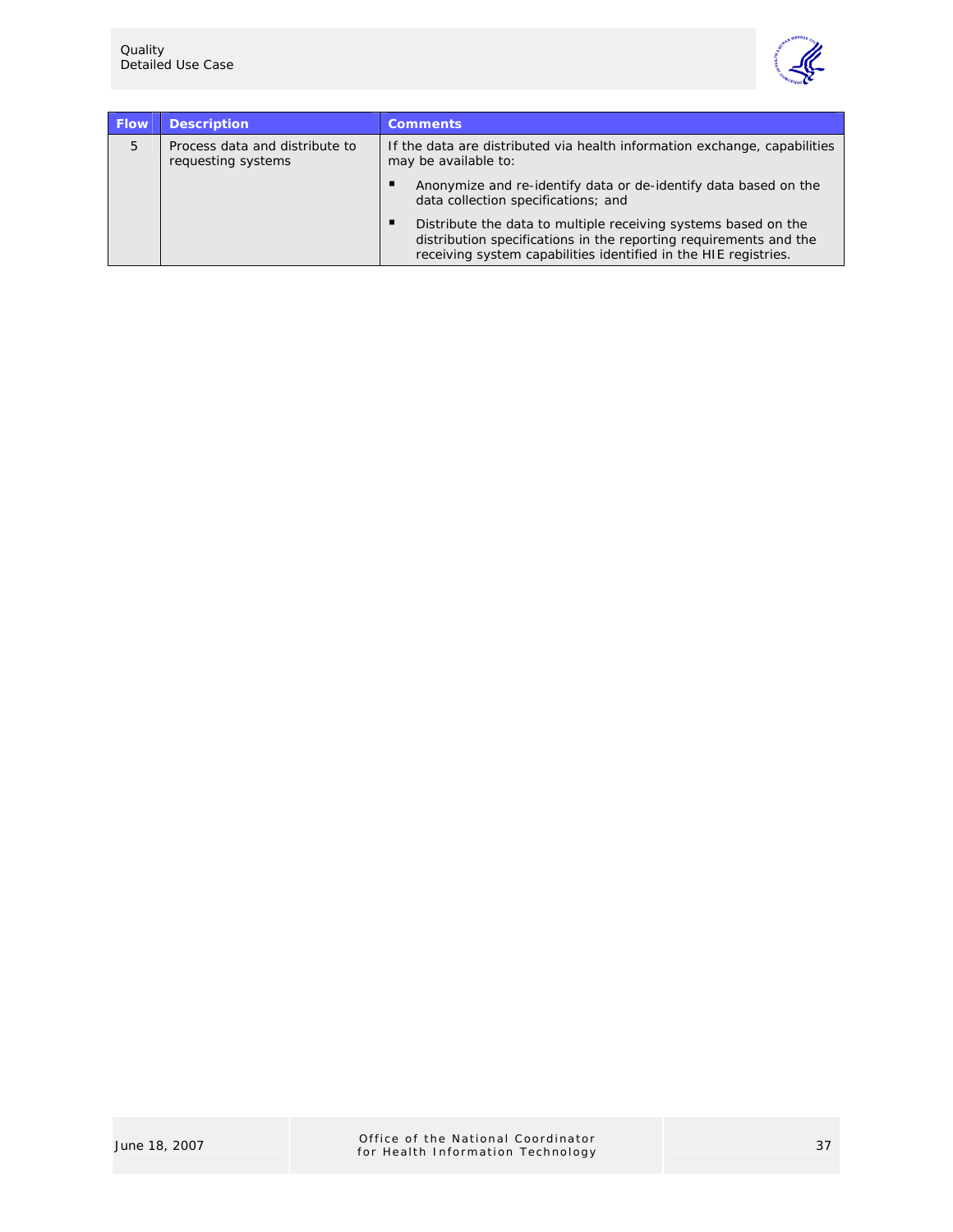

# **Appendix B: Glossary**

**AHIC:** American Health Information Community.

**Ancillary Entities:** Organizations that perform auxiliary roles in delivering healthcare services. They may include diagnostic and support services such as laboratories, imaging and radiology services, and pharmacies that support the delivery of healthcare services. These services may be delivered through hospitals or through free-standing entities.

**AQA:** A broad-based collaborative of physicians, consumers, purchasers, health insurance plans, and others focused on: a) improving health care quality and patient safety through a collaborative process in which key stakeholders agree on a strategy for measuring performance at the physician or group level; b) collecting and aggregating data in the least burdensome way; and c) reporting meaningful information to consumers, physicians, and other stakeholders to inform choices and improve outcomes. Formerly known as the Ambulatory Quality Alliance.

**Clinicians**: Healthcare providers with patient care responsibilities, including physicians, advanced practice nurses, physician assistants, nurses, and other credentialed personnel involved in treating patients.

**CMS:** Centers for Medicare & Medicaid Services, a federal agency within the Department of Health and Human Services.

**Consumers:** Members of the public who may receive healthcare services. These individuals may include: caregivers, patient advocates, surrogates, family members, and other parties who may be acting for, or in support of, a patient in the activities of receiving healthcare.

**Data Augmentation:** Supplementing data, already available, possibly through manual entry of information into a system.

**Data Providers:** Systems or networks that provide laboratory data or associated patient information (e.g., maintains master patient index, radiology departments, etc.) in either a hospital or ambulatory setting.

**Department of Health and Human Services (HHS):** This is the federal agency responsible for human health, and has oversight over many other federal agencies such as Food and Dug Administration (FDA), the National Institutes of Health (NIH), Centers for Disease Control and Prevention (CDC), CMS, Agency for Health Research and Quality (AHRQ), Substance Abuse and Mental Health Services Administration (SAMHSA), and others.

**Diagnostic Test Results:** Results of any diagnostic tests ordered: blood or urine tests, Xrays, EKG, etc.

**Discharge plan:** A synopsis of the treatments recommended for the patient to complete upon leaving the institution, including medications, medical appointments, other therapeutic interventions, further diagnostic studies, and recommendations for follow-up.

**Electronic Health Record (EHR):** The electronic health record is a longitudinal electronic record of patient health information generated in one or more encounters in any care delivery setting. This information may include patient demographics, progress notes, problems, medications, vital signs, past medical history, immunizations, laboratory information and radiology reports.

**Episode of Care:** An interval of care by a healthcare facility or provider for a specific medical problem or condition. It may be continuous or it may consist of a series of intervals marked by one or more brief separations from care, and can also identify the sequence of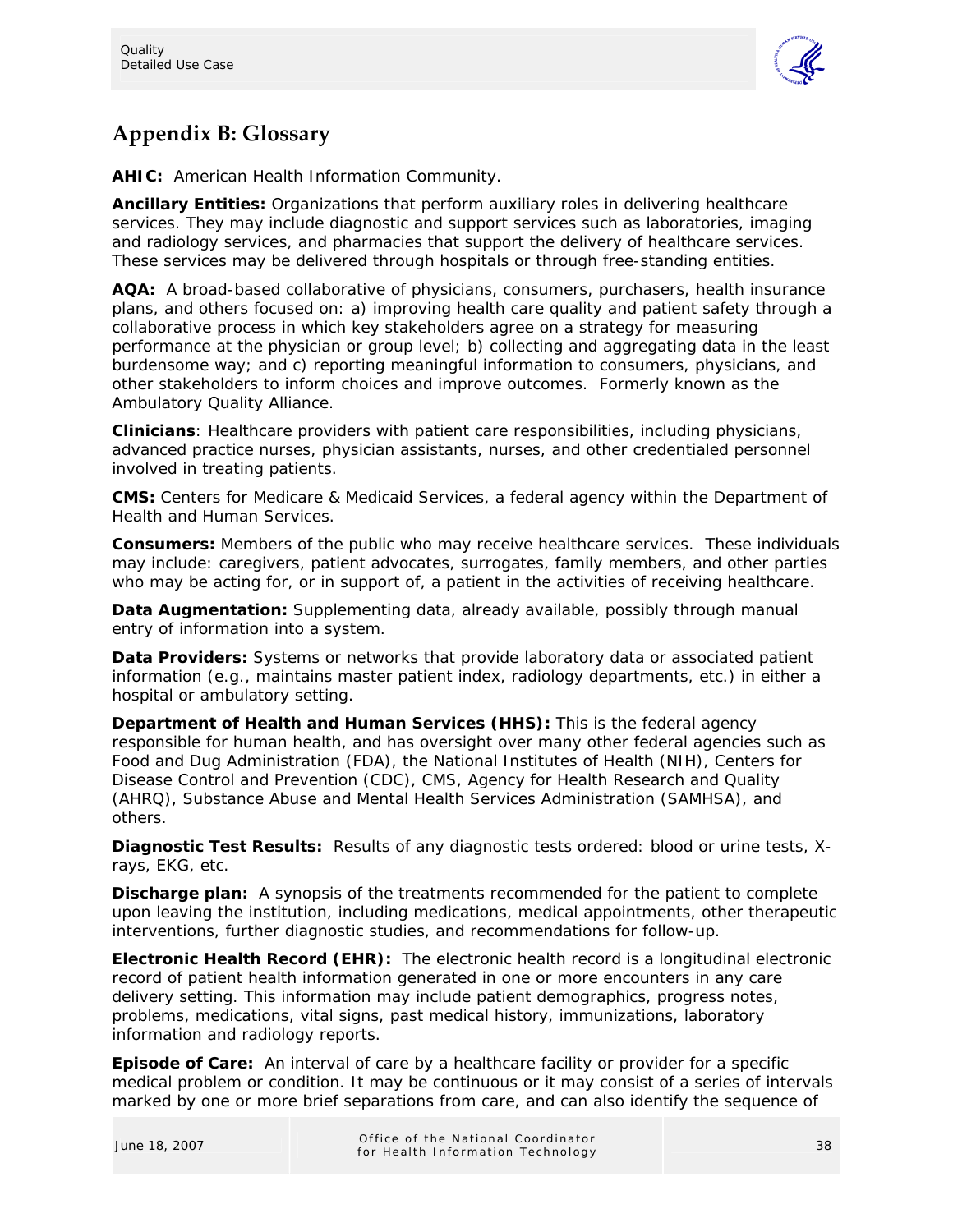

care (e.g., emergency, inpatient, outpatient), thus serving as one measure of healthcare provided. An episode of care is distinct from an episode of disease or illness.

**Evidence-based guidelines:** Clinical practice guidelines based on evidence-based medicine, designed to inform clinical practice decisions about appropriate health care for specific clinical circumstances.

**Evidence-based medicine:** The conscientious, explicit and judicious use of current best evidence in making decisions about the care of individual patients. The practice of evidencebased medicine means integrating individual clinical expertise with the best available external clinical evidence from systematic research.

**Government Healthcare Agencies**: Agencies that have programs at the local, state or federal level that are involved with the delivery and/or regulation of healthcare.

**Healthcare Delivery Organizations:** Organizations, such as hospitals and physician practices, that manage the delivery of care. It may also include institutional providers of healthcare such as ambulatory surgical centers and public health department immunization clinics.

**Healthcare Payors**: Insurers, including health plans, self-insured employer plans, and third party administrators, providing healthcare benefits to enrolled members and reimbursing provider organizations. As part of this role, they provide information on eligibility and coverage for individual consumers. Case management or disease management may also be supported.

**Healthcare Purchasers:** Private and governmental entities that purchase healthcare for the beneficiaries they are responsible for. They usually purchase healthcare for their beneficiaries through a healthcare payor.

**Health Information Exchange (HIE):** A multi-stakeholder entity that enables the movement of health-related data within state, regional, or non-jurisdictional participant groups.

**Health Information Management (HIM) Personnel:** Personnel who manage healthcare data and information resources, encompassing services in planning, collecting, aggregating, analyzing, and disseminating individual patient and aggregate clinical data.

**Health Information Service Providers (HSP):** A company or other organization that supports health information exchange activities by providing participants with operational and/or technical health exchange services.

**Health Information Technology System Developers:** Organizations, or parts of organizations, that provide HIT solutions such as EHR applications, data repositories, web services, etc.

**Health Researchers:** Organizations or individuals who use health information to conduct research.

**Hospital Quality Alliance (HQA):** Public-private collaboration to improve the quality of care provided by the nation's hospitals by measuring and publicly reporting on that care. HQA consists of organizations that represent consumers, hospitals, doctors, employers, accrediting organizations, and Federal agencies. The HQA effort is intended to make it easier for the consumer to make informed healthcare decisions, and to support efforts to improve quality in U.S. hospitals. The major vehicle for achieving this goal is the consumeroriented Hospital Compare website.

**Measure specification:** Detailed instructions necessary to convert health care data into a quality measure.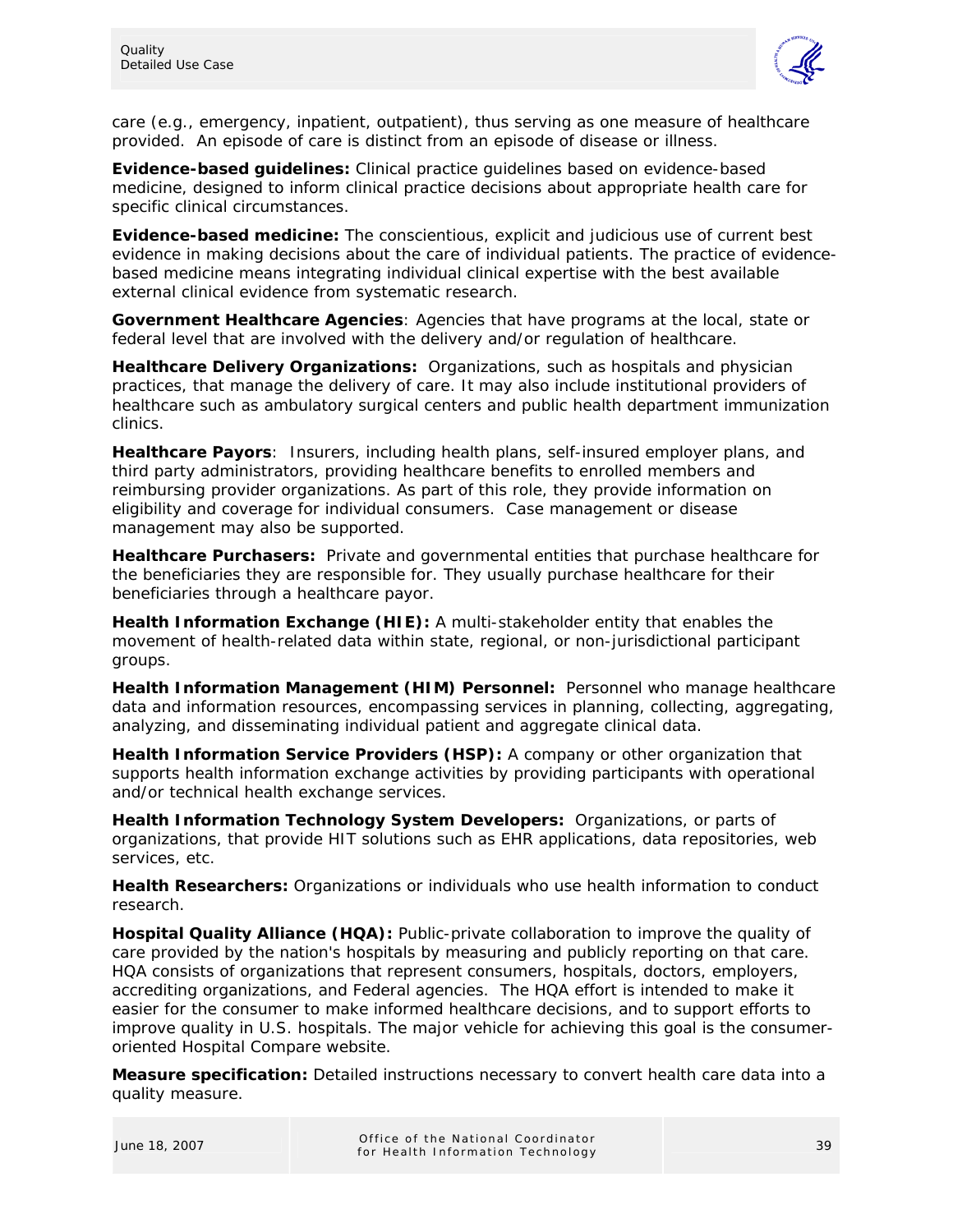

**ONC:** Office of National Coordinator for Health Information Technology.

**Personal Health Record (PHR):** A health record that can be created, reviewed, annotated, and maintained by the patient or the care giver for a patient. The personal health record may include any aspect(s) of the health condition, medications, medical problems, allergies, vaccination history, visit history, or communications with healthcare providers.

**Point to Point:** A direct link or communication connection with defined end points. Clearinghouses may serve a point to point function in the exchange of information.

**Population health:** A population health perspective encompasses the ability to assess the health needs of a specific population; implement and evaluate interventions to improve the health of that population; and provide care for individual patients in the context of the culture, health status, and health needs of the populations of which that patient is a member.

**Processing Entities:** Organizations which collect, aggregate and process healthcare information for primary or secondary use. In this use case, processing entities deal with quality information. Examples include but are not limited to clearinghouses, Joint Commission-contracted Performance Measurement System vendors, and regional health information exchange organizations.

**Provider:** The healthcare clinicians within healthcare delivery organizations with direct patient interaction in the delivery of care, including physicians, nurses, and other clinicians. Can also refer to healthcare delivery organizations.

**Public Health**: Federal, state, local organizations and personnel that exist to help protect and improve the health of their respective constituents.

**Quality Improvement Plan:** Use of quality information and analyses/trending to help providers improve quality of care delivered and endeavor to reach quality goals.

**Quality Improvement Organization (QIO):** Under the direction of CMS, the Quality Improvement Organization (QIO) Program consists of a national network of 53 QIOs, responsible for each U.S. state, territory, and the District of Columbia. QIOs work with consumers and physicians, hospitals, and other caregivers to refine care delivery systems to make sure patients get the right care at the right time, particularly patients from underserved populations. The Program also safeguards the integrity of the Medicare Trust Fund by ensuring that payment is made only for medically necessary services, and investigates beneficiary complaints about quality of care.

**Quality Measure:** A mechanism to assign a quantity to quality of care by comparison to a criterion. Clinical performance process measure is a subtype of quality measure that is a mechanism for assessing the degree to which a provider competently and safely delivers clinical services that are appropriate for the patient in the optimal time period.

**Quality Organizations:** Public/private organizations active in the healthcare quality measurement enterprise. These organizations include entities which set priorities, endorse measure sets, harmonize quality measures across settings, establish guidelines for collection and reporting, and support quality improvement. Examples of various quality organizations include the National Quality Forum (NQF), Hospital Quality Alliance (HQA), AQA, The Joint Commission, Centers for Medicare and Medicaid Services (CMS), the National Committee for Quality Assurance (NCQA), Quality Improvement Organizations (QIOs) and specialty medical boards.

**Registries:** Organized systems for the collection, storage, retrieval, analysis, and dissemination of information on individual persons to support health needs.